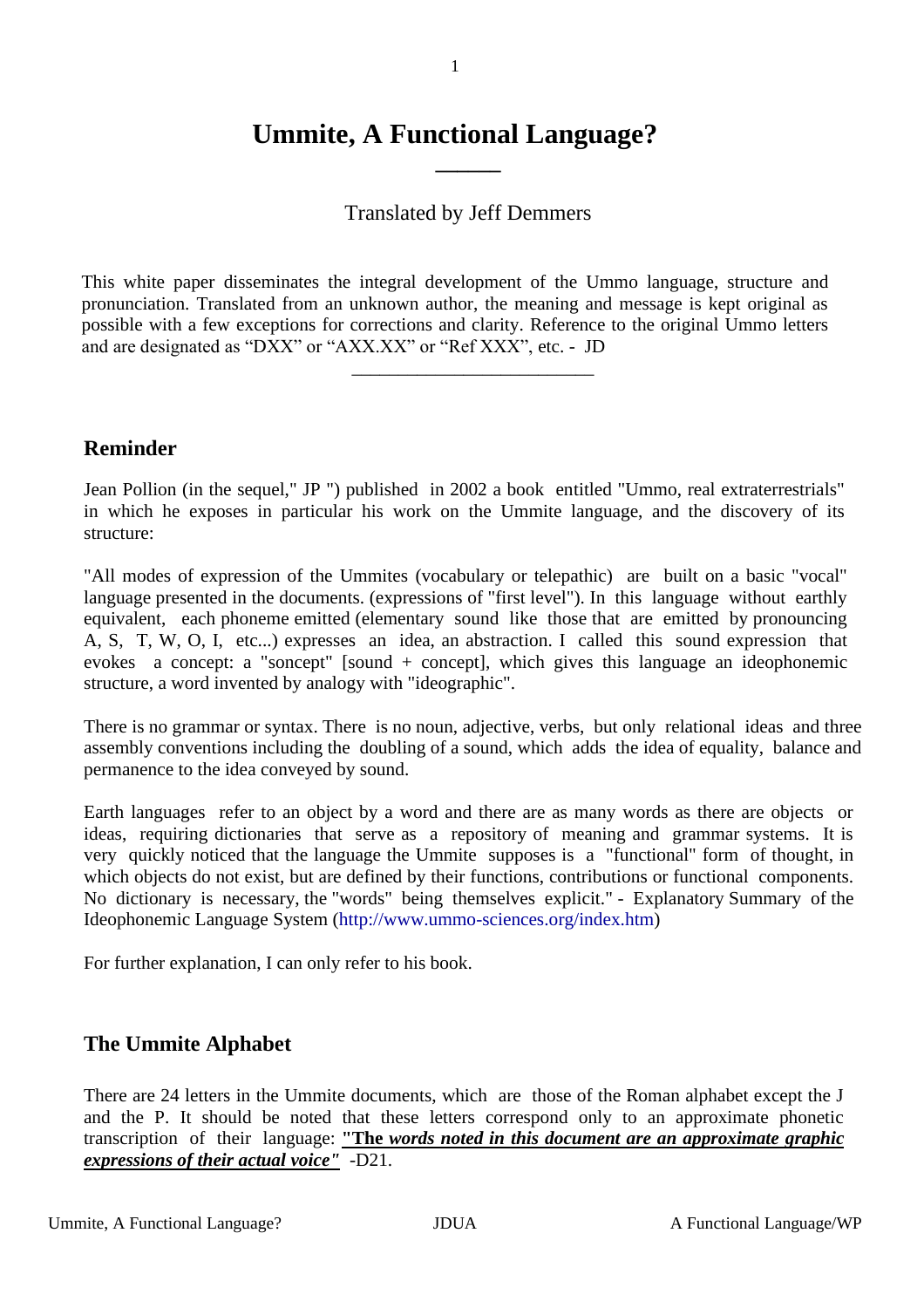| $A =$ effectivity,                   | $N = flow$ , transfer                               |  |
|--------------------------------------|-----------------------------------------------------|--|
| $\mathbf{B} =$ contribution,         | $\mathbf{O}$ = dimensional reality, being, creature |  |
| $\mathbf{D} =$ form, manifestation,  | $\mathbf{R} =$ imitation                            |  |
| $E$ = mental image, perception, idea | $S = cycle$ , alternation                           |  |
|                                      |                                                     |  |
| $G =$ organization                   | $T =$ evolution                                     |  |
| $I =$ difference, otherness          | $U =$ dependency                                    |  |
| $K =$ mixing, approximation          | $W =$ modification, information                     |  |
| $L =$ equivalence, correspondence    | $Y = set$ , package, group                          |  |
| $M =$ relationship                   |                                                     |  |

Jean Pollion retains only 17, each corresponding to a "soncept":

The letters C, F, H, Q, V, X and Z, which are found in the Ummo letters, are not retained by J. Pollion either for reasons of homophony in Spanish (V for B, C and Q for K), or for "obvious" transcription errors (case of H and Z). All these letters are indeed very rare (frequency less than 0.2%), with the notable exception of the X. A curious case because it is related by Jean Pollion to GS: however, the Spanish pronunciation "normal" assimilates it rather to CS (or KS to take up the soncepts), or even simply to S, which is also explicitly found in the D32:

"*We use the phoneme XI or* SI *(it is difficult* to *find the appropriate letters) which means* CYCLE *ROTATION or* REVOLUTION which *has a* double *acceptance.* That *is, it is what you call* a *homophone word. With the word "XI" or "CSI" nous express both the rotation* of *UMMO on its axis (one day) and that for example of a wheel* ".

The X is also replaced by a simple S in some letters (2 common examples: SAABI – XAABI, and SANMOO – XANMOO). In addition, it is stated in D-69.3 that "the G is pronounced as an aspirated H ", which does not fit at all with the assimilation  $S = GS$ . Finally, the letter X is much more common than the G, the S or even the K (not to mention the C); in fact, it is even the most frequent consonant. It is therefore difficult to see why relegate the X to the rank of a combination that is not phonetically correct and goes against the practice of Ummite letters.

It should also be noted that on the remaining letters, the K, the R and the T are very infrequent (barely 1% for all three). Keeping the X, there are therefore only 15 truly frequent letters, which total nearly 99% of the letters used.

In addition, the 5 AEIOU vowels represent just over 70% of the letters used, including 53% for AIO alone, and just over 60% of the words begin with A, I, O or U. More than 95% of words also end with a vowel. If we add that the I and the Y are interchangeable by homophony (see below) as well as the U and the W, the frequency of the "vowels" increases to more than 77%.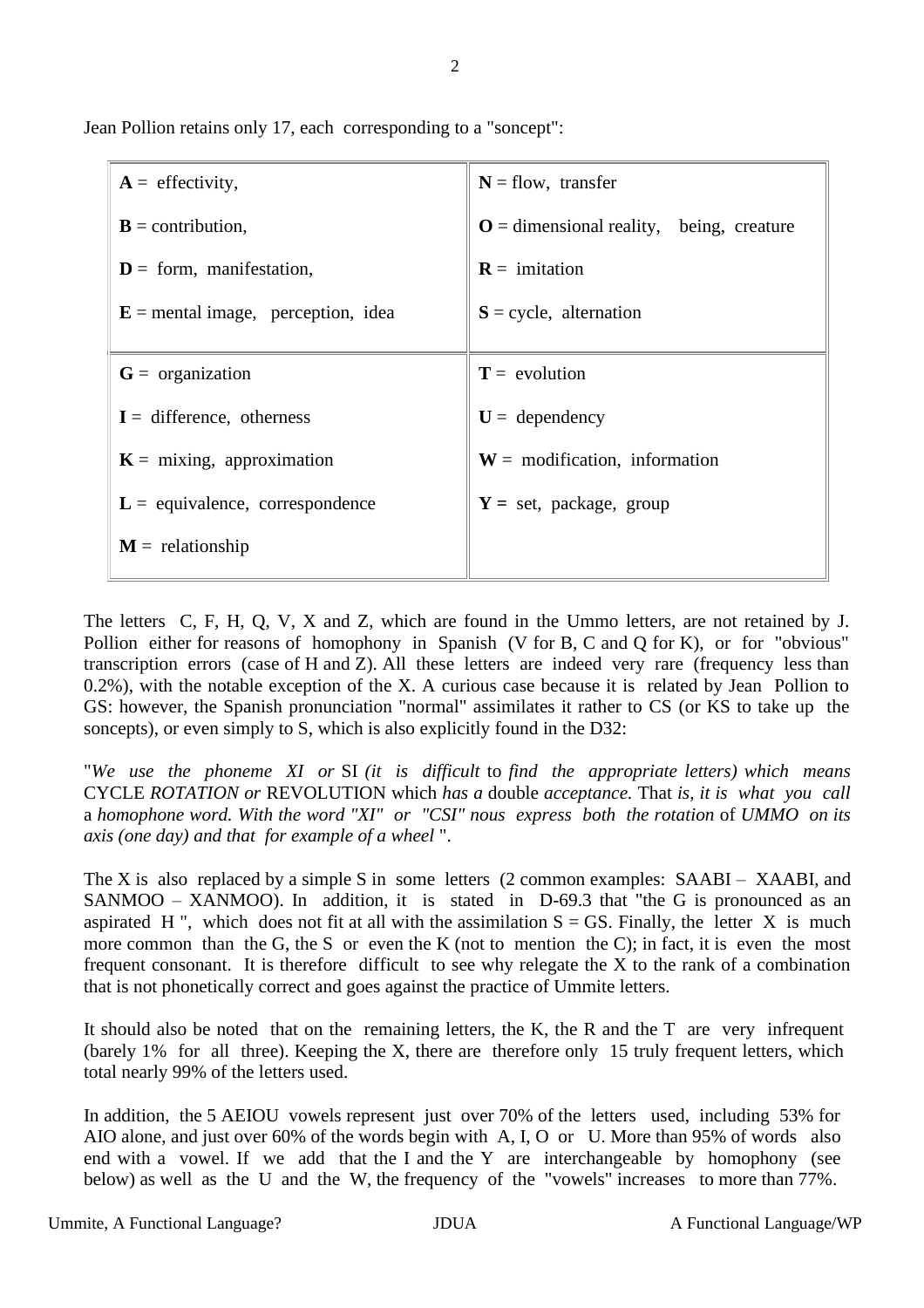Note that this concentration of frequencies is higher than Spanish, where it is necessary to use 9 letters (in descending order EAOLSNDRU) to arrive at 77%, the first three reaching only 37% (against 53% for Ummite).

Of course, these frequency considerations must be taken with great reservations given the small sample we have, and in particular by the absence or almost absence of sentences.

The consonants are only very rarely doubled, with the exception of the M and the N: AMIE, AMMIE or OEMI, OEMMI for example (the case of the W is different because it is related to a vowel, U). More generally, the succession of 2 consonants is very rare: words are normally composed of a series of 2 to 4 syllables, themselves constituted with a consonant  $+$  a vowel (possibly doubled), or several vowels.

## **Synonyms Always Homophone**

Any reader of Ummite documents will have immediately noticed the similarity of many words (synonyms), inside the same letter, translated identically or very closely. The vast majority of these "synonyms" are homophone (same pronunciation, same meaning) for a Spanish reader, and this homophony almost always resides either in the long 'a' of a vowel, or in the substitution of a letter (Y by I, U by W when it precedes a vowel, S by X, V by B). These synonyms are extremely widespread: of the 1205 terms I have identified (excluding proper names and excluding the letters NR), nearly 42% are only variants of the same word.

JP argues that the various spellings of the same word are way for the Ummites to illuminate this or that characteristic: the definition of a word being functional, we can actually consider that depending on the context, one of its functions is put forward, as if we were somehow varying the view. However, if this were the case, this approach would have to be purely functional, i.e. one would have to find relatively different spellings of the same "word". This is unfortunately not the case: as we have seen, synonyms are only built on the basis of homophony. In the case of a frequent word, one even has the impression that synonyms only exhaust all possible combinations, or almost, of the same pronunciation:

| <b>BUUAWE</b>                                                                                                                                                                                                                    | <b>IBOZOO</b>                                                                                                                                                                                                                                        | <b>OYAGAA</b>                                                                                                                                                                                                                                                      |
|----------------------------------------------------------------------------------------------------------------------------------------------------------------------------------------------------------------------------------|------------------------------------------------------------------------------------------------------------------------------------------------------------------------------------------------------------------------------------------------------|--------------------------------------------------------------------------------------------------------------------------------------------------------------------------------------------------------------------------------------------------------------------|
| <b>BUAAWEE</b><br><b>BUAUE</b><br><b>BUAUEE</b><br><b>BUAUIE</b><br><b>BUAUUEE</b><br><b>BUAUUEE</b><br><b>BUAWEE</b><br><b>BUAWEI</b><br><b>BUAWWEE</b><br><b>BUUAUE</b><br><b>BUUAUEE</b><br><b>BUUAUWEE</b><br><b>BUUAWEE</b> | $\bullet$ IBOOSOO<br><b>IBOOZO</b><br>$\bullet$<br><b>IBOOZSOO</b><br><b>IBOSO</b><br><b>IBOSOOUU</b><br>$\bullet$<br><b>IBOSZOO</b><br><b>IBOTZOO</b><br>$\bullet$<br><b>IBOZOOUU</b><br>$\bullet$ IBOZSOO<br>$\bullet$ IVOOSO<br>$\bullet$ IVOSZOO | $\bullet$ AYAGAA<br>$\bullet$ OIAGAA<br>$\bullet$ OIIAGAA<br>$\bullet$ OOYAAGA<br>$\bullet$ OOYAGA<br>$\bullet$ OOYAGAA<br>$\bullet$ ORIAGGA<br>$\bullet$ OYAAAGAA<br>• OYAAGA<br>$\bullet$ OYAAGAA<br>$\bullet$ OYAGA<br>$\bullet$ OYAGAAA<br>• OYOGAA<br>YOAAGAA |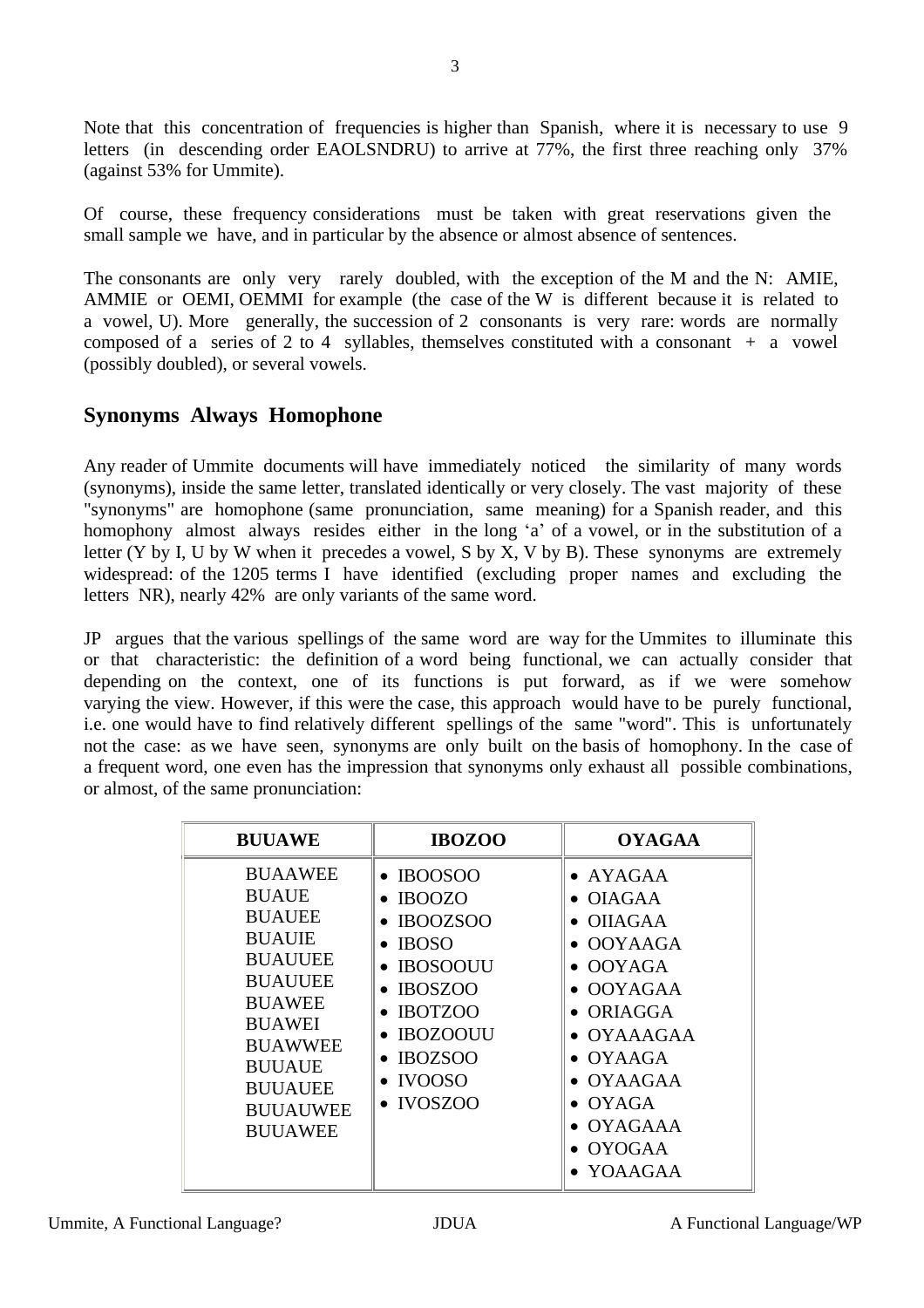It should be noted, however, that some homonyms are approximate in terms of pronunciation (the R of ORIAGGA is not quite homophone with the Y, although it is similar in Spanish), while others seem to result from transcription errors (for example, two letters inverted as YOAAGAA for OYAAGAA).

In addition, it should be noted that Ummites attribute to the doubling of vowels to a very specific role: according to them, it represents the graphic translation of the lengthening of a sound ("*The number of letters written means that in our phonetics we stretch sessions*" D357-2), which is also rendered by a circumflex accent in the letters "French".

I therefore consider that it is necessary to "reprocess" the terms by eliminating the synonyms, which reduces the number of terms from 1205 to 659.

I specify, however, that even this explanation (lengthening of sounds) is not satisfactory in view of the number of synonyms that we meet: for example, for OYAGAA, the 4 syllables can be elongated (O in OO, Y or I in II, A in AA, GA in GAA), including in combination. The question that arises is, of course: what is the purpose of this lengthening? It could be the equivalent of a tonic accent, or of a tone, which modify the meaning of a word or marks a flexion for example. But this is obviously not the case since the meaning is always exactly the same (and conversely, some words have NEVER been altered, for example GAA, which is nevertheless constitutive of OYAGAA = OYAA + GAA = planet / cold star + square). There are many rare exceptions (for example, IEN which means both 2 and even or third) but there does not seem to be a link between these variations in the meaning of the same word and its spelling variations. It is difficult to conclude in the absence of complete sentences, but I admit that there is a point here that remains obscure.

I note in passing that some indications on the pronunciation Ummite seem rather incompatible with the soncepts: for example, the D21 says "We *are* from *a Planet whose phonetic verbal expression could* be *written* as *follows: UM-MO (the "U" very closed and guttural, the M could be interpreted as* a *B*)". By the way, if this is the case, why transcribe this sound with an "M"? This mystery aside, if the M sounds like a B (which itself sounds like a V in Spanish, at least in Spain), what about the respective soncepts? Same problem for the A and the E if we believe the D357-2: "*The Collective Soul or BUAUE BIAEII (the "e" is pronounced as a synthesis of A and E):"* what happens to the 2 soncepts?

## **Phonetic Limitation of Soncept** C**ombinations**

A major disadvantage of a functional language as described by JP is that very many combinations of soncepts are unpronounceable and must therefore be excluded on the sole basis of phonetics. Imagine, for example, that we want to express "the cyclical evolution of an organization", which would reflect the rotation of an assembly, or the turnover of staff in a company, or the turnover of teams in a factory. In a translation essay, we find ourselves in front of the " word " TSG, which is unpronounceable.

However, it is very easy to remedy this:

- add for example an O and we get TSOG: cyclic evolution, the alternation of organized creatures (since it is the rotation of people);
- we can also add a U (TSUG: cyclical evolution, the alternation of a <u>dependent</u> organization since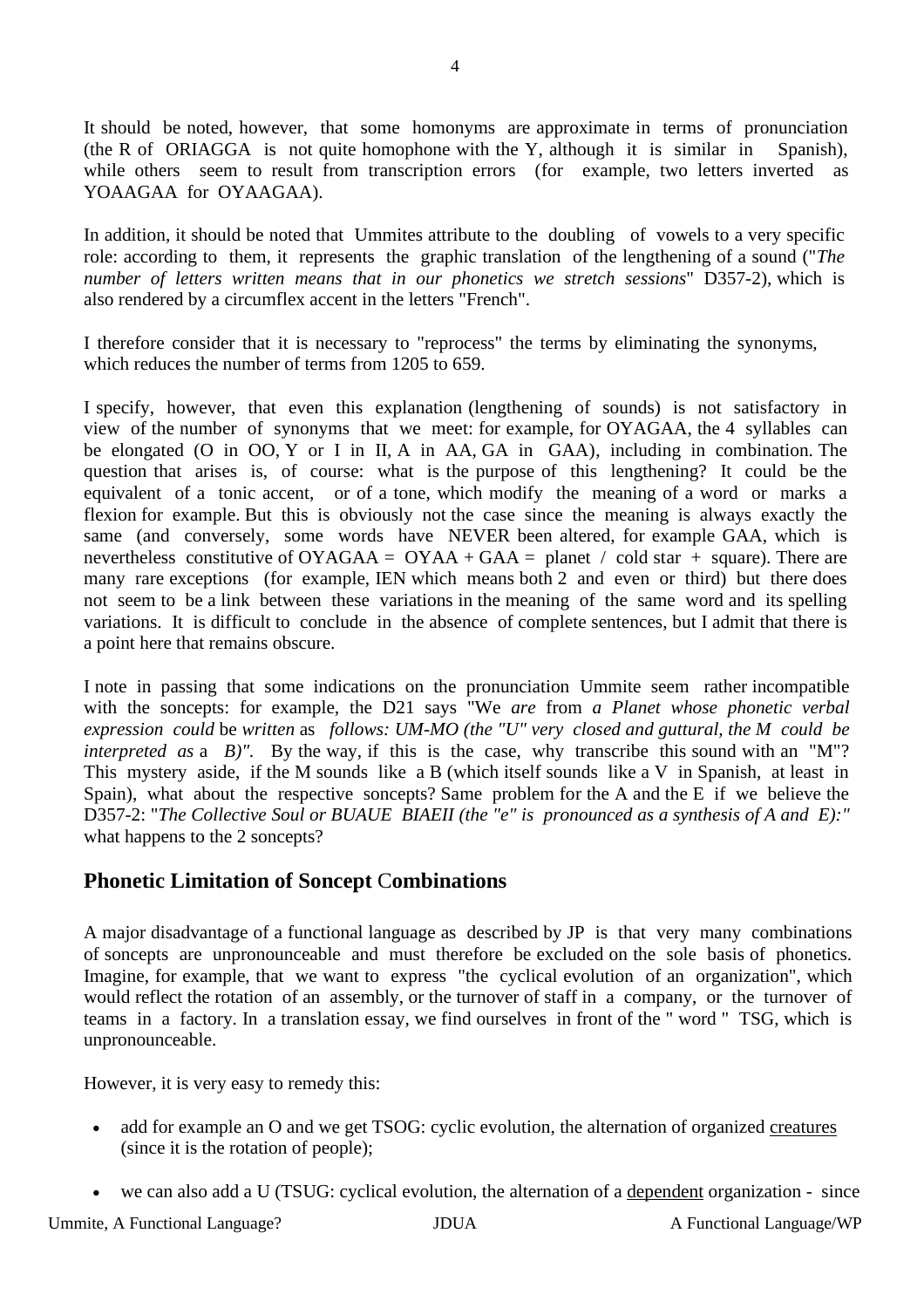the members of an organization depend on one another);

- or an A (TSAG: the cyclical evolution, the effective alternation of an organization since it is indeed a real change, the number of members who are substituted by others, and not a simple reorganization by permutation of the members between them);
- or an I (TSIG: cyclical evolution, the alternation of a different organization, not identical –always insisting on the fact that the organization is perpetuated while being different, which is the idea of the circle or the wave: we go through different points while maintaining the structure).

What we find is that it is extremely easy to add one of the soncepts "vowels" to a word without affecting its general meaning. You will tell me, it is good since it allows to remedy the previous pronunciation problem, but on the one hand it is not very economical, and above all, it raises the question of the relevance of these vowel soncepts: if they are also "boiler-go" and do not alter or little the meaning of the words, do they really have a intrinsic function?

For this, let's go back to JP's functional language principle.

## **A Functional Language?**

First of all, it should be noted that the term "functional language" as used by JP does not correspond to a linguistic definition. There was indeed a school of functionalism in linguistics, whose head of file was the French André Martinet (Elements of General Linguistics – 1960), but this does not have much to do (it was also part of the current of structuralism of the Prague circle, from the Saussurian tradition, that is to say of Aristotelian essence: rigorous but reductionist).

It should also be noted that Ummites do not describe their everyday language as being especially different from ours. For example, in the D77 which describes their different types of language, *the* one in question here " The *first, DU-OI-OIYOO (it can* be *translated as connecting language) uses ideograms in their graphic expression and groups* of *vocables (ndt: Voz plural voces: voice, noise, cry, word, vocable) linked or* c*onnectés that represent concepts, values and concrete* objects *and even ordered complex ideas. It is a vehicle that serves* to converse *routine issues (domestic language,* technical, *vulgarized macrosocial)".* What they describe (without much detail unfortunately) as truly revolutionary and different are their other languages, especially this coded language based on phoneme repetitions that fits into everyday language as a second train of simultaneous thoughts.

JP defines Ummite as functional as opposed to the word-object relationship (or word-idea):

*"Earth languages refer to* an *object by a word and there are* as *many* words *as* there are *objects or ideas, requiring sayings that serve as a repository of meaning and grammar systems.* It is *very quickly noticed that the Ummite* language *supposes a form* of *"functional" thought, in which objects* do not *exist, but are defined by their functions, contributions or functional components".*

It will be noted in passing that this characterization of "earthly languages" is quite caricatural and far from unanimous: it was indeed, simplifying a lot, that of Saussure and structuralism, but linguistics has progressed enormously over the past 50 years. A language does not contain only word-objects, far from it (verbs, adjectives, pronouns, articles, etc.), and there is also not a word for each object or idea, fortunately!

JP further introduced the notion of soncept, which would be the smallest significant unit of the Ummite language.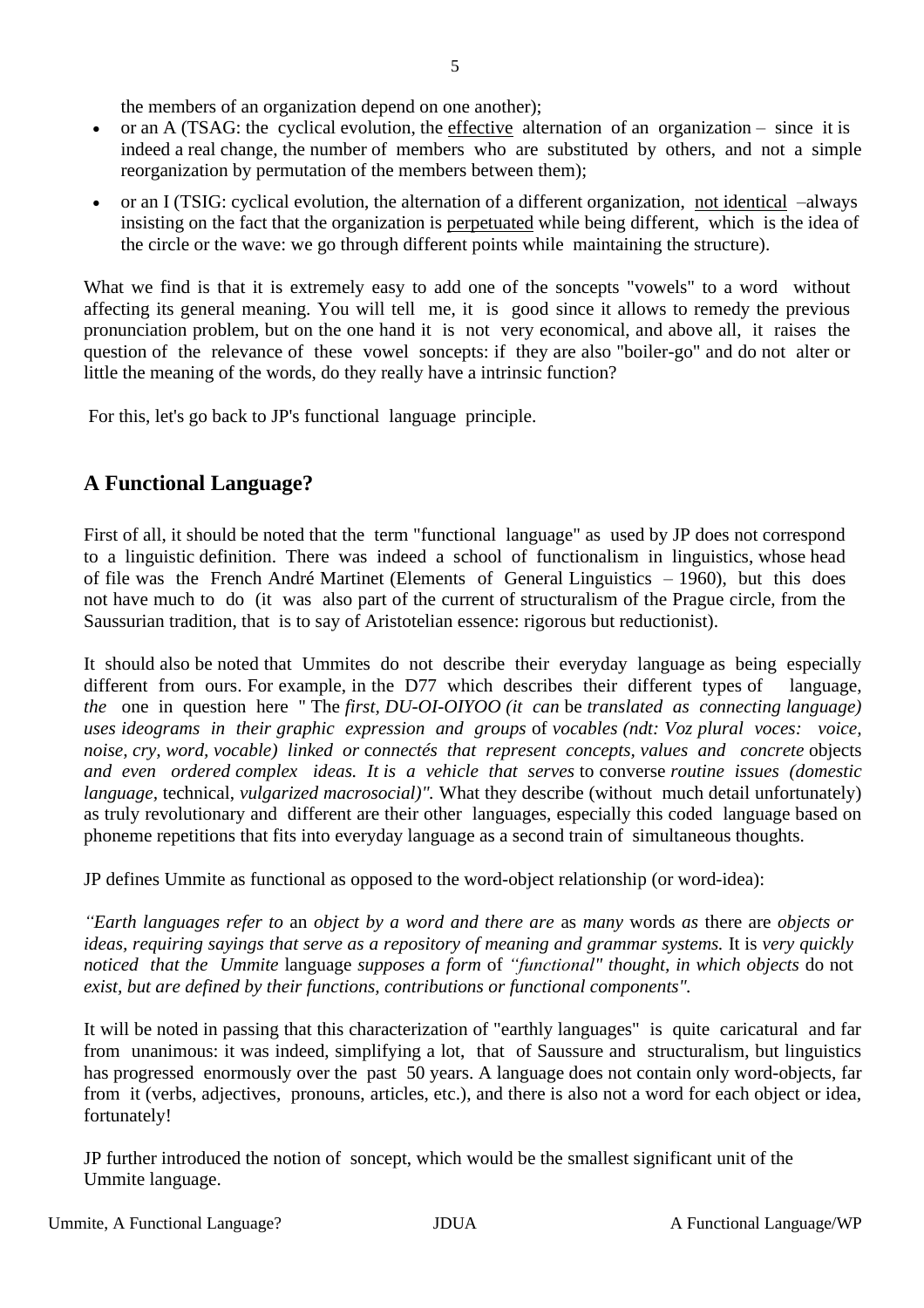In a functional language, each soncept should be able to express itself as a function. But what is a function? It bothers me that it can be reduced to two fundamental characteristics: that of relationship, and that of transformation. A function always establishes a relationship (or link) between its object and its result, and this result differs from the initial object by a transformation (or operation). In mathematics, it is thus represented by  $f(x) = y$ . The problem with a purely functional language is that it never has an object to apply to: each soncept (function) applies only to another soncept, and has insistently immediately.

But this reading does not exactly fit, I believe, with JP's theory of this functional language. For him, the function (the soncept) does not apply to other functions, but describes an attribute of the object (which is, readily ,never defined). This is the function(s) of the object itself, not a function of language. Let's take the simplest example, that of an object: the object itself is never named (no word-object), it can only be inferred from the different attributes that are described. In an even more limited way, it is not its attributes but only its functions that are described. Thus, we do not describe what the object IS, but what it DOES (and we find here the fixation of Ummites against the verb to be and the subject-predicate relationship, which only takes up the theses of Russel and Whitehead that of the general semantics of A. Korzybski, or that of the E-prime movement founded by Bourland, all these very worth dating from the first half of the twentieth century).

We should therefore logically end up with verbs instead of nouns: a bird would become, for example, "that which lives, which flies and which sings". One of the problems of this type of Construction is that the more precise you want to be, the longer the list of functions must lengthen since "naming" is then "framing" the name without ever reaching it: "who lives" can be any animal or plant, "who flies" can be an airplane, "who lives and flies" can be a bat. If you want to refer to a stork or ostrich, things get complicated!

In addition, each function must "maximize" its power of discrimination in relation to the others, in order to minimize the number of functions (of soncepts) to be used. Finally ,the functions themselves can be "reduced": "who flies" is a subset of "who moves". In the end, we can represent a word by the intersection of a certain number of sets, of which we will try to reduce to a minimum the number and /or the "size".

## **Functions or Simply** A**ttributes?**

But Ummite language and soncepts don't work this way either. First of all, curiously, JP defines ALL soncepts (functions) not by verbs, but by nouns. Certainly, they can always be expressed in the form of verbs more or less disguised: the being is what is, he form is what manifests, evolution is what evolves, dependence is what depends, etc. But by analyzing the "translations" of Ummite words by JP, we can only note that many soncepts no longer have anything of a function: X (GS) often becomes a wave, Y is a group, E is a perception or an idea, O is a creature, etc. It is therefore no longer a question of functions, but simply of attributes, purely descriptive.

## **Number of Discrimination of** S**oncepts**

Much more serious, and in my opinion this is where one of the fundamental weaknesses of the system lies, soncepts are not discriminating; on the contrary, they are for the most part extremely general and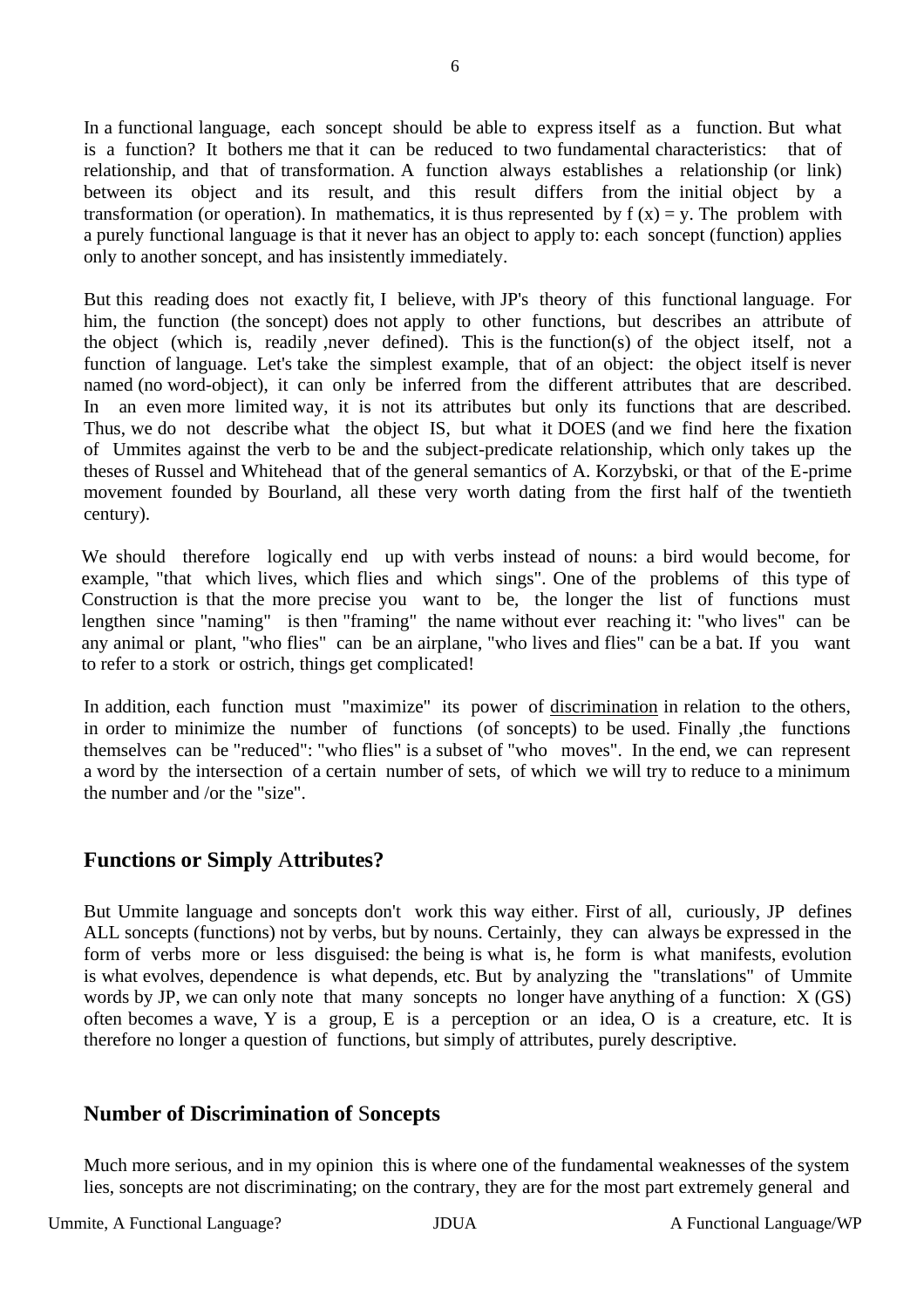therefore vague, while often overlapping. In fact, they can often (but not always) apply to just about anything. Let's see why these vowel soncepts are so malleable, taking up the definition of the most common as proposed by JP in his book, classified in descending order of their frequency:

| $\mathbf{A}$ | Soncept A expresses an idea common to<br>action and truth or reality through the<br>action or activity observed,<br>effectiveness. The action is in itself true,<br>since objectively astable. The action is also<br>sometimes the fact of the number.<br>Depending on the context, soncept A is<br>transcribed as:<br>truth, truthfulness, action,<br>activation, effectiveness, reality,<br>active confirmation, etc.                                                                                                                                                                                                                                                                                                                                                                       | It can be said of any object or idea<br>that it is true or real, of any action<br>that it is effective. In addition, JP<br>sometimes simply translates this soncept<br>as "effectively", which only reinforces<br>the meaning of the rest without<br>modifying it. Take a little test: take<br>any sentence in a book, and sprinkle<br>with "effectively". You will see, it<br>usually goes very well but it does not<br>change anything in the meaning of the<br>text |
|--------------|-----------------------------------------------------------------------------------------------------------------------------------------------------------------------------------------------------------------------------------------------------------------------------------------------------------------------------------------------------------------------------------------------------------------------------------------------------------------------------------------------------------------------------------------------------------------------------------------------------------------------------------------------------------------------------------------------------------------------------------------------------------------------------------------------|------------------------------------------------------------------------------------------------------------------------------------------------------------------------------------------------------------------------------------------------------------------------------------------------------------------------------------------------------------------------------------------------------------------------------------------------------------------------|
| $\mathbf 0$  | This soncept $O$ evokes the idea of<br>"dimensional reality". That is to say, that of<br>being. As the language is essentially<br>"functional description", it is not<br>necessary for it to further define what has<br>an "existence decryptable by equations",<br>however complicated they may be.<br>Therefore, this soncept will be transcribed,<br>depending on the context, by:<br>"entity, existence, being, creature". If it<br>is human creations, I propose the<br>equivalent of our expressions "thing,<br>thing, thing" and other "widget, device,<br>object, constituent" or any other<br>equivalent word. It is a question of<br>naming any "dimensional reality",<br>material or immaterial. Including the<br>"dimensions" themselves, ultimate<br>constituents of the models. | Here we find a one-size-all formulation<br>for "what is", however restricted to the<br>realm of the concrete ("what exists"<br>would probably be a better<br>translation). Soncept can therefore be<br>applied to anything that is not an idea<br>or concept (abstraction). The translation<br>proposed by JP of thing, thing, thing,<br>shows well the little precision of the<br>concept.                                                                            |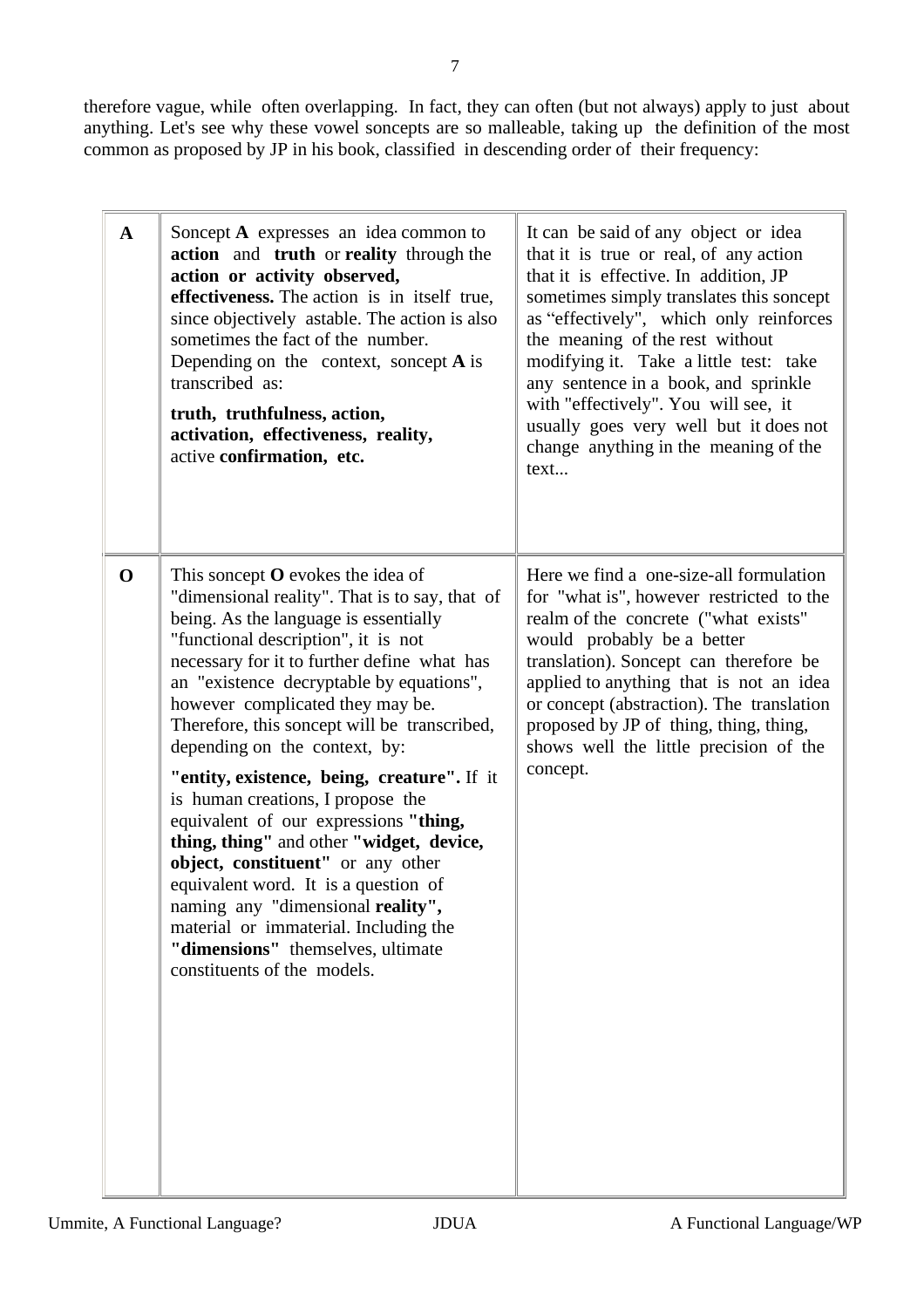8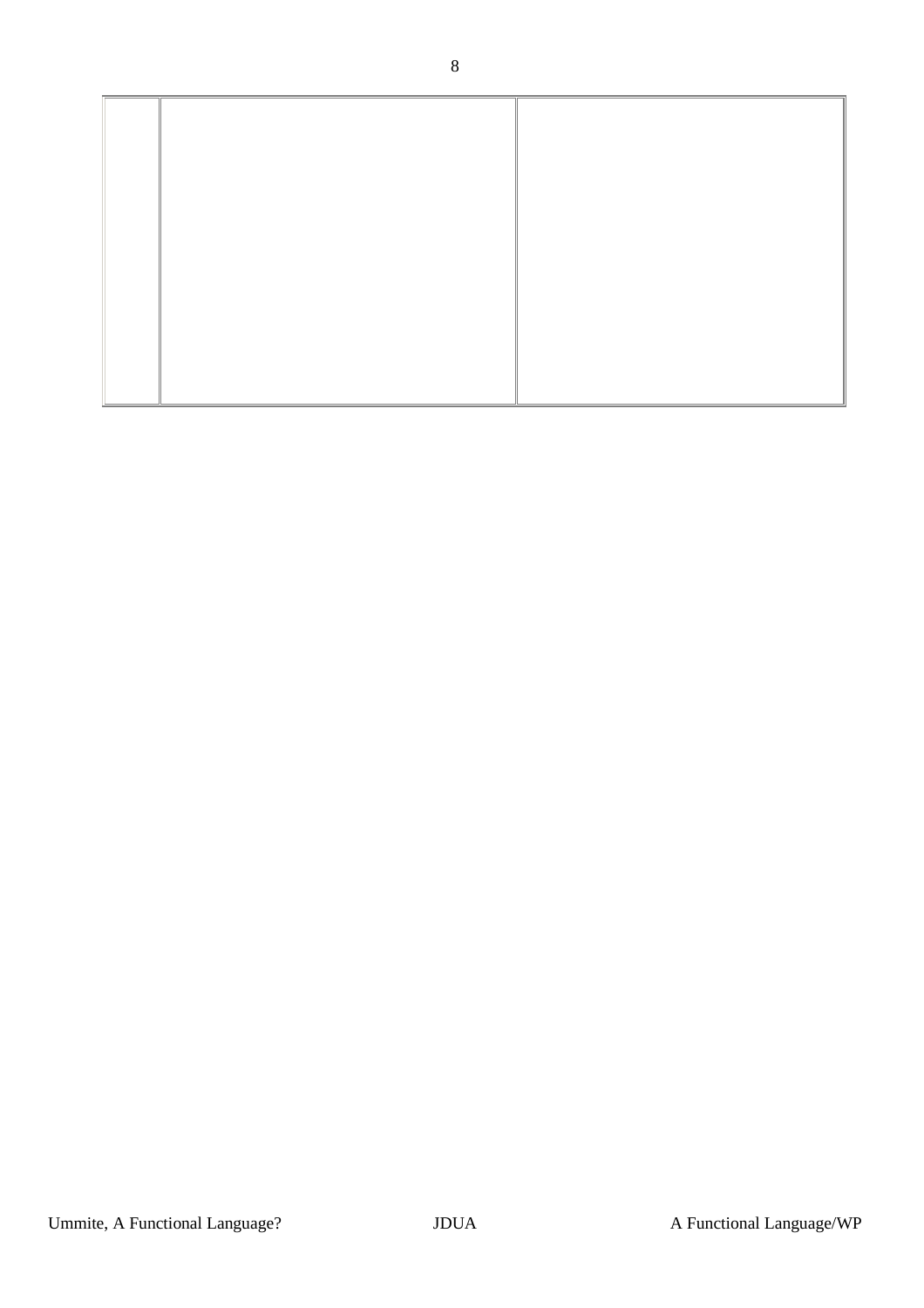| $\mathbf I$  | Sound I carries a common concept to the major<br>idea of difference. We would say non-identity.<br>All the transcriptions below are only<br>formulations, according to our system of<br>nuances, of this central idea. I transcribe the<br>sound I according to the contexts, by:<br>"different, other distinct, separate, varied,<br>diverse, difference, opposite, independent<br>and all the nouns attached to it: difference,<br>otherness, separation, variety, diversity,<br>independence, and much more rarely<br>opposition. | Anything can be defined as "the other" of<br>what he is not. Choose an idea or object, and<br>think of everything it(she) is different from.<br>By definition, it's anything but the object/idea<br>in question, which inevitably is not at all<br>accurate.                                                                                                                                                                                                                                                                                                         |
|--------------|--------------------------------------------------------------------------------------------------------------------------------------------------------------------------------------------------------------------------------------------------------------------------------------------------------------------------------------------------------------------------------------------------------------------------------------------------------------------------------------------------------------------------------------|----------------------------------------------------------------------------------------------------------------------------------------------------------------------------------------------------------------------------------------------------------------------------------------------------------------------------------------------------------------------------------------------------------------------------------------------------------------------------------------------------------------------------------------------------------------------|
| U            | It is the one that evokes the concept of<br>dependence or influence, depending on the<br>point of view , and naturally the most common<br>form of dependence that is the <b>condition.</b>                                                                                                                                                                                                                                                                                                                                           | Anything being dependent on what<br>surrounds it, and having an influence on<br>it, we can apply this concept to anything<br>we want. It is also sometimes replaced by<br>O by "homophony", which is not really a<br>problem.                                                                                                                                                                                                                                                                                                                                        |
| $\bf{E}$     | This sound carries a concept that I<br>transcribe, according to the contexts, by:<br>"perception, mental representation,<br>mental result image of stimuli<br>transmitted by the sense organs,<br>sensation(s), etc."                                                                                                                                                                                                                                                                                                                | As JP himself says: "An <i>Ummite does</i> not,<br>in fact, directly designate an object or<br>an idea. He often begins by expressing<br>that it is the mental image that one has<br>of This is why there are quite many<br>terms that begin with "mental image".<br>Indeed, we only know the world through the<br>representation we have of it, and from<br>there, anything can be adorned with this<br>soncept, whether it is an object (indirectly<br>known via the representation that our<br>brain makes of it) or an idea (directly<br>produced by our brain). |
| $\mathbf{X}$ | The $X$ is not a soncept, but the transcription<br>of the couple <b>G-S</b> . We will therefore find,<br>in equivalence of this transcription, all the<br>combinations involving G for organization,<br>arrangement, and S for round, circle, turn,<br>cycle, periodicity, repetition in wave<br>contexts: everything that characterizes the<br>waves is expressible by organized<br>periodicities, in social contexts with the<br>notion of permutation which is also an<br>organization of alternation, etc                        | Note the redundancy with the soncept N<br>which also applies to everything that is<br>wave train, radiation, etc.                                                                                                                                                                                                                                                                                                                                                                                                                                                    |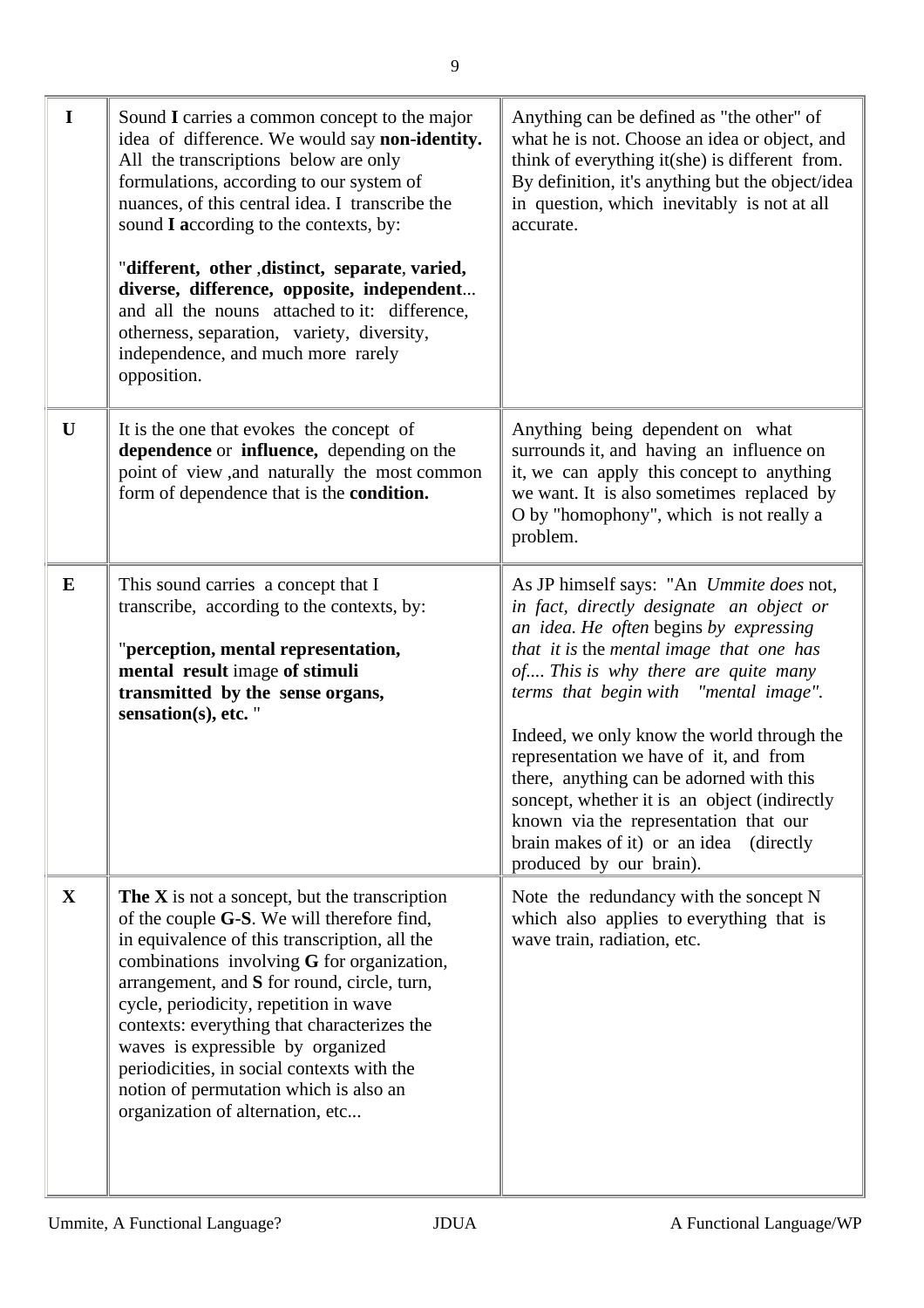| W           | The soncept W expresses, depending on the<br>context:<br>"variation, change, novelty, event,<br>information,                                                                                                                                                                                                                                                                                                                                                                                                                                                                                                                | It's hard to find something that doesn't<br>change This concept is often<br>interchangeable by homophony with the<br>U, which is quite easy: by cause and<br>effect link, any dependence or influence<br>affects both parties and thus causes a<br>change, an alteration.                                                                                                                                             |
|-------------|-----------------------------------------------------------------------------------------------------------------------------------------------------------------------------------------------------------------------------------------------------------------------------------------------------------------------------------------------------------------------------------------------------------------------------------------------------------------------------------------------------------------------------------------------------------------------------------------------------------------------------|-----------------------------------------------------------------------------------------------------------------------------------------------------------------------------------------------------------------------------------------------------------------------------------------------------------------------------------------------------------------------------------------------------------------------|
| $\mathbf N$ | This N soncept conveys the main idea of<br>"flow", of "displacement", not in the sense of<br>transport that one notions such as that of<br>flow. The flux can be immaterial, although<br>real, as a stream of particles, waves, radiation.<br>This main idea will be rendered, depending<br>on the context, by:<br>"flux, transfer, flow, migration, radiation<br>$\cdots$ "                                                                                                                                                                                                                                                | We find the notion of movement no<br>longer internal (change, soncept W)<br>but object by the movement or its<br>absence is not very precise (few things<br>are immobile) and quite primary or. For<br>example, in the newborn, the type of<br>movement (continuous or not,<br>trajectory) is one of the ways to<br>distinguish between living beings and<br>objects, and also between "friends"<br>and<br>"enemies". |
| D           | The Spanish <b>D</b> sound, conveys a concept<br>hat I transcribe, according to the contexts,<br>by:<br>"appearance, appearance, manifestation,<br>appearance, form"                                                                                                                                                                                                                                                                                                                                                                                                                                                        | Everything has a shape, an appearance.<br>Look<br>for<br>something that doesn't<br>have one, only to find out.                                                                                                                                                                                                                                                                                                        |
| Y           | The $Y$ soncept conveys our ideas of:<br>"volume and grouping that I propose to render<br>by our notions of "package", "group",<br>"together". The idea is both quantitative and<br>volume, we will see. The idea of grouping is<br>underlying, as is of <b>gathering</b> . Extending the<br>mathematical notion of set, we will find this<br>concept in the constituent groups of networks,<br>which we could qualify as subsets. As such,<br>this soncept has a privileged place in the<br>Ummite culture, since all the conception and<br>expression of the collectivity are built on the<br>notion of group or network. | Soncept close to the following: grouping<br>is a form of organization                                                                                                                                                                                                                                                                                                                                                 |
| G           | Soncept G evokes an idea common to all of<br>the following formulations:<br>"arrangement, organization,<br>positioning, structure, presentation (in<br>the sense that it is a witness to an ad hoc<br>organization), etc"                                                                                                                                                                                                                                                                                                                                                                                                   | Here again, JP specifies: "Particles, atoms,<br>and even individuals, in societies<br>(networks) are the object of an<br>organization that translates, in part,<br><i>their degrees of freedom."</i> In other words,<br>almost everything is part of a network,<br>everything is organized, everything has an<br>order.                                                                                               |

10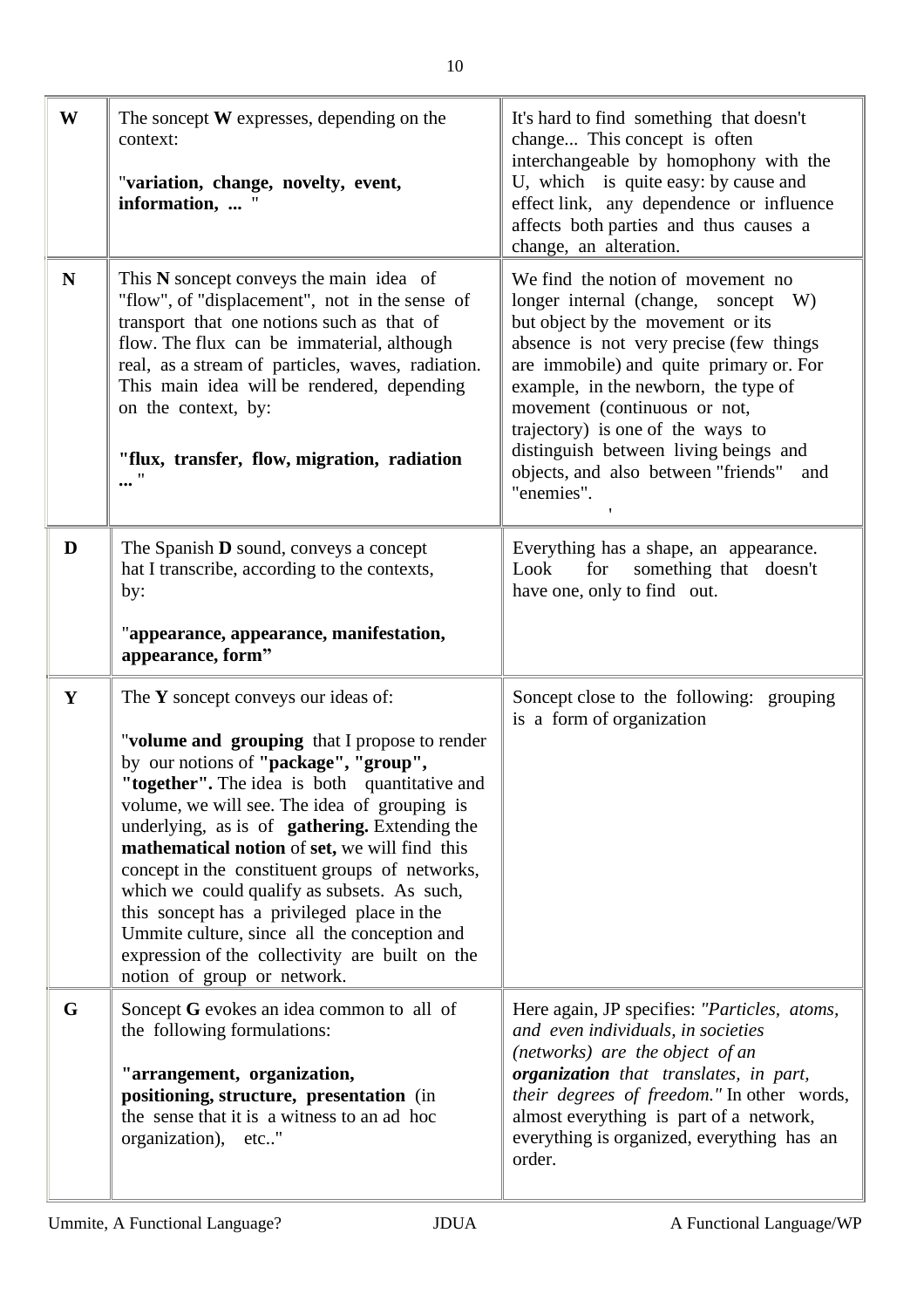| $\mathbf{M}$ | This soncept M conveys the main idea of<br>"connecting". It will be rendered, depending<br>on the context, by:<br>"association, juxtaposition, union,<br>meeting, coupling, relationship".                                                                                                                                                                                                                                                           | It's hard to find something that doesn't<br>have to do with anything else |
|--------------|------------------------------------------------------------------------------------------------------------------------------------------------------------------------------------------------------------------------------------------------------------------------------------------------------------------------------------------------------------------------------------------------------------------------------------------------------|---------------------------------------------------------------------------|
| B            | The Spanish <b>B</b> sound is an intermediate sound<br>between the $V$ and the $B$ in French. These<br>two transcriptions carry the idea of contribution<br>as "the action of an external agent to a reality<br>aimed at increasing any constituent level of<br>that reality". I propose to transcribe it,<br>according to the contexts, by:<br>"contribution, assistance (such as lending<br>sound ), apport (immaterial),<br>participation, cause" | Everything contributes to something, by the<br>simple fact of existing.   |
|              |                                                                                                                                                                                                                                                                                                                                                                                                                                                      |                                                                           |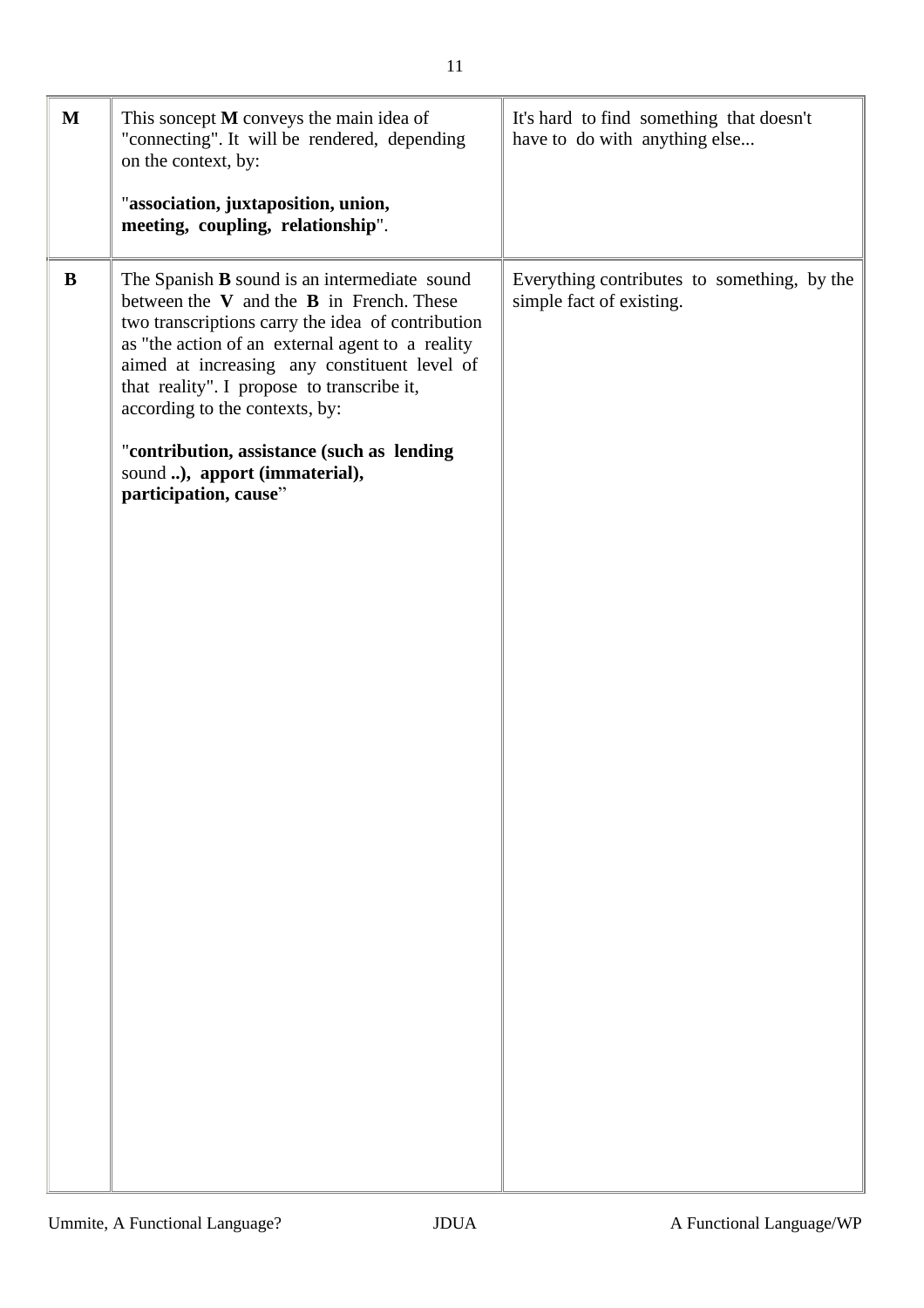## **Grouping of** S**oncepts**

We realize by analyzing the definitions that JP gives to soncepts that they are grouped roughly in three major categories that I have baptized of temporal, spatial and relational:

| <b>Category</b> | <b>Definition</b>                                                                                                                                                                                                                                                                                                      | <b>Soncepts</b>              |
|-----------------|------------------------------------------------------------------------------------------------------------------------------------------------------------------------------------------------------------------------------------------------------------------------------------------------------------------------|------------------------------|
| Time            | Characterizes change, evolution over time, which can<br>be internal (change) or external (movement).                                                                                                                                                                                                                   | N, W, S, T                   |
| Space           | Translates the organization, the arrangement in space,<br>the state (including simple existence). Space must not<br>be reduced here to physical space, to the concrete:<br>"spatial" can be applied in this definition to an idea.<br>It is a question of describing a state in an absolute<br>(and not relative) way. | G, D, O, A, S, K             |
| Relational      | Defines the type of relationship to the rest of the world,<br>to<br>"other" means the relative state. This relationship can<br>be "passive" (position of one object relative to another<br>for example) or "active" (action of one object on<br>another).                                                              | M, E, U, I, Y,<br>B, L, K, R |

JD: The S can take on a spatial (circular) or temporal (repetition) sense, while the K is both spatial (mixing) and relational (rapprochement).

## **The "world tour in 17 soncepts"**

To tell the truth, it was predictable that the 17 soncepts were quite vague. Indeed, in this functional language, everything must be able to be reduced to a combination of 17 fundamental bricks. In other words, the Ummite dictionary does exist but it has only 17 entries. Without going too far, I don't see how to express any idea and designate any object from such a limited number of concepts, even disregarding the length of the words. Here we find a mathematical inspiration of a formalism pushed to the extreme, where 17 soncepts would represent in a way the basic axioms of language.

I have no doubt that we can construct a representation of he world from 17 concepts, but this world will either be extremely poor and very structured (the universe of programs of a very simple programming language with 17 operators for example), or extremely "blurred" and very rich. In other words, such a functional language is either too specialized (it only says a small part of reality) or too general (it describes a very vast but poorly defined universe). We have examples of the first case (specialized languages, which is often similar to codes: for example, all the road signs constituting the rules of the road, or all the rules of the game of chess), but not the second it seems to me (except maybe in the animal world, but it is very speculative).

Our terrestrial languages represent a compromise between these two extremes: general enough to adapt to all situations, but specialized enough to be usable (memorization, learning, pronunciation, etc.).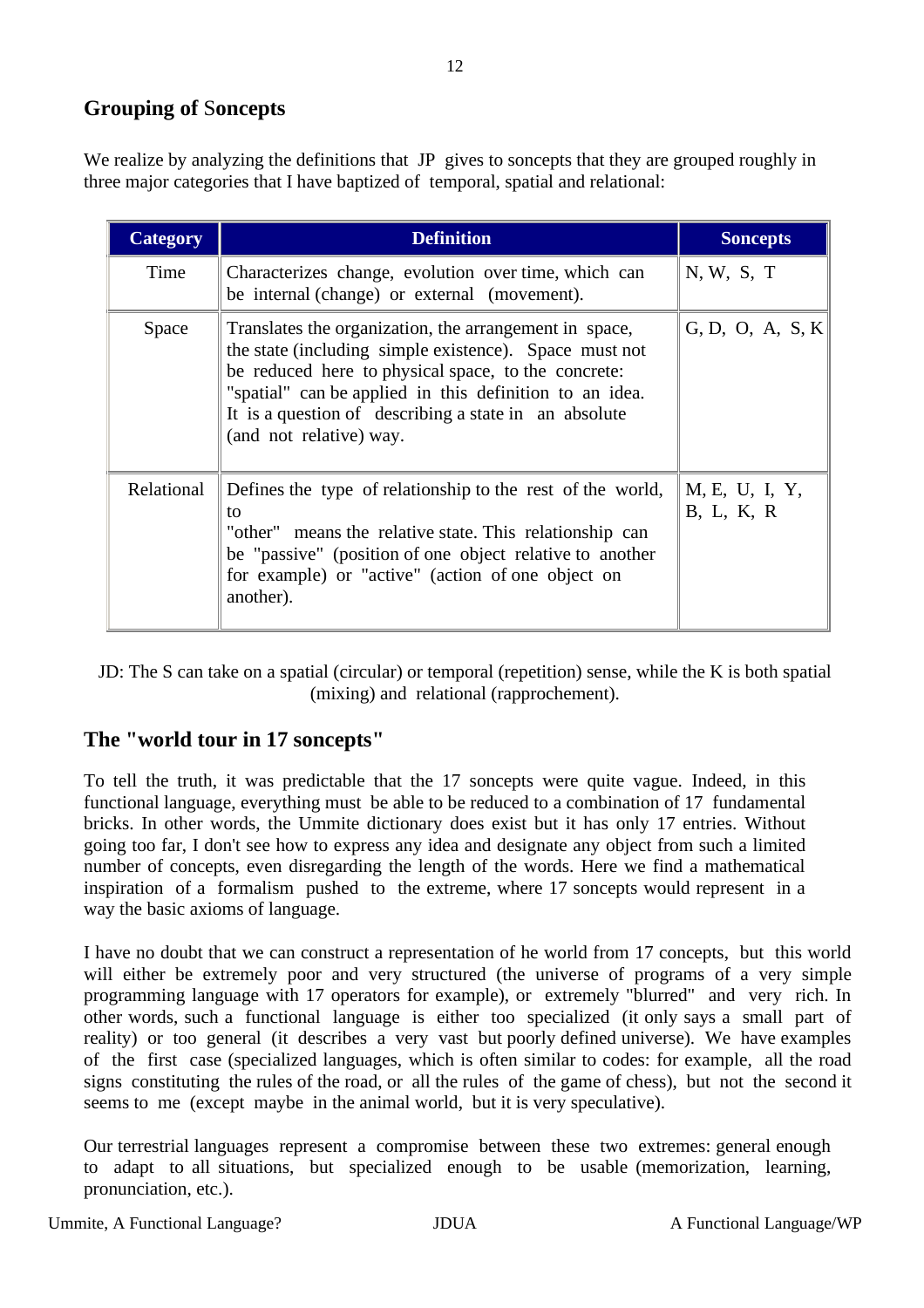### **Context Dependence**

Another critical problem of JP's functional language, related to the previous one, is its permanent reference to context. For each soncept, JP establishes a list of "senses" approached, specifying each time: "according *to the context".* But what is this context? In letters, Ummite words are almost always isolated (there are only half a dozen sentences for more than a thousand words), and most of the time translated. Since we have both the context and better still, the translation, it is not very difficult to "choose" for each soncept, in the list of definitions proposed by JP, those that will fit best (itis all the easier as the definitions, as we have seen, are extremely flexible).

But let's imagine for a moment a veritable Ummite phrase. The context is that of the other words themselves- also Ummites. How can we know what is meant by "the actual *differences of what is* distinct" (IAI)? Without context, I challenge anyone who does not already know the translation to find a precise meaning to this expression (if this is your case, do not turn the page right away and look for a moment!).

IAI means "perfume, smell" and JP explains that "The *olfactory signature is fundamental for Ummite. For him, perfumes, smells are* the *objective signs of what is "other", external, foreign".*  But this is just as true of sounds, images, and more generally, of any distinctive attribute of something or someone who is not himself or herself. My grandfather's beret is a sign that actually distinguishes him from me! In addition, the soncepts used are not discriminating: I do not see how perfume or smells are particularly characterized by this notion of "effective differences of the distinct". Would it not be more logical a priori to associate perception (E) or mixture (K) for example? Note that in his search for soncepts, JP himself relied on perfume as a perception to characterize soncept E, from the word bathroom (E-XAABI) that only the E differentiates from XAABI ("room, room, house"): gold, the Ummite bathroom (unlike our bathroom). !) is mainly characterized by perfume baths, from which JP deduces that E stands for "perception".

One would be tempted to say that IAI is a common combination, and that Ummites immediately recognize the equivalent of "perfume, smell". But then, we are no longer in a logic of functional language, except in the banal and very earthly logic of our "word-objects"!

One could also retort that this sense of "perfume, smell" is driven by the context. Certainly, but the context itself is never more than a set of words (the sentence) each of which will pose the same problem of definition: if in the sentence  $X$  Y  $Z$  (where  $X$  Y  $Z$  are words, cad combinations of soncepts), the meaning of  $X$  can only be established by knowing those of  $Y$  and  $Z$ , it is the same for Y (function of X and Z) and Z (function of X and Y). In other words, either we go around in circles, or we come back to the word object.

Some may say that in French, as in all terrestrial languages, it is sometimes essential to know the context to grasp the meaning of a word(polysemy). For example, the rooster can be the animal or the cook; the etymology of the 2 words has nothing to do with it, the first coming from the onomatopoeic imitation of the song of gallinaceous (coco coco, attested in imperial Latin in Petronius) and the second from the Dutch kok (cook),which we find in cook in English and master in French (both from the Latin coquus). It is obviously much worse in the spoken language, because of the homonyms: the "chan" of the rooster can refer as well to the cook pushing the song, as to the field where the gallinaceous is! One can obviously have fun finding other examples, but they remain rare, and since they affect very few words, the context is clear and the correct meaning is easily deduced, which is not the case of the Ummite language as described by JP.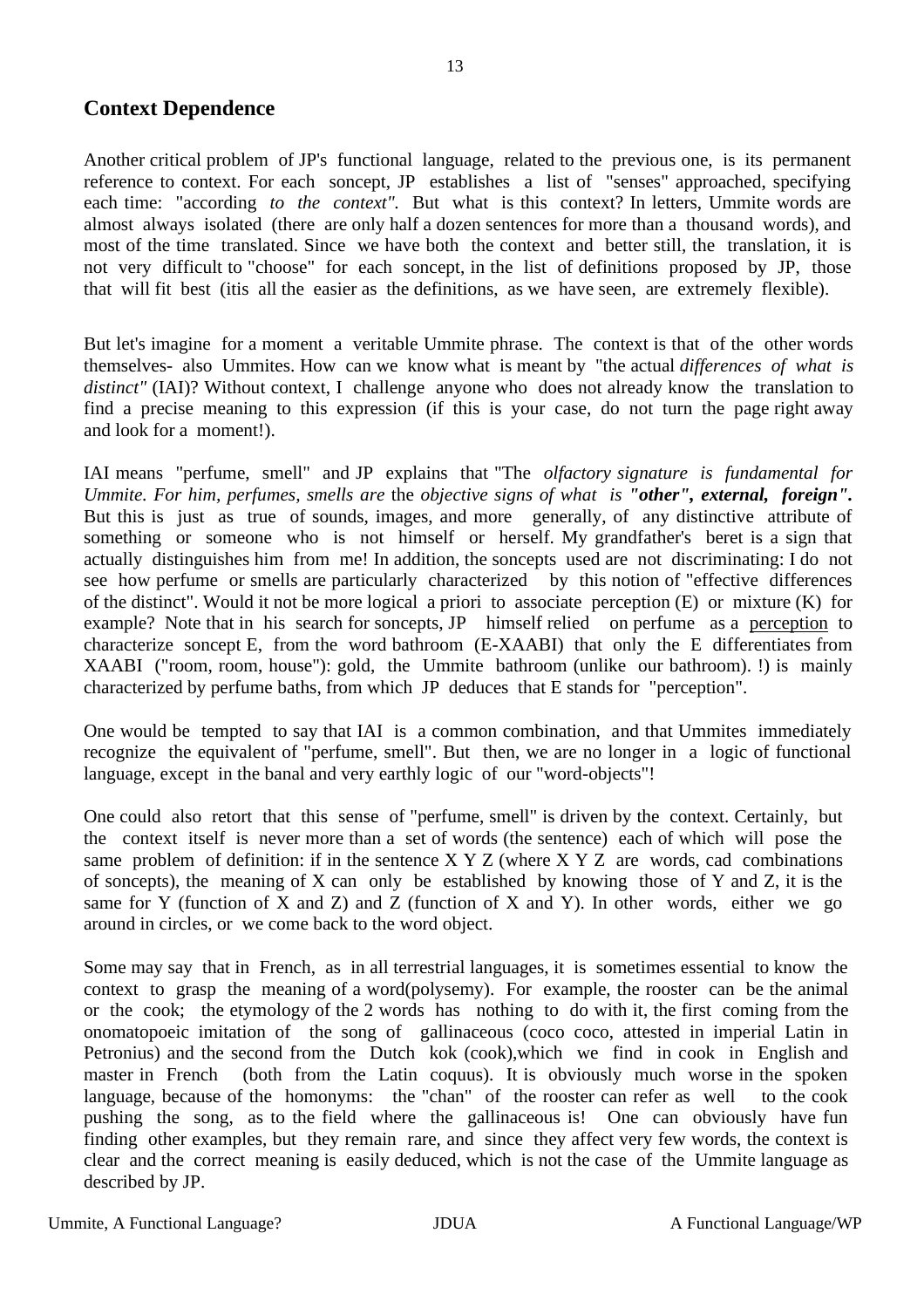Unfortunately or fortunately ,there is to my knowledge only one true example of Ummite expression that is neither explicit nor placed in context:

" *in an in transcendent chatter like UAEXOOE IANNO IAUAMII IE OEMII* + *UAMII XOA AALOA* " - D77 (note 4)

Certainly, we find the common word OEMII (man, human) as well as UAMII which means "food, food", but for the rest, it is the unknown. So let's see the translation that JP offers us:

| <b>UAEXOOE IANNO IAUAMII IE</b><br><b>OEMII</b>                                                                                                                                                                                                                                                                                           | <b>UAMII XOA AALOA</b>                                                                                                                                                                                                                       |
|-------------------------------------------------------------------------------------------------------------------------------------------------------------------------------------------------------------------------------------------------------------------------------------------------------------------------------------------|----------------------------------------------------------------------------------------------------------------------------------------------------------------------------------------------------------------------------------------------|
| The idea of permutation necessary for the<br>equality of creatures (UAEXOOE)<br>the effective variety of reciprocal transfers,<br>exchanges between creatures (IANNO)<br>the effective variety of foods (IAUAMII)<br>emotions $(IE)$ creature with perceptions in<br>relation to its confinement [to its planet]<br>[human being] (OEMII) | • food or food or meals (needs in<br>relation to isolation) (UAMII)<br>• Cyclic Organization and Creature<br>Efficiency $(XOA)$<br>• equivalent effective balance and<br>creature efficiency (AALOA).                                        |
| This gives:<br>The idea of permutation necessary for the<br>equality of creatures, the effective variety<br>of exchanges between creatures, the<br>effective <b>variety</b> of food are [sources of]<br>emotions for men.                                                                                                                 | This gives:<br>"the cyclic organization of the diet is<br>equivalent to the stability of the<br>efficiency of the creatures" or "the<br>regularity of the diet is an equivalent of<br>the continuity of the efficiency of the<br>creatures". |

The least we can say is that it remains very obscure ,and very far from the idea that we can have of an "in transcending chat" (the chit-chat of the English, the conversa fiada of the Portuguese or our tasty French expressions: chatting, carving a bib).

To illustrate the practical impossibility of communicating with such a functional language without knowing the context, I imagined a small "game" that I will describe directly on the list.

## **Do Soncepts Help with Understanding?**

Notwithstanding their validity, it is interesting to wonder if this tool proposed by JP helps us to better understand the letters. Knowing that all Ummite words with a handful of exceptions come with a translation in the letters, the question is to know what more the JP method brings. It is out of the question, of course, to examine here one by one all the translations proposed by JP in the dictionary that accompanies his book. However, the exercise is extremely precise for those who want to judge the real usefulness of this method.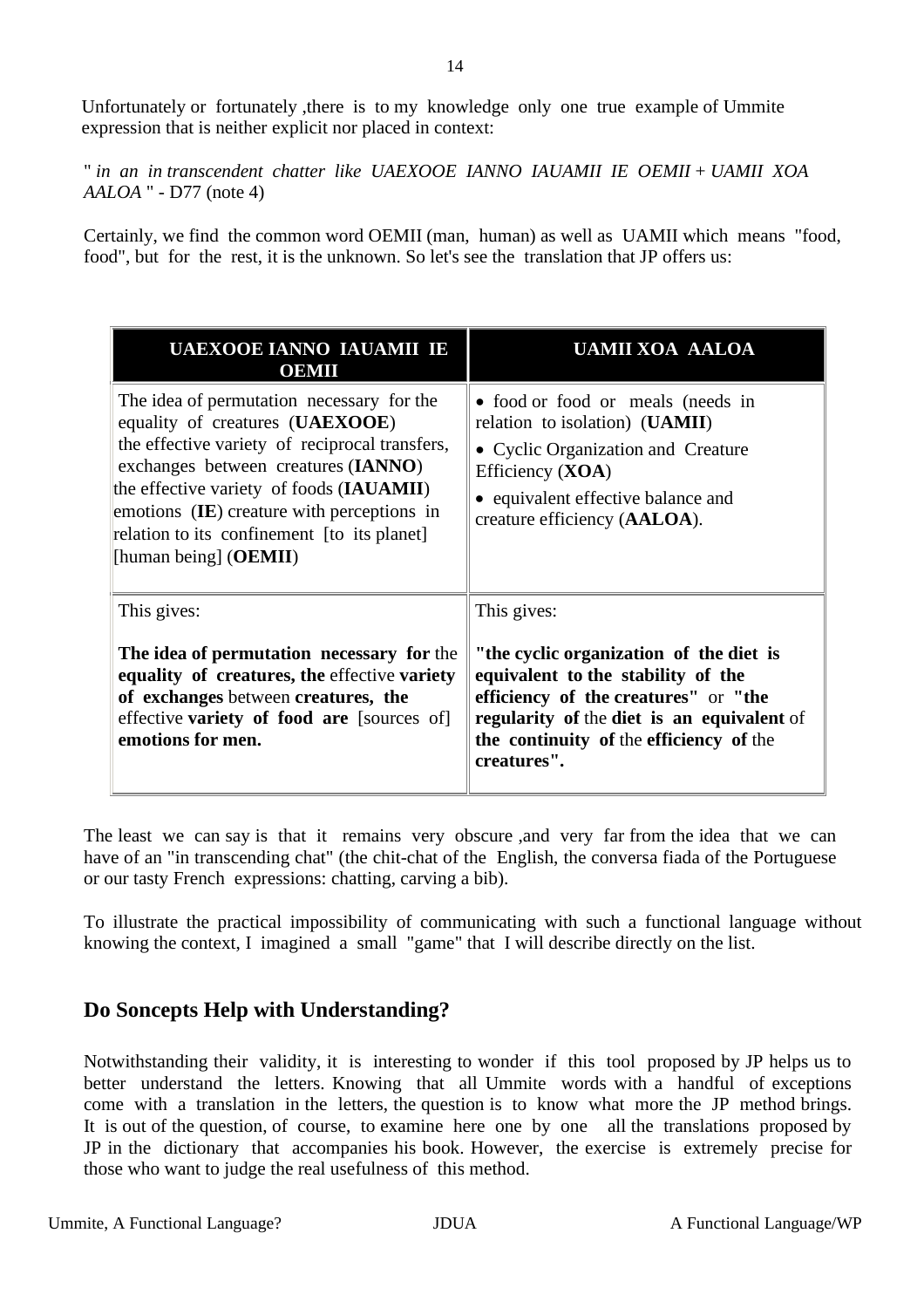For my part, my general feeling is that JP translations using soncepts do not help with understanding, or often make it more difficult. These translations are usually very obscure and vague, and one constantly has the impression of not knowing what one is referring to until one has the original translation of the Ummites. In fact, rather than providing assistance to the existing translation, one gets the impression that it is the inverse that occurs in the process: JP first gives a soncept translation by soncept, but already choosing some meanings rather than others for each of them. The result is often incomprehensible taken in isolation. Then, sometimes in several stages, he gathers this "sonceptual" translation to extract a global translation of the word, much more intelligible in general (although...), and which applies roughly to the original Ummite translation. All along, one frankly has the impression that one is only trying to return to the starting point (translation), after having taken an obscure detour on this sonceptual path. Translation by soncepts only corroborates normal translation at best, but it almost never holds by itself: in other words, we understand translation by soncepts only if we already know the meaning of the word. Which is exactly how a code works: it only hides the original meaning, without bringing anything to it.

But I realize that these reviews may seem very free or even peeled so I will take some examples, to add to those mentioned above (IEN, IAI, etc.). I chose some because they were short (and short words are generally the most difficult to translate because of the few soncepts used), others because they were on the contrary particularly long (with many repetitions of the same soncepts that end up losing all meaning by dint of redundancy), others still because I found the translation particularly hard ("forcing" the soncepts to arrive at fall back on the translation),and others finally because I found them funny! All of these examples are taken from JP's book.

| <b>JP</b> Definition                                                                                                                                                                                                                                                                                                                                                                                                                                                                                                                                                                                                                                                                                                                                                                                                                                                                        | <b>Comments</b>                                                                                                                                                                                                                                                                                                                                                                                                                      |
|---------------------------------------------------------------------------------------------------------------------------------------------------------------------------------------------------------------------------------------------------------------------------------------------------------------------------------------------------------------------------------------------------------------------------------------------------------------------------------------------------------------------------------------------------------------------------------------------------------------------------------------------------------------------------------------------------------------------------------------------------------------------------------------------------------------------------------------------------------------------------------------------|--------------------------------------------------------------------------------------------------------------------------------------------------------------------------------------------------------------------------------------------------------------------------------------------------------------------------------------------------------------------------------------------------------------------------------------|
| -" $UO$ " This term appears twice, in A84.12 "Thus<br>XOODIUMMO UO with an average density of<br>16.22 grams/cm <sup>2"</sup> and in A124.15: " which we<br>call IAGIAIAAOO UO because it was the first<br><i>detected</i> ,". According to the diagram published by<br>Ribera p43, the core of the planet XOODIUMMO<br><b>UO</b> is designated by the number $0$ ". We note the<br>shift of the counts "cardinal" and "ordinal", because<br>the zero is counted first (see Civilization of the<br>Ummites, vol 1).<br>The raw reading of the vocable gives its meaning:<br>"dependence (U) of entities, beings, existences,<br>creatures, dimensional realities $(O)$ ", that is to say<br>"that <b>on which</b> dimensional <b>realities depend</b> " or<br>"[factor of] dependence on dimensional realities".<br>We can express it as "first, origin, initiator, and<br>naturally zero". | " Dependence, influence, condition " $+$ "<br>dimensional reality, entity, existence,<br>being, creature", thing, thing, thing,<br>widget, device, object, constituent "<br>It can just as well be read the condition<br>of existence, the influence of things,<br>the dependence on reality, etc. It is<br>curious that the zero, which marks the<br>absence, the void, is characterized by<br>the soncept of dimensional existence |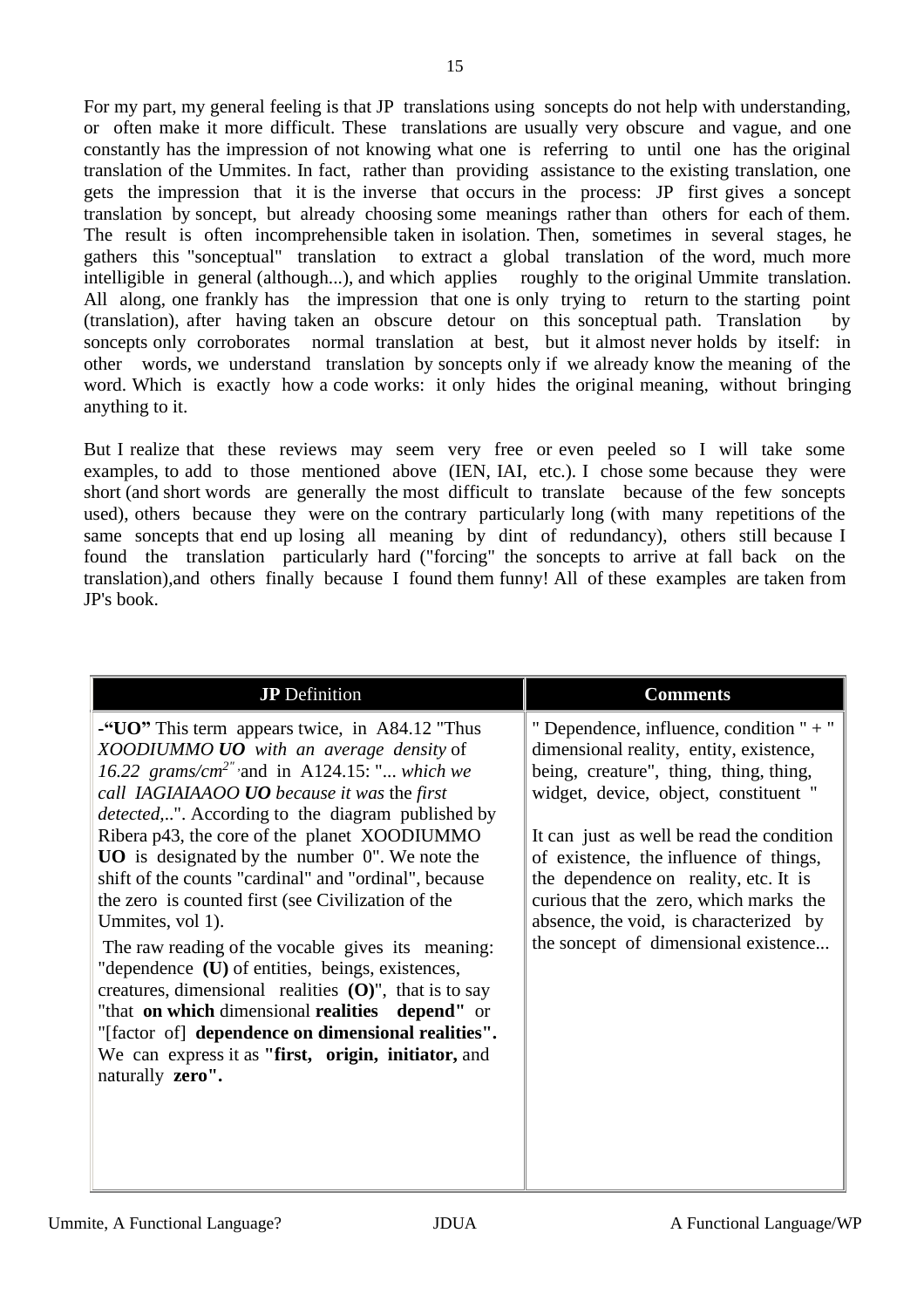| <b>-"IEAAYA"</b> This term appears only once, in A27.99<br>" open your eyes to see her and eat and drink the<br>AAYA IEAAYA (feces and urine) of the mistress of<br>UMMO". We recognize the AAYA segment (see the<br>term) which expresses "an action of balancing effect if<br>of the whole". The IE segment expresses "emotions"<br>(see the term). The term <b>IEAAYA</b> designates "an<br>action for a set in effective balance of emotions"<br>or "an action for a set in effective equilibrium [of<br>origin] emotional". The description gives a very<br>coherent solution. In our logic and language<br>model, feces are one thing and urine another,<br>different from the previous one by many characteristics:<br>the ways of elaboration, the ways and modes of<br>elimination and the physical characteristics of<br>consistency, respectively solid and liquid. The<br>Ummite language is a vehicle of feature descriptors,<br>and as such, truly independent of any external<br>logic. A masterful prevue is given to us here: we<br>have seen that the <b>AAYA</b> feces (see this term) are<br>actually called "confirmation package, validation of<br>the balance" or "balancing action of the whole "and<br>share this segment descriptor with the photons, which<br>are also in their own way a by-product of the return<br>to the energy equilibrium of electrons. Urine also<br>evokes this function of confirming the balance of<br>the individual, but under different conditions, those<br>associated with emotions. Aren't fear, joy or laughter,<br>for us too, privileged "triggers" of urination? We will<br>note in passing the difficulty we have in expressing<br>with simplicity this concept of "difference in mental"<br>perception" to designate our emotions, proof that it<br>is not part of our consciousness expressible on a<br>daily basis. The Ummite language constitutes, as<br>such, a truly original whole: who could still claim<br>that it is the expression of an earthly thought? | Passions on the scatological side and<br>ask- we really if what distinguishes<br>urine from feces is emotions?! I<br>admit that the expression piss with<br>laughter applies perfectly to what I<br>felt when reading this translation!<br>More seriously, it is clear that emotions<br>have nothing to do with this story:<br>urinating under the effect of a strong<br>emotion is rare and anecdotal compared<br>to the frequency of the natural need to<br>empty the bladder, and these strong<br>emotions can also apply to defecation.<br>Personally, I would have rather leaned<br>for "liquid feces" for example. |
|---------------------------------------------------------------------------------------------------------------------------------------------------------------------------------------------------------------------------------------------------------------------------------------------------------------------------------------------------------------------------------------------------------------------------------------------------------------------------------------------------------------------------------------------------------------------------------------------------------------------------------------------------------------------------------------------------------------------------------------------------------------------------------------------------------------------------------------------------------------------------------------------------------------------------------------------------------------------------------------------------------------------------------------------------------------------------------------------------------------------------------------------------------------------------------------------------------------------------------------------------------------------------------------------------------------------------------------------------------------------------------------------------------------------------------------------------------------------------------------------------------------------------------------------------------------------------------------------------------------------------------------------------------------------------------------------------------------------------------------------------------------------------------------------------------------------------------------------------------------------------------------------------------------------------------------------------------------------------------------------------------------------------------------|--------------------------------------------------------------------------------------------------------------------------------------------------------------------------------------------------------------------------------------------------------------------------------------------------------------------------------------------------------------------------------------------------------------------------------------------------------------------------------------------------------------------------------------------------------------------------------------------------------------------------|
| <b>-"NOOXOEOOYAA"</b> This term appears only once, in<br>Ribp65, note 4 "greenish planet" that I deduced from<br>the context, by elimination. Confirmed by the extract<br>from the Aguirre file in A13.131. We recognize the<br><b>OOYAA</b> segment which corresponds to a shape for<br>"planet", "cold star". The <b>OOXO</b> segment must be<br>read <b>OOGSO</b> $[GS = X$ void phonetic] i.e. "entity<br>with organized cycles" in the equilibrium of its<br>constituents (see <b>NOOSOEE</b> ). That is to say, the<br>mercury is here clearly designated for the<br>exploitation of its physical characteristics (see also<br><b>OOXEE</b> ). The soncept N expresses "flux, transfer,<br>radiation". Soncept E expresses "mental image,<br>perception, sensation". The NOOXOE segment evokes                                                                                                                                                                                                                                                                                                                                                                                                                                                                                                                                                                                                                                                                                                                                                                                                                                                                                                                                                                                                                                                                                                                                                                                                                                  | You may not quite understand the why<br>of the reference to mercury, so let's<br>go to <b>NOOSOEE</b> .                                                                                                                                                                                                                                                                                                                                                                                                                                                                                                                  |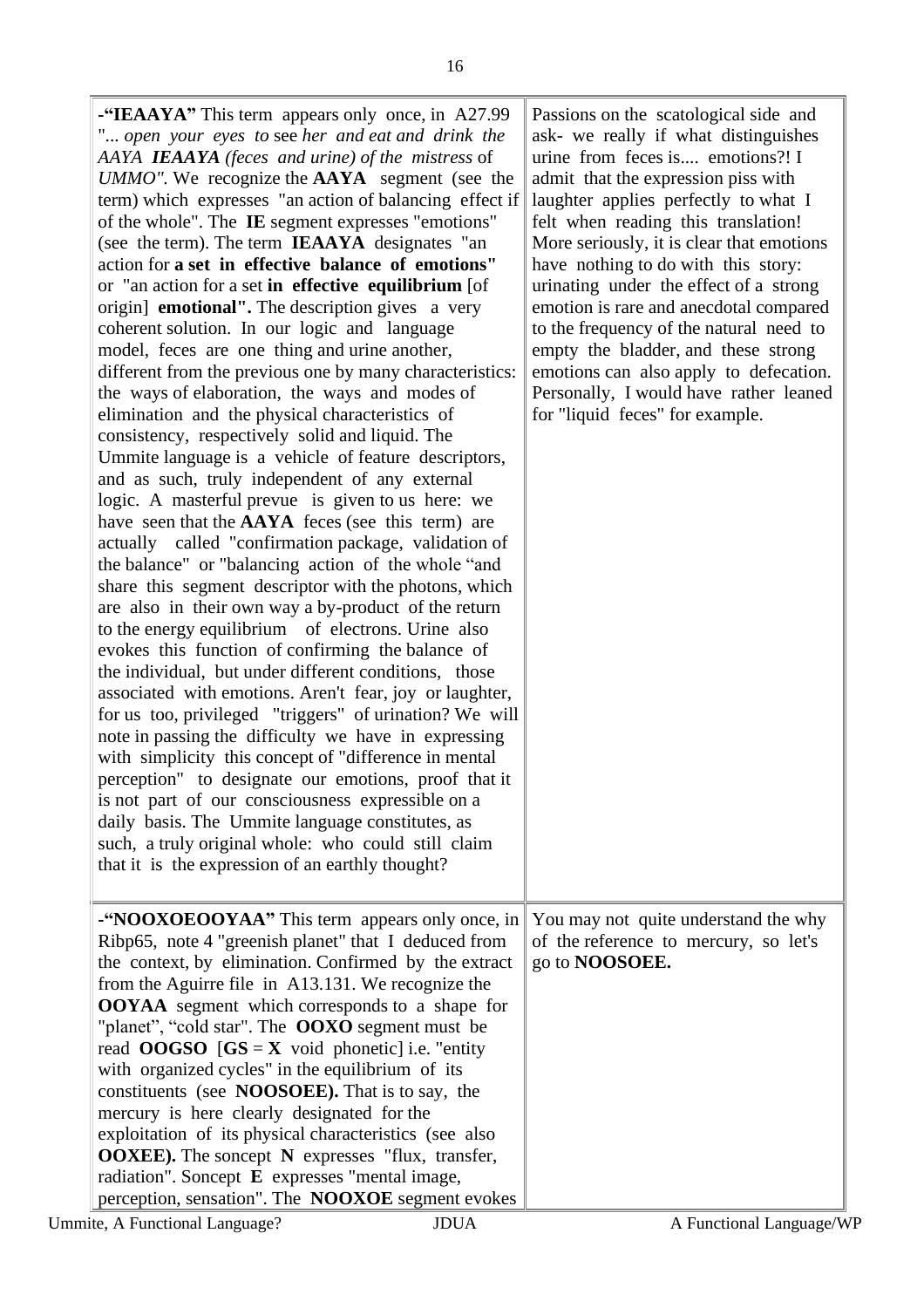| "the perception of the radiation of the entity with cycles"<br>organized in the equilibrium of its constituents", or<br>"the perception of mercury radiation". The full term<br>refers to "a perceived planet [with] the radiation<br>of mercury" [green or greenish color, see<br>NOOSOEE].                                                                                                                                                                                                                                                                                                                                                                                                                                                                                                                                                                                                                                                                                                                                                                                                                                                                                                                                                                                                                                                                                                                                                                                                                                                                                                                                                                                                                                                                           |                                                                                                                                                                                                                        |
|------------------------------------------------------------------------------------------------------------------------------------------------------------------------------------------------------------------------------------------------------------------------------------------------------------------------------------------------------------------------------------------------------------------------------------------------------------------------------------------------------------------------------------------------------------------------------------------------------------------------------------------------------------------------------------------------------------------------------------------------------------------------------------------------------------------------------------------------------------------------------------------------------------------------------------------------------------------------------------------------------------------------------------------------------------------------------------------------------------------------------------------------------------------------------------------------------------------------------------------------------------------------------------------------------------------------------------------------------------------------------------------------------------------------------------------------------------------------------------------------------------------------------------------------------------------------------------------------------------------------------------------------------------------------------------------------------------------------------------------------------------------------|------------------------------------------------------------------------------------------------------------------------------------------------------------------------------------------------------------------------|
| -"NOOSOEE" This term appears only once, in a<br>document translated by the Gesto in D357.15, I quote<br>color <b>NOOSOEE</b> (green)", later than the Moya<br>catalog and the Aguirre compilation.<br>The <b>OOS</b> segment<br>expresses "entity, existence,<br>being, creature, dimensional reality, constituent (O)<br>in symmetry, equality, equilibrium, equity,<br>reciprocity (O) round, circle, turn, cycle, alternation<br>$(S)$ " i.e. "alternation in the equilibrium of<br>constituents". Soncept O expresses "entity, existence,<br>being, creature, dimensional reality, constituent".<br>The OOSO segment evokes "the entity with<br>alternation in the balance of constituents". The<br>equilibrium of constituents $(OO)$ is a major element<br>of the state of matter (see GOO). Mercury is the<br>only metal that is liquid at ordinary temperature and<br>evaporates easily. It is thus characterized by<br>alternations of stability of its atoms (liquid or gas).<br>The EE segment expresses the "codification,<br>modeling, recording"(see common combinations).<br>The soncept N extreme "flow, transfer".<br>The full term refers to "[the color of] the codification<br>of the flows of the entity with alternation in the<br>equilibrium of the constituents". The codification of<br>fluxes, or the recording of radiation, is what we<br>call the emission spectrum. Indeed, a flow is emitted<br>and the recording, the mathematical formatting, as<br>well as the attached measures are the expression of a<br>modeling.<br>This term can also be rendered by "[the color of]<br>the mercury emission spectrum". In offend the<br>emission spectrum [radiation coding] of mercury<br>consists of four visible lines, all in the green! | If you are still not convinced that<br>"codification of the fluxes of the entity"<br>with alternation in the equilibrium of<br>the constituents" = mercury emission<br>spectrum = $green$ , go read to<br><b>OOXEE</b> |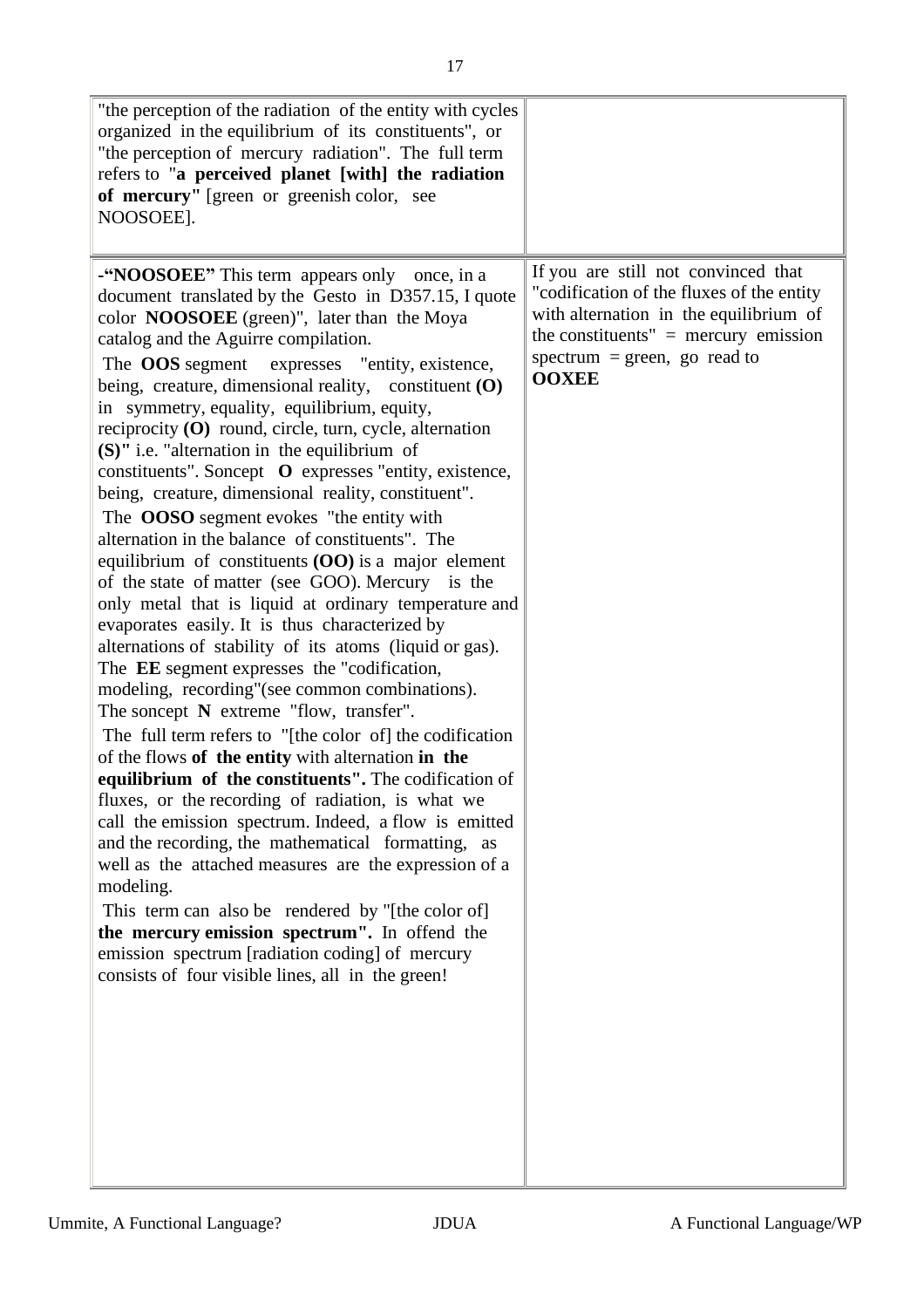| -"OOXEE" This term appears only once, in Ref-171<br>in the expression "YAA OOXEE (mercury<br>reservoir)". And quoted by Moya in Ref 390<br>"Mercury deposition". It is part of a missing page in<br>the Aguirre compilation in my possession. We are<br>here in front of a typical case of shift in thought.<br>The associated indication of "secure tank" makes us<br>identify the term "mercury" and YAA reservoir.<br>But the Ummite language is not identifying objects,<br>it is "designating by function" (see preamble to this<br>volume). In the same way that TAXEE describes<br>programmed cycles of consistency change,<br><b>OOXEE</b> refers to programmed state changes:<br>vaporization cycles, condensation. The additional<br>indication says that it is mercury, but the term<br>designates the cycles $(S)$ [GS=X] programmed,<br>piloted $(EE)$ of organization $(G)$ of the entity in<br>equilibrium, stable $(OO)$ ". The reformulation gives<br>"stable entity for the organization of programmed<br>cycles".                                                                                                                                                                                                                                                                                                                                                                                                                                  | Finally, we find here the explicit<br>reference to mercury, which JP has<br>taken up in previous translations to<br>arrive at the green color. But curiously,<br>and although he himself suggests in<br><b>NOOXOEOOYAA</b> to refer to<br><b>OOXEE</b> , here fuses here to translate it<br>as mercury!   |
|-----------------------------------------------------------------------------------------------------------------------------------------------------------------------------------------------------------------------------------------------------------------------------------------------------------------------------------------------------------------------------------------------------------------------------------------------------------------------------------------------------------------------------------------------------------------------------------------------------------------------------------------------------------------------------------------------------------------------------------------------------------------------------------------------------------------------------------------------------------------------------------------------------------------------------------------------------------------------------------------------------------------------------------------------------------------------------------------------------------------------------------------------------------------------------------------------------------------------------------------------------------------------------------------------------------------------------------------------------------------------------------------------------------------------------------------------------------------------|-----------------------------------------------------------------------------------------------------------------------------------------------------------------------------------------------------------------------------------------------------------------------------------------------------------|
| <b>-"SOOIOIBOZOO"</b> This term appears only once,<br>in A17.176 "for us a LIVING BEING is the<br><b>SOCIOIBOZOO</b> NETWORK capable of enriching its<br>content "relative to its mass" of INFORMATION,<br>structuring itself throughout time with greater<br><i>complexity</i> . The transcription of $C$ has never been<br>encountered, especially since it has a specific<br>pronunciation in Spanish before the vowels e and i.<br>This is certainly a copy error for an $O$ , on carbon<br>for example. We recognize the IBOZOO segment<br>which evokes "a point of cyclic or alternative<br>manifestations in an equilibrium of components" (see<br>this term).<br>The segment <b>IO</b> expresses "difference, other,<br>distinct, separate, varied (I) entity, being, existence,<br>creature, dimensional reality, constituents $(0)$ ", i.e. "a<br>difference for the creature". The <b>SOO</b> segment<br>expresses "round, circle, turn, cycle, periodicity (S)<br>entity, existence, being, creature, dimensional reality,<br>constituent $(O)$ in symmetry, equilibrium, equality,<br>equity, reciprocity $(O)$ ", i.e. "cyclicity in the<br>equilibrium of constituents" [standing gravitational<br>waves? and informative?].<br>The term complete refers to the living being as "[a<br>network of points of repetitive manifestations of<br>balance of components with differences in the<br>creature by cyclicity in the balance of<br>constituents". | Incredibly, while we are clearly<br>facing an "earth stirs" (SOCIO,<br>radical very terrestrial, associated<br>with IBOZOO, one of the most<br>common Ummite words), easily<br>understandable in the context, JP<br>prefers to invoke an unverifiable<br>shell and embark on the translation of<br>SOOIO! |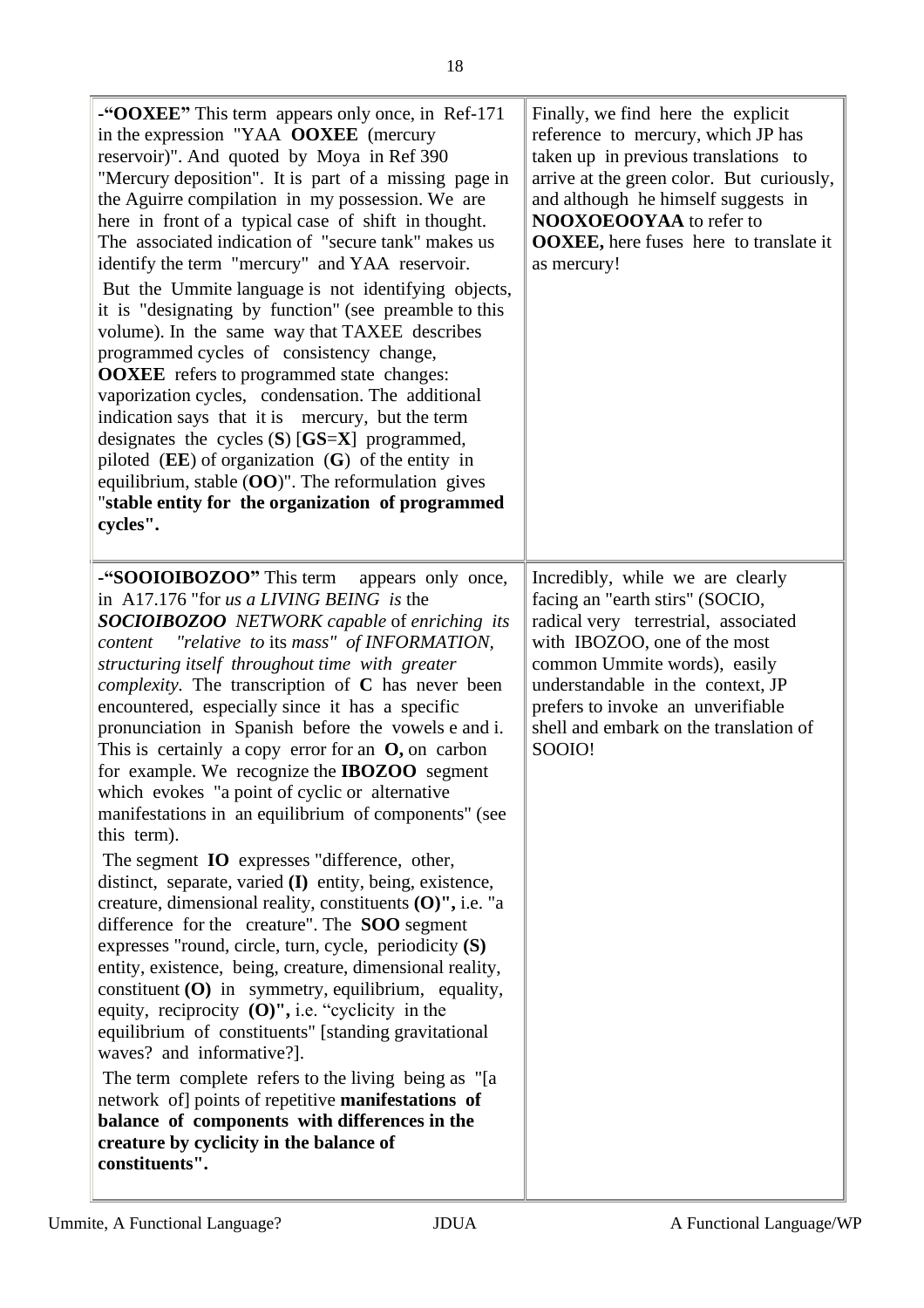| <b>-"UAXOO"</b> This term appears more than twenty-five<br>times in documents. The associated indications are<br>varied. I have retained in A16.156 "and a UAXOO"<br>(RECEIVER)", in A16.157 " UAXOO atoms<br>(SENSORS or RECEIVERS), ", in A22.36" of an<br>AAXOO-UAXOO equipment (EMETTEUR-<br>RECEIVER)", in A45.80 "For our part we have<br>Sensitive devices <b>UAXOO IBOAYAA</b> (RADIATION<br>DETECTORS)", A136-2.118" up to a series of<br>UAXOO (DETECTORS) located in", A136-2.119<br>"UAXOO (DETECTORS OR RECEIVERS)", A136-<br>3.128 "or <b>UAXOO</b> (TRANSDUCERS) are disturbed".<br>This term is quoted three times by Moya in Ref 273<br>"Receiver", in ref 275 in the expression UAXOO IAS<br>"Receiver number 1", and in Ref 276 in the<br>expression <b>UAXOO</b> IEN "Receptor number 2".<br>We recognize the UA segment which expresses the<br>dependence of the effectivity or the action under<br>condition. And the XOO segment, GSOO<br>transcription that expresses gravitational waves.<br>The reformulation gives "[device] whose activation<br>of gravitational waves is dependent [on what is to<br>be detected]". The device is both specialized detector<br>and transducer. Which is correctly rendered y<br>"gravitational transmission detectors". | The word in itself has nothing to do<br>with gravitation, it simply means<br>receiver, sensor. The D69-3 is<br>extremely precise on this point:<br>"On the entire surface of XOODINAA<br>is an extensive series of UAXOO.<br>They are detector or sensory organs<br><i>activated</i> by various stimuli of a<br>physical, <i>chemical or biological</i><br>nature. (By example: electromagnetic<br>frequencies, elastic voltages, magnetic<br>and gravitational fields, electrostatic<br>gradients, static and dynamic pressures,<br>molecular presence of gas, existence<br>of mold and virus, etc.). Electronics<br>technicians and Earth systems<br>engineers will say that these are<br>transducers capable of transforming<br>the excitatory energy function into<br>an equivalent function of a nature:<br>"Optics, gravitational or nuclear<br>resonance".<br>In the D41-5, we are also told about |
|--------------------------------------------------------------------------------------------------------------------------------------------------------------------------------------------------------------------------------------------------------------------------------------------------------------------------------------------------------------------------------------------------------------------------------------------------------------------------------------------------------------------------------------------------------------------------------------------------------------------------------------------------------------------------------------------------------------------------------------------------------------------------------------------------------------------------------------------------------------------------------------------------------------------------------------------------------------------------------------------------------------------------------------------------------------------------------------------------------------------------------------------------------------------------------------------------------------------------------------------------------------------------------------|-----------------------------------------------------------------------------------------------------------------------------------------------------------------------------------------------------------------------------------------------------------------------------------------------------------------------------------------------------------------------------------------------------------------------------------------------------------------------------------------------------------------------------------------------------------------------------------------------------------------------------------------------------------------------------------------------------------------------------------------------------------------------------------------------------------------------------------------------------------------------------------------------------------|
|                                                                                                                                                                                                                                                                                                                                                                                                                                                                                                                                                                                                                                                                                                                                                                                                                                                                                                                                                                                                                                                                                                                                                                                                                                                                                      | AAXOO-UAXOO (TRANSMITTER<br>- RECEIVER) ultrasonic devices to<br>direct their semi-domestic "dolphins"<br>(GIIDII). We also find this meaning<br>in NIIUAXOO ("receiver channel<br>or data transmitter" - D69.3 Note 3)<br>and in UULUAXOO ("The range of<br><i>transducers sensitive to the</i><br>magneto-electric spectrum that<br>extends from 2,638.1014 to<br>5.32.1016 cycles /seconds", which<br><i>corresponds</i> roughly to the spectrum<br>of the visible (hence the root UUL),<br>or in UAXOOEXY ("Physiological<br>control equipment has been equipped<br>with transducing probes that check<br>almost all organic functions, without<br>the need to introduce UAXOOEXY<br><i>inside</i> organic <i>tissues"</i> )                                                                                                                                                                          |

UAXOO actually makes the pair with AAXOO which means transmitter (and we also find NIIAXOO: effector channel, transmitter of orders or series of pulses). Interesting if we think of the couple WAAM – UWAAM...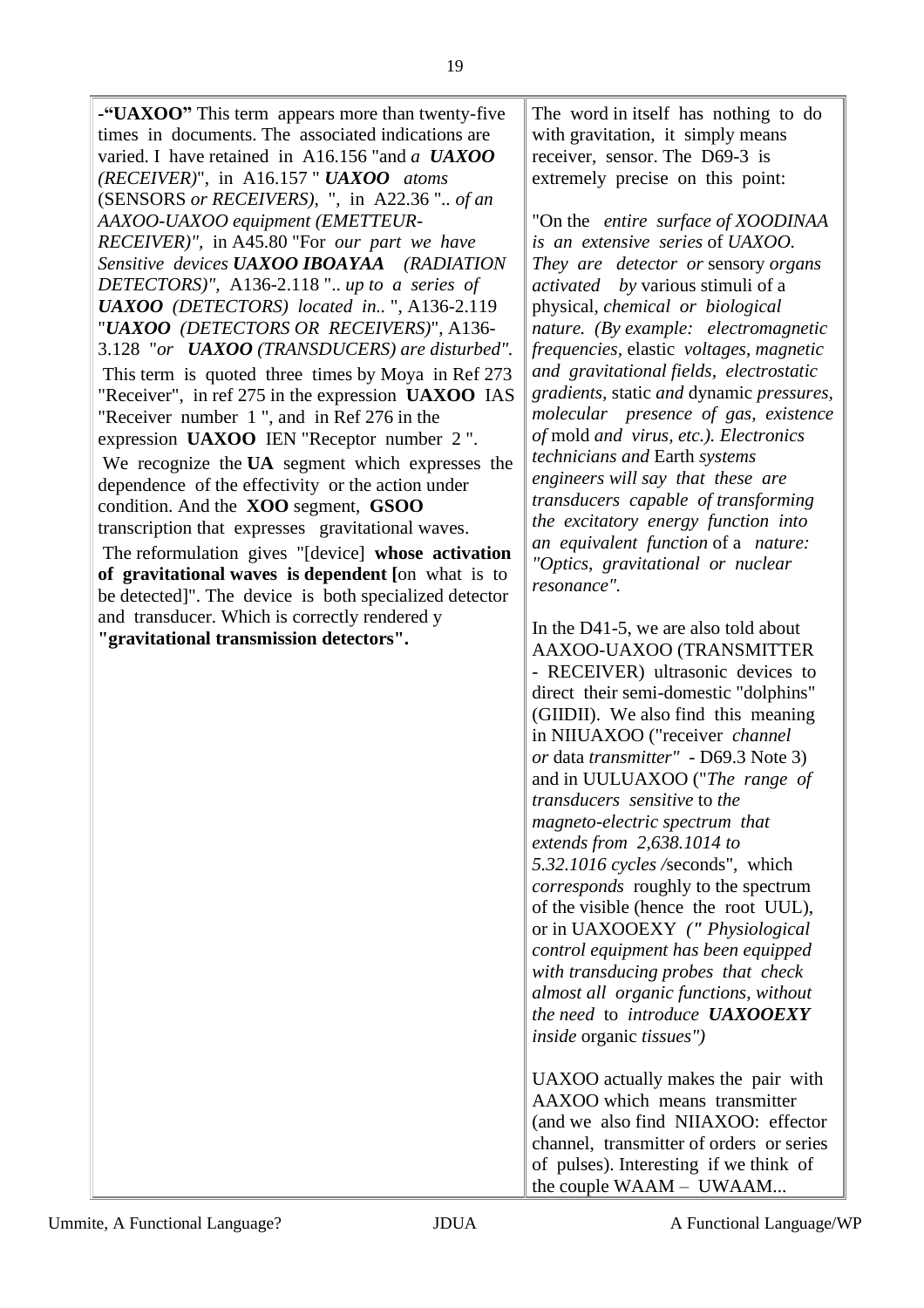|                                                                                                                                                                                                                                                                                                                                                                                                                                                                                                                                                                                                                                                                                                    | Note that there seems to be confusion<br>in the ideograms of the D33 3rd note<br>UAXOO and AAXOO. Another<br>curiosity: the word UAXOO appears<br>several times in the D47-1 to designate<br>the "sport, game", instead of OXUO                                                                                                                                                                                                                                                                                                                                                                                                                                   |
|----------------------------------------------------------------------------------------------------------------------------------------------------------------------------------------------------------------------------------------------------------------------------------------------------------------------------------------------------------------------------------------------------------------------------------------------------------------------------------------------------------------------------------------------------------------------------------------------------------------------------------------------------------------------------------------------------|-------------------------------------------------------------------------------------------------------------------------------------------------------------------------------------------------------------------------------------------------------------------------------------------------------------------------------------------------------------------------------------------------------------------------------------------------------------------------------------------------------------------------------------------------------------------------------------------------------------------------------------------------------------------|
| -"UULWA" This term appears only once, in<br>A23.43 " the UULWA AGIADAA EEWEE (1) a<br>kind of tight overalls, whose colors in this case,<br>yellow circles on a purple background, constitute a<br>complex code of colors and chromatic geometric<br>shapes that represent the different professional<br>specialties of our world".<br>Quoted by Moya, in Ref 326 in the same<br>expression "Kind of blue work, very showy". We<br>recognize UUL which expresses "optical". The WA<br>segment expresses "changes, variation, novelties,<br>information (W) truth, action, effectiveness (A)", that<br>is, "the truth of changes". The full term refers to<br>"the truth of change through optics". | Absolute counter-sense! UULWA is<br>followed by AGIADAA which<br>designates the profession of man<br>(Ummite) whose day is described, and<br>EEWWEE means clothing (see<br>below). We are told in passing that the<br>colors of these clothes are associated<br>with each profession, in this case<br>yellow circles on a purple background<br>for the man in question. The word<br>therefore has nothing to do with its<br>color – unlike the "work blue" or "white"<br>collar" in French, the Ummites do not<br>have the exclusivity of uniforms<br>colored by profession! It is only (word<br>for word) an equipment inspector's<br>garment from UULWAAGIADAA. |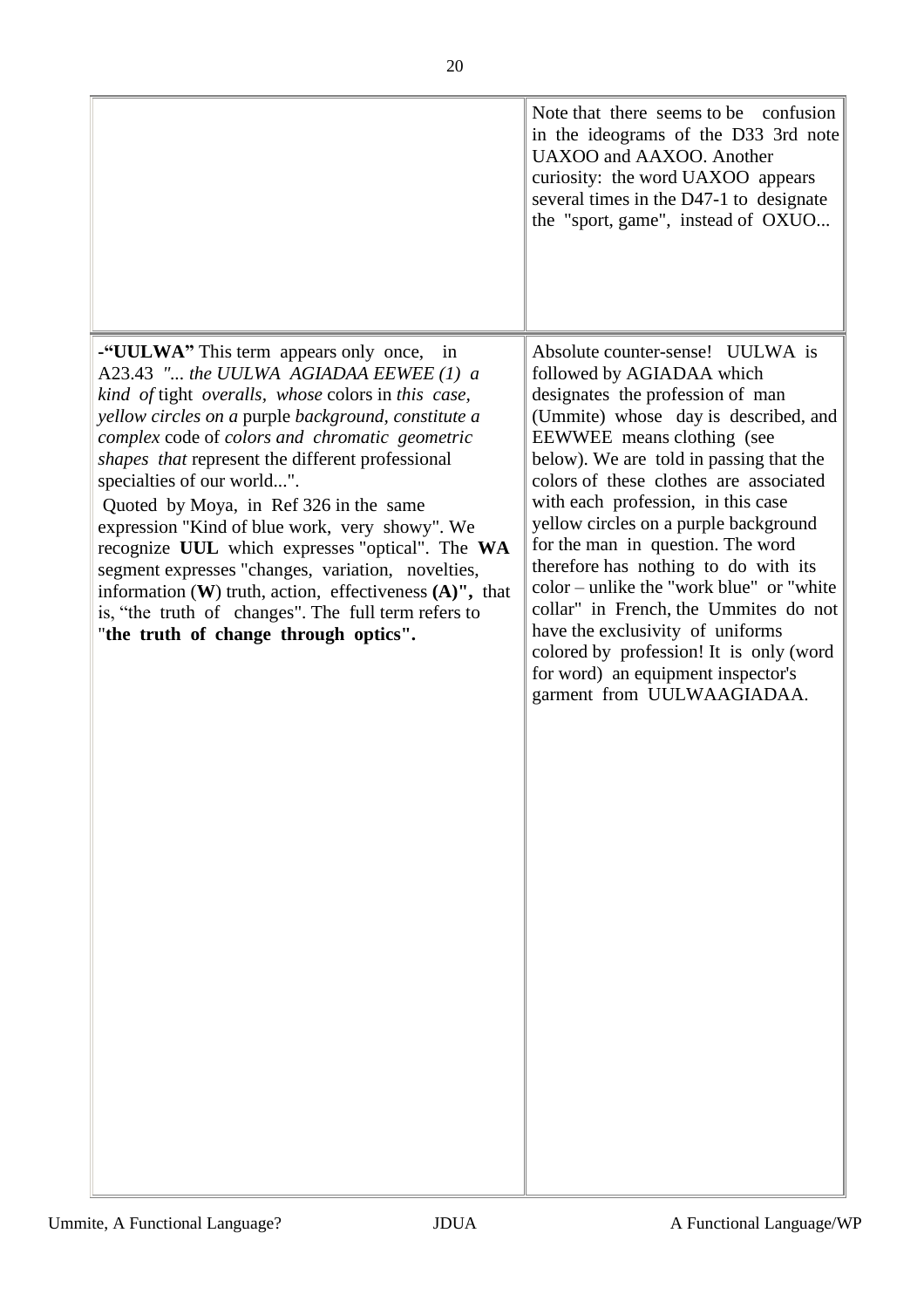| -"UULWAAGIADAA" This term appears only<br>once, in A21.22 "THEGEE (EPOUX) Is currently<br>inspector of a <b>UULWAAGIADAA</b> equipment (Species<br>of viewfinder similar to terrestrial X-ray devices used<br>in Radiometallography). His job is to check and<br>control the recordings made to periodically<br>compare the condition of the soil and the grounds<br>around the large underground pipes. With this<br>equipment one can not only check the structure of<br>the geological layers but their rock composition,<br>their percentage of sand, clay and gravel or<br>organic substances. Any observed change that<br>could damage the pipes or pipes, is calculated,<br>codified and handed over to the Network of<br>Computers, which governs the organization of<br>UMMO (XANMOO AYUBAA). The citation by Moya<br>in Ref 325 in the expression UULWA AGIADAA<br>"Kind of viewfinder device used in radiometallography"<br>is both a copying error and a serious error in reading<br>the text which leads to a misdirection! This term is<br>an excellent example, double on two levels, of the<br>"rule" of multiple attribute (see semantics). Example<br>of power in simplicity. The repetition of segment AA<br>invites reading according to (UULW and AGIAD)-<br>AA. In the AGIAD segment, the repetition of<br>soncept $A$ invites reading according to $A$ -(GI and D).<br>The group $(GI \text{ and } A)$ expresses "arrangement $(G)$<br>different (I) and manifestation $(D)$ ". Soncept $A$<br>expresses "truth, effectiveness". The group<br>(GI<br>and)- A, or AGIAD expresses "the effectiveness of<br>manifestations of different ageing". The UULW<br>group expresses "optical $(UUL)$ variations $(W)$ ", i.e.<br>"optical variations". The group (UULW and AGIAD)<br>evokes "the effectiveness of manifestations of<br>different arrangement by optical variations". Segment<br>AA refers to "effective continuity", i.e. "without<br>disruption". The complete term designates "[a device<br>for] the effectiveness of manifestations of different<br>arrangement by optical variations without<br>disturbance". That one can reformulate by "[a<br>device for] the verification [effectiveness ] of<br>displacement symptoms or disorders<br>[manifestations of different arrangement ] by optical<br>variations without disturbance". | Description of the husband's work.<br>Note that the root UUL refers to the<br>apparatus, while in the previous<br>expression, JP attributes it to the<br>garment<br>For more details, see AGIADAA<br>below. |
|------------------------------------------------------------------------------------------------------------------------------------------------------------------------------------------------------------------------------------------------------------------------------------------------------------------------------------------------------------------------------------------------------------------------------------------------------------------------------------------------------------------------------------------------------------------------------------------------------------------------------------------------------------------------------------------------------------------------------------------------------------------------------------------------------------------------------------------------------------------------------------------------------------------------------------------------------------------------------------------------------------------------------------------------------------------------------------------------------------------------------------------------------------------------------------------------------------------------------------------------------------------------------------------------------------------------------------------------------------------------------------------------------------------------------------------------------------------------------------------------------------------------------------------------------------------------------------------------------------------------------------------------------------------------------------------------------------------------------------------------------------------------------------------------------------------------------------------------------------------------------------------------------------------------------------------------------------------------------------------------------------------------------------------------------------------------------------------------------------------------------------------------------------------------------------------------------------------------------------------------------------------------------------------------------------------------------------------------------------------------|-------------------------------------------------------------------------------------------------------------------------------------------------------------------------------------------------------------|
| -"AGIADAA" This term appears only once, in<br>A23.43 "It is in the particular case that we are<br>commenting, the UULWA $AGIADAA$ EEWEE (1) a<br>kind of very fitted overalls, whose colors in this<br>case, yellow circles on a purple background, constitute<br>a complex code of colors and chromatic geometric                                                                                                                                                                                                                                                                                                                                                                                                                                                                                                                                                                                                                                                                                                                                                                                                                                                                                                                                                                                                                                                                                                                                                                                                                                                                                                                                                                                                                                                                                                                                                                                                                                                                                                                                                                                                                                                                                                                                                                                                                                                     | Although the letter D41-6 explicitly<br>says that "The name of the garment<br>is associated with the name of the<br><i>profession"</i> , JP sees a serious counter-<br>meaning!                             |

21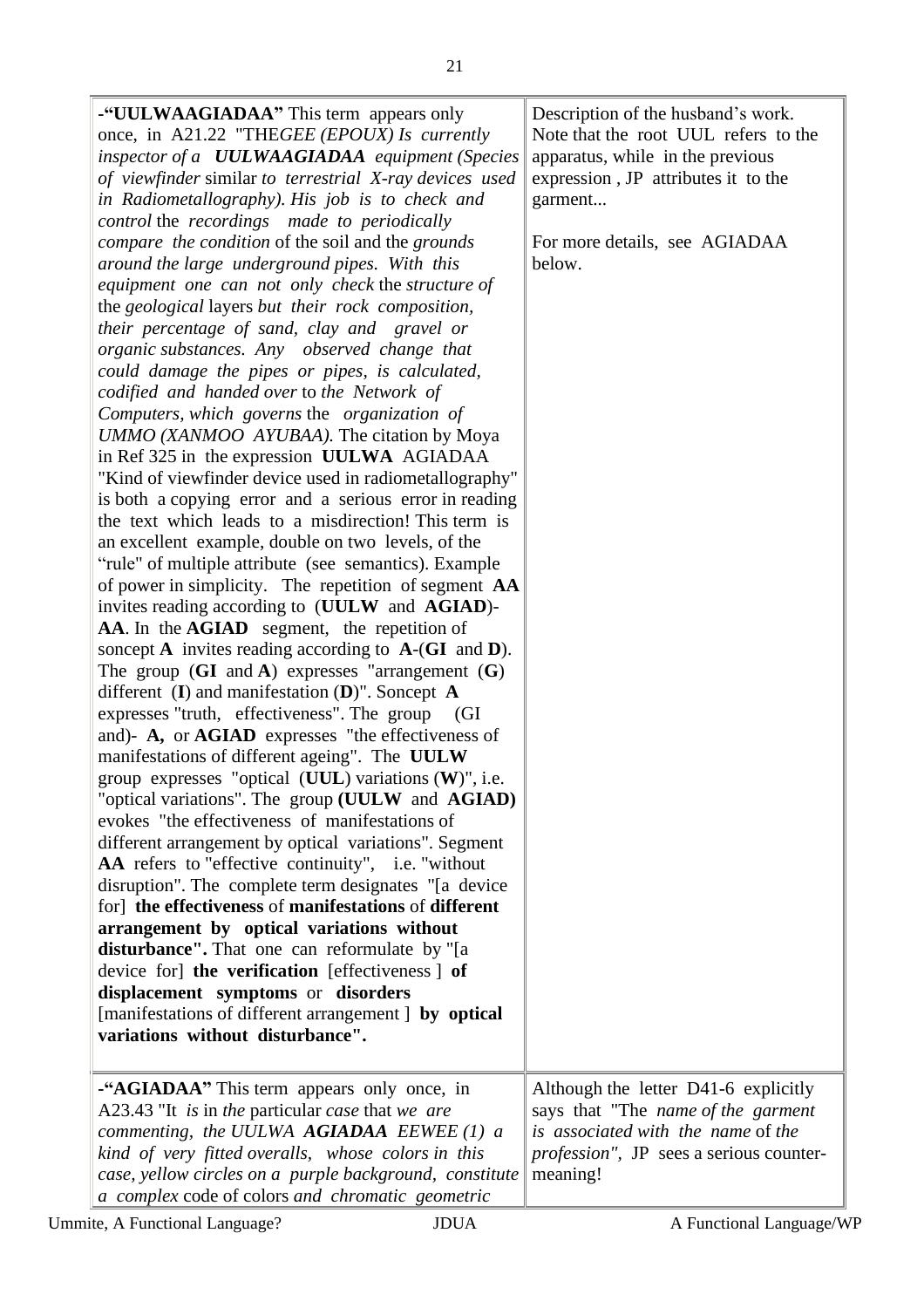*shapes that represent the different* professional *specialties of our world (1) The name* of *the clothing* is *located associated with the name of the profession".* Quoted by Moya in Ref 325 in the expression **UULWA AGIADAA** "Kind of viewfinder device used in radiometallography". The translation conveyed in this quotation is truncated and induces a serious misunderstanding. And there is no question of radiometallography. Moya mixed with another passage of the same document, in which the allusion to radiometallography is only similar: A21.22 "THE*GEE (EPOUX) Is currently inspector of equipment of UULWAAGIADAA (Kind of viewfinder* similar *to terrestrial X-ray devices used in Radiometallography). His job is to check and control* the *recordings made* to *periodically compare the condition* of the soil and the *grounds around* the *large underground pipes. With this equipment one can not only check the structure of the geological* layers *but their rock composition, their percentage of sand, clay and gravel or organic substances".*

The repetition of the isolated soncept **A** invites to the reading in multiple attribute (see semantics) of the term according to **A**-(**GI** and **DAA** ). The **GI**  segment expresses "organization, arrangement **(G)** difference, other, distinct, separate, varied **(I)",** i.e. "different arrangements" or "layout differences". The **DAA** segment expire "manifestations, forms **(D)** effective equilibrium, substantive equality, continuity, stability **(AA)[**see common combinations]", i.e. "stable manifestations". The group (GI and **DAA)** evokes "the stable manifestations of differences in layout". Soncept **A** expresses "truth, action, effectivity". The complete term designates a "[apparatus for] **the effectiveness of** stable manifestations of **differences in arrangement".** The context is there to help us understand the expression and its construction. Dans the didactic approach that I recognize to the Ummites. The underground pipes are buried, as we do, in a complex of sand, gravel, rocks intended to facilitate laying and ensure the stability of the ground under and around the pipe. The device in question here is an optical tool (viewfinder) intended to detect changes in the condition of the soil around the pipes. Control to which we almost never indulge. readings because of the multiple **AGIAD**)- AA in the other. **-"EEWEANIXOO"** This word appears four times. I have retained, in A136-1.112 "In *advance also, our brothers travelers have put on the EEWEANIXOO*  No need to complicate your life: EEWEE (and its EEWE variants, EEUEE, etc.) means clothing, and

manifestations of **differences in arrangement**

**effectiveness** of stable

**through optics**

EEWEE: **mental image by coded information** or **informative code for perception**

More fun, he now has to translate separately each term, which gives:

UULWA: **the truth of change**

AGIADAA:[apparatus for] **the** 

JP tells us that "The context is there to help us understand the expression and its construction": fortunately! Moreover, it is not the context that is given to us, but the detailed definition of the word!

We can compare with the previous translation of UULWAAGIADAA in a single word, which implies different attribute reading rule: thus, JP reads **A**-(**GI** and **DAA**) in one case and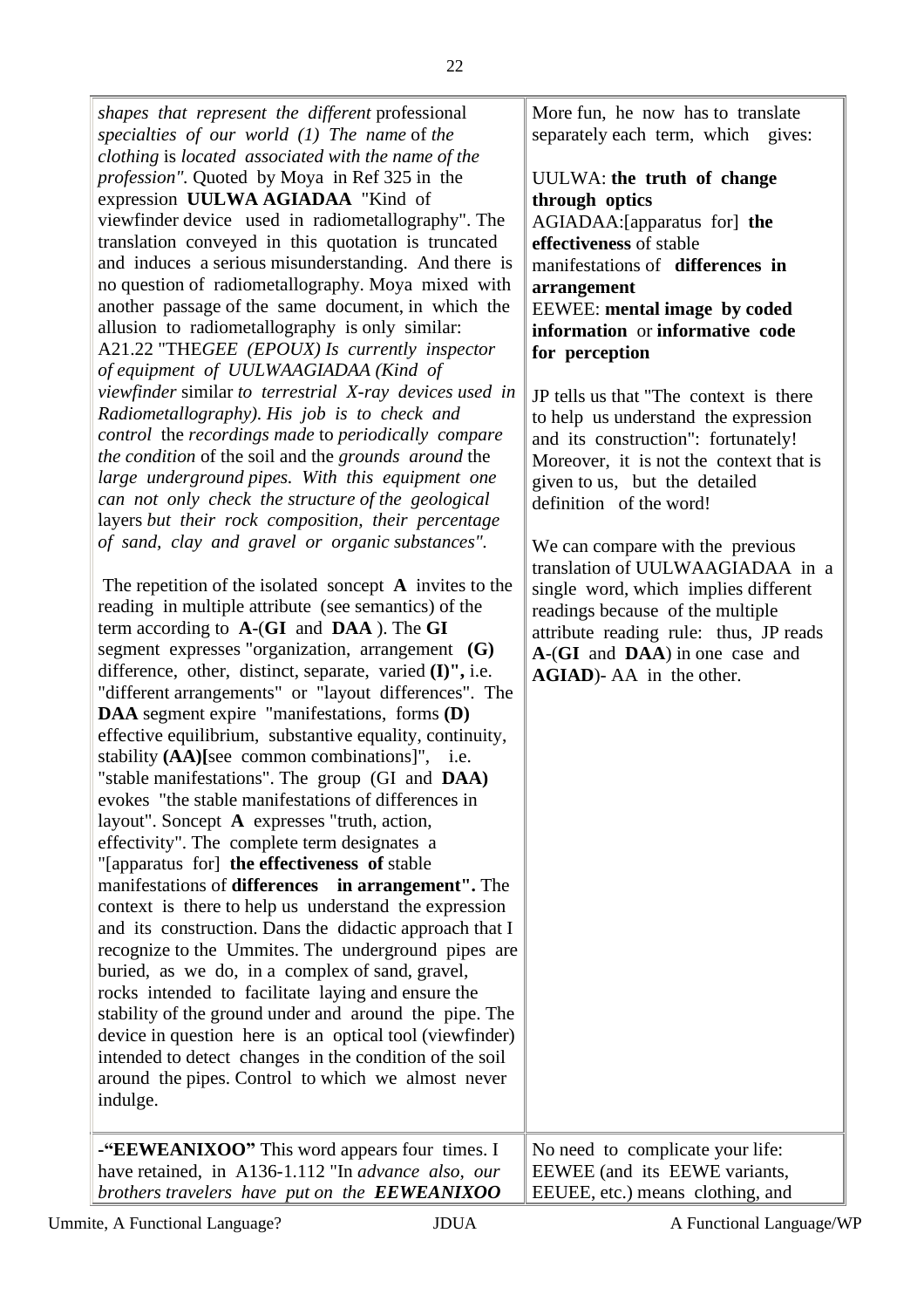*(HERMETIC PROTECTIVE CLOTHING) (SEE NOTE 6 of* the *APPENDIX)",* in A136-2.114 "The *members of* the *crew, can then move freely* inside *the* long *annular corridor, after having got rid of part of our EEWEANIXOO*", and in A136-5.152 "*The EEWEANIXOO constitutes what you would call "DIVING SUIT or COSTUME".* Quoted by Moya in Ref 94 "Protective space outfit, hermetic". This is the special garment coated to withstand accelerations in the "frost", a kind of diving suit, in short. This term is interesting in more ways than one and contributes fully to the coherence of the language with the texts.

We recognize **EEWE** who evokes the garment, observing that it is so designated in "non-social" conditions (for the "shower" at home or here "in the jelly"). The **ANI** segment expresses "truth, action, effectivity **(A)** flow, transfer **(N)** difference, other, distinct, separate, varied **(I)",** that is, "the activation of differentiated flows". The segment **XOO**, which must be read **GSOO** [**GS**=**X**, see phonetics], expresses "organization, arrangement (**G**) round, circle, turn, cycle, wave (**S**) entity, being, existence, creature, constituent (**O**) in symmetry, equality, in equilibrium, in equity, in reciprocity (O)", that is to say "the organization of cycles of equilibrium of the constituents".

The rest of the complete term designates "a **garment** with activation of **differentiated flows for the organization of the equilibrium cycles of the c**onstituents". This garment completely isolates the traveler, and for lasting periods, it seems. This led to control the "psychobiological" state of travelers under this garment. To this end, the garment is equipped with a wide series of gravitational wave sensors and effectors intended to provide information on the passenger's condition and to elicit reactions back to normal (see BIEWIGUU AGOIEE).

This is the justification for the name of this diving suit. It can therefore be seen, with regard to this term, that the name given to the garment absolutely corresponds to the description of the conditions of use. As the "translation "that is given does not mention these elements at all, they are not the object of an induction by the text. The coherence is therefore complete, and the probabilities of dealing with a terrestrial "invention" from scratch are close to zero. The reality of the garment and the conditions of its use are "self-confirmed" by the coherence of the text.

ANIXOO refers to gravity (see AINNAOXOO). On the model of French, we simply have an anti-G combination.

Moreover, in his definition of UAXOOEXY, JP explains that **"According** to the context, these are probes that "equip" the acceleration combination (EEWEEANIXOO OOE) and that inform the computer responsible for managing the balance and comfort parameters of the traveler".

There is also another example of specialized clothing: EEWEEGOO (see this word).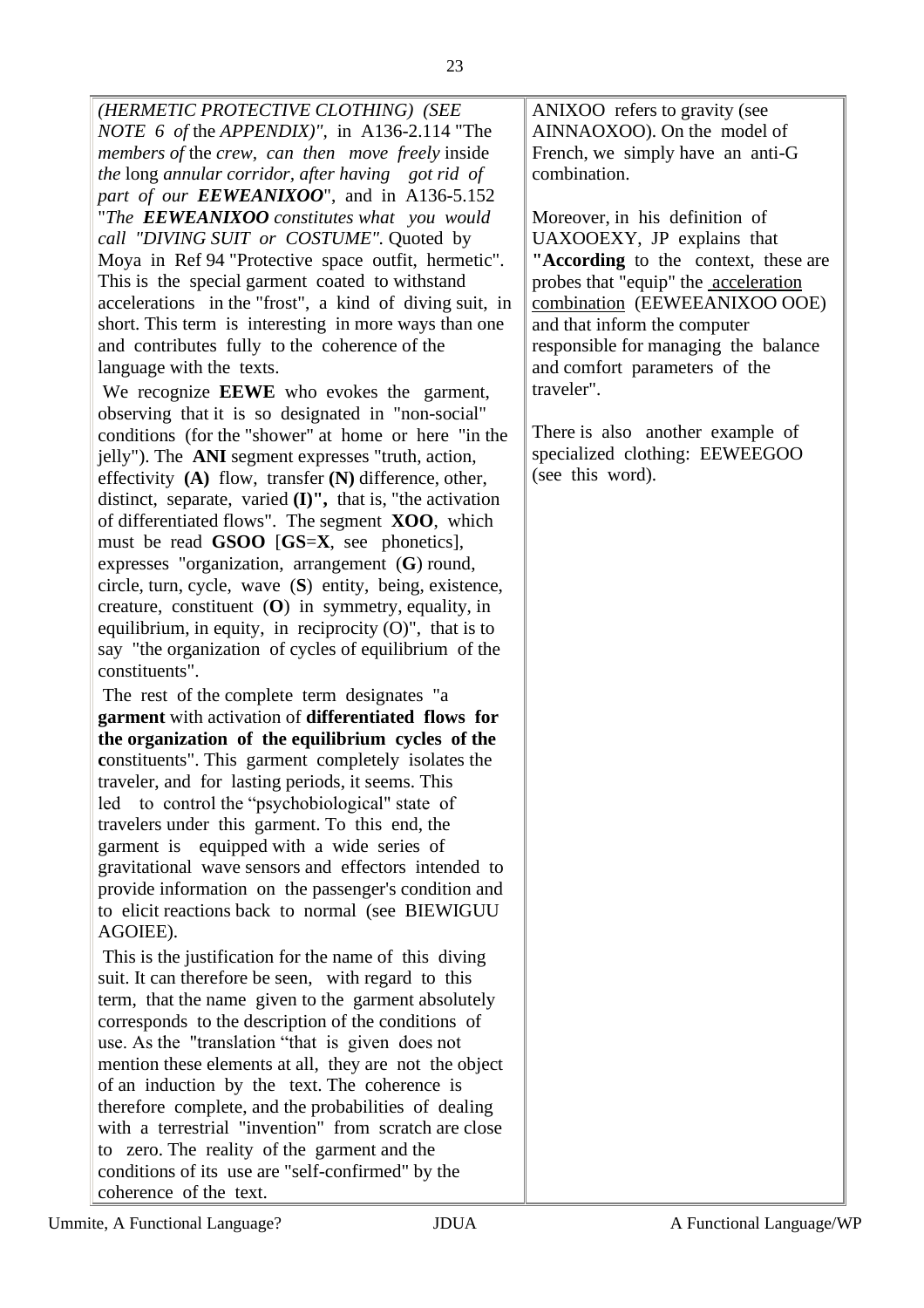**-"EEWEEGOO"** This term appears twice, in A35.22 "A NEW *PLASTIC EPIDERMIS:* The *individual is endowed with a new* plastic *epidermis that allows perspiration* while at the *same time preventing* infiltration *through its pores by chemical and biological agents ....*Operational *mechanism: Beforehand we have, near* the natural *orifices, a series of devices with functions adapted to the needs of each Organ.... This is the EEWEEGOO*" and in A36.38 "..., *our brothers had to* cover *themselves with EEWEEGOO (Clothing), their outer aspect was that of classic* blue *earth work very tight*". The detailed analysis of the details of these two passages designates the **EEWEEGOO** first as a system of equipment intended to give the autonomy of man in an environment that conquer, even hostile, the final "film" (what we could call the "garment" being only an accessory of external presentation). The **EEWEE** segment expresses "an equalized, constant perception of programmed changes" (see EEWEEANIXOO). The confrontation of an unknown environment, potentially hostile, involves events, novelties (**W**) which are wanted, programmed (**EE**). The explorer must however keep intact (constant, equal to itself) its perceptual capacity **(EE).** The **GOO** segment expresses "arrangement, organization **(G)** entity, being, existence, creature, constituent **(O)** in symmetry, equality, equilibrium, equity, reciprocity **(O)",** i.e. "organization of constituents in equilibrium". The term complete refers to "an **organization of constituents in equilibrium for constant perceptions with programmed events".** Consisting of EEWEE (garment)+ GOO (shape, state, structure). An extremely interesting term because we find GOO in the description of the states of matter: **DOLGAA GOO** (" *Physics of the structure of matter* ") **GOOINUU**: solid state ("provided *with* mass"); see UAMIIGOOINUU (solid foods) **GOODAA**: liquid *("liquid state of matter"),* see UAMIIGOODAA (liquid foods, beverages, soups) **GOONIIOADOO**: plasma *("special state of matter that is not solid, liquid, nor gas* ", *" state* of *Ga*z in *which at a very high temperature the atoms remain in the form of NIIOADOO (IONS)")* Curious note about the **EEWEEGOO**: "new *plastic epidermis* (...) *it is a thin film* that *has been sprayed by means* of *a sprinkler hole on the epidermis* of the *chest, back, arms and legs"* - D57.5. Hence the term plastic, because it fits the shape of the body (tight suit). However, plastic comes from the Greek "malleable", which is used to model, specific to modeling, relative to modeling", just like... plasma!!! An even clearer rapprochement for our Spanish friends, by the way, because there is the common term "plasmado"(captured)... **-"XIIXIA"** This word appears only once, in A13.114 "To *LOVE SEXUALLY we have an expression that* differentiates it *from the other: it is XIIXIA".* Quoted by Moya in Ref 380 "Loving sexually". This aspect of the life of the Ummites is addressed in the documents under the same descriptive conditions as the other subjects. By avoiding, in this field as much as in others, details that could give too much credibility to the origin of the authors. The repetition of the sound **X**, which must be read **GS** [**GS**=**X**, see phonetics]invites the reading of common qualifier (see semantics) according to **GS**-(**II** and **IA**). Segment **II** expresses "isolation, limit, boundary, envelope, containment [here I think "hidden"]". **"Repeated, isolated and effectively** distinct [two]organizations" out of **"organized, isolated** and **effectively** distinct **cycles"**= sex?! I really appreciated the precision of JP (completely arbitrary) "to two": no parities in Ummites?! Note that XIIXIA KEAIA (art, sex technique) means prostitution.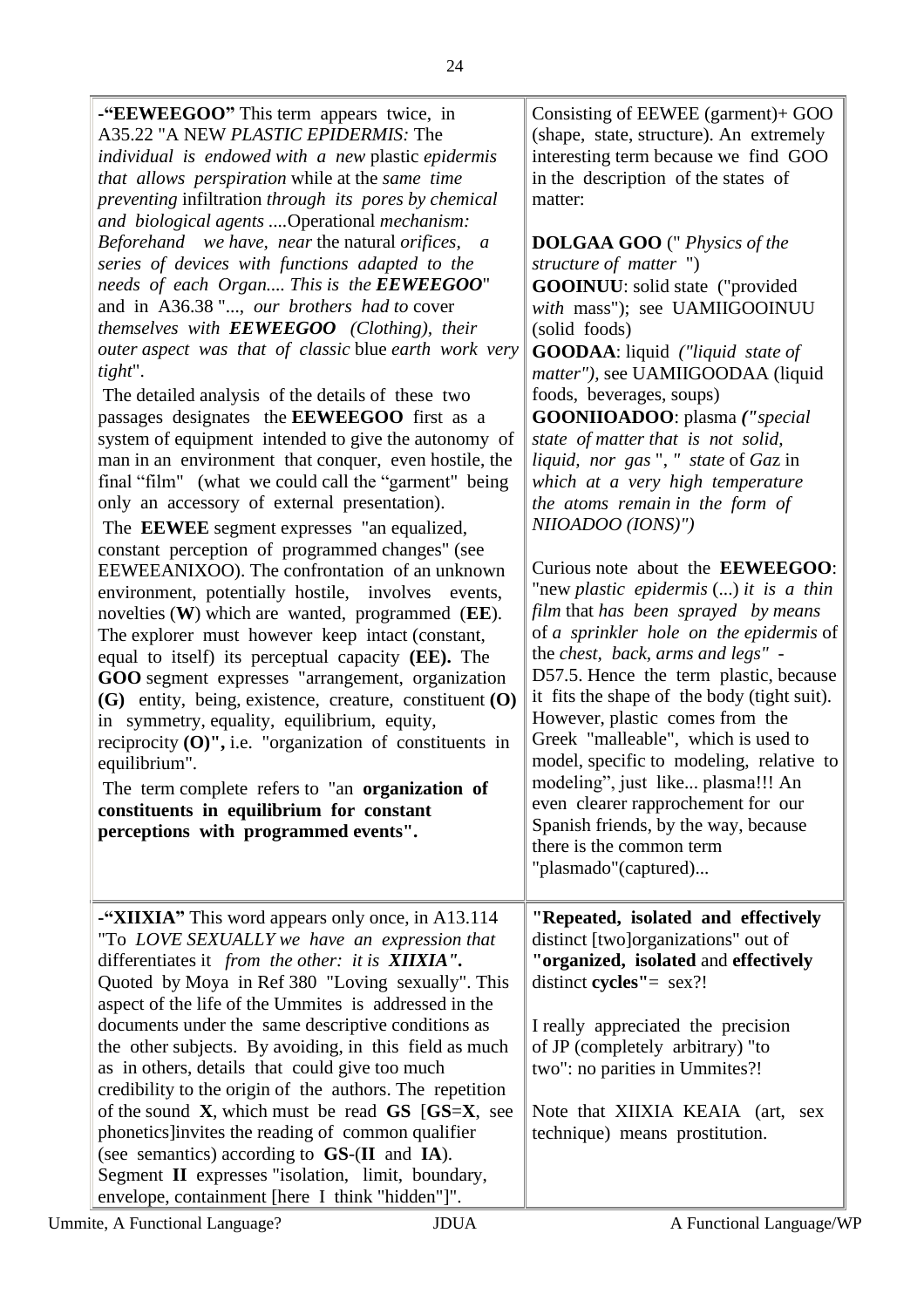| The segment IA expresses "difference, other, distinct,<br>separate, varied $(I)$ truth, action, effectivity $(A)$ ", i.e.<br>"effectively distinct". The group (II and IA)<br>expresses "isolated and effectively distinct" The GS<br>segment expresses "arrangement organization $(G)$<br>round, circle, turn, cycle, repetition (S)", i.e. "<br>repeated organization ". The full term refers to<br>"repeated, isolated and effectively distinct [two]-<br>person organizations" or "organized, isolated, and<br>effectively distinct cycles."                                                                                                                                                                                                                                                                                                                                                                                                                                                                                                      |                                                                                                                                                                                                                                                                                                                                                                                                                                                                                                                                                                                                    |
|-------------------------------------------------------------------------------------------------------------------------------------------------------------------------------------------------------------------------------------------------------------------------------------------------------------------------------------------------------------------------------------------------------------------------------------------------------------------------------------------------------------------------------------------------------------------------------------------------------------------------------------------------------------------------------------------------------------------------------------------------------------------------------------------------------------------------------------------------------------------------------------------------------------------------------------------------------------------------------------------------------------------------------------------------------|----------------------------------------------------------------------------------------------------------------------------------------------------------------------------------------------------------------------------------------------------------------------------------------------------------------------------------------------------------------------------------------------------------------------------------------------------------------------------------------------------------------------------------------------------------------------------------------------------|
| -"XIIXIOUIA" This term appears only once, in<br>A25.83 "All unmarried boys had the right to cohabit<br>periodically with these unfortunate boys (a number<br>both depending on the amount of solicitations of<br>this kind and the number of women available for<br><b>XIIXIOUIA</b> ). With the particularity that there were<br>also GEEs (GARCONS) controlled for this sad end,<br>conceding to the YIE alone the same privilege". We<br>recognize the <b>XIIXI</b> segment which expresses<br>"repeated, isolated and distinct organizations" (see<br>XIIXIA).<br>The yes segment expresses "entity, being, existence,<br>creature $(O)$ dependence $(U)$ difference, other,<br>distinct, separate, varied (I)[with $UI =$ particular,<br>specific (see common combinations )]", i.e.<br>"peculiarities of creatures". The final soncept A<br>expresses "truth, action, effectivity". The term refers<br>to "the effectiveness of the peculiarities of<br>creatures in relation to repeated, isolated and<br>effectively distinct organizations". | This word and the next one (which are<br>found in the same paragraph of D41-<br>12) are perfectly synonymous and<br>relatively clear: XIIXIA means sex<br>and OUIA "leader, responsible" (this<br>word is also present in the previous<br>sentence). As the Ummites themselves<br>Tellus, so these are the "women <i>and</i><br>men who regulated this trafficking",<br>or in good French the pimps.<br>I let you compare with the intelligibility<br>of " the effectiveness of the peculiarities<br>of creatures in relation to repeated,<br>isolated and effectively distinct<br>organizations " |
| -"XIIXIOUIAA" This term appears only once, in<br>A25.83 "Large families regulated the number of<br>their offspring of both sexes. Those who exceeded<br>this figure were devolved to the XIIXIOUIAA<br>(women and men who regulated this trafficking) [this<br>is prostitution, Ed.<br>All unmarried boys had the right to cohabit<br>periodically with these unfortunate boys (a number<br><i>depending on both</i> the amount of <i>solicitations</i> of this<br>kind and the number of women available for<br>XIIXIOUIA). With the particularity that there were<br>also GEEs (GARCONS) controlled for this sad end,<br>conceding to the YIE alone the same privilege". We<br>recognize the <b>XIIXI</b> segment which expresses<br>"distinct and hidden cyclic organization" (see<br>XIIXIA). Segment AA expresses "truth, action,<br>effectivity $(A)$ in symmetry, equality equilibrium,<br>equitably, reciprocity (A)", i.e. "effective equity" or                                                                                             | JP is making a mistake by omitting<br>"[the people in charge of]" his<br>translation; as we have seen, the term<br>OUIA refers precisely to these people.                                                                                                                                                                                                                                                                                                                                                                                                                                          |

25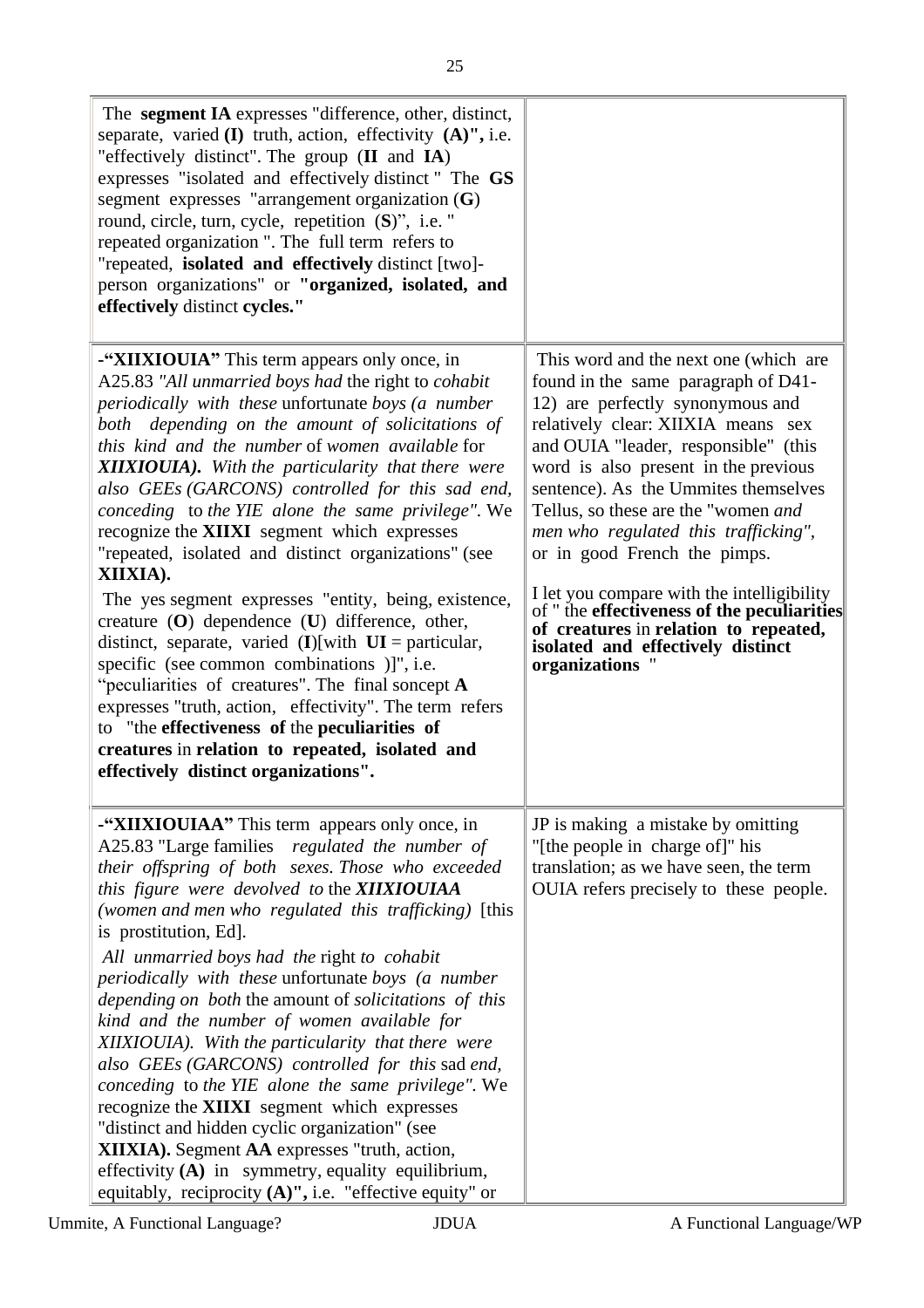| "real equilibrium" in the sense of "no waves".                                                                                                                                                                                                                                                                                                                                                                       |  |
|----------------------------------------------------------------------------------------------------------------------------------------------------------------------------------------------------------------------------------------------------------------------------------------------------------------------------------------------------------------------------------------------------------------------|--|
| The yes segment expresses "entity, being, existence,<br>creature $(O)$ dependence $(U)$ difference, other,<br>distinct, separate, varied (I) [with $UI =$ particular,<br>specific (see common combinations)]", i.e.<br>"peculiarities of creatures". The term refers to "[the<br>people in charge of the effective balance in the<br>peculiarities of creatures about cyclic, distinct<br>and hidden organizations". |  |

If the Ummite language was functional in the sense given to it by JP, we should also note other phenomena that are absent from the letters. Admittedly, absence of proof is not proof of absence according to the consecrated and worn formula, but it is that it is even a good clue.

## **One Word,** S**everal Objects**

IF, therefore, the Ummite language was functional, one should encounter the same Ummite word to designate different "things" but of similar functions. In French, this phenomenon exists within certain limits:

- **For classes of objects (more or less general):** for **example, car, bus, motorcycle, truck, bicycle, boat and plane can be grouped under the common name of vehicles. If we add the metro,** the **train, the rollerblades and the skate, then we have means of transport. If one Talk about the car fleet, we only include cars, motorcycles, buses and trucks. Speaking of 2-wheelers, we limit ourselves to** motorcycles **and bicycles, etc.**
- **A car itself can** change **its name** according **to one or more of its characteristics (shape, function, etc.): a station wagon, a coupe, a convertible, a sedan, a monospace, a 4x4, a pick-up, a diesel, a utility, a taxi, a marshmallow, a car, a Formula 1, etc.** In other **words, the function** of an **"object" can sometimes be specified thanks to a different name ("synonym"), without being obliged to attach another** word to **it (such as race car, car without a license, etc.).**

• **Finally, it should be noted that the etymology of the word itself can indicate its function: auto-mobile (which moves by itself), tractor, bicycle (2 wheels), etc.**

I have found very few examples of such functional synonyms in Ummite. The same word generally always designates the same thing, or they are classes of objects (comparable in this to the terrestrial use illustrated above), or the attic, different objects/ideas but also different functions (while it is the identity of their functions that should justify the use of the same term).

A good example of this paradox is the word IAS, which means both quantity 1 and rank second (the subtlety being that Ummites count from 0). However, these are 2 very distinct functions: counting on the one hand (cardinal), ordaining on the other hand (ordinal). In French (as in English, in Spanish, and probably other languages – to be checked), we distinguish BETWEEN ONE and PREMIER (and even second when there is no third);ditto in English (ONE and FIRST) and Spanish (UNO and PRIMERO).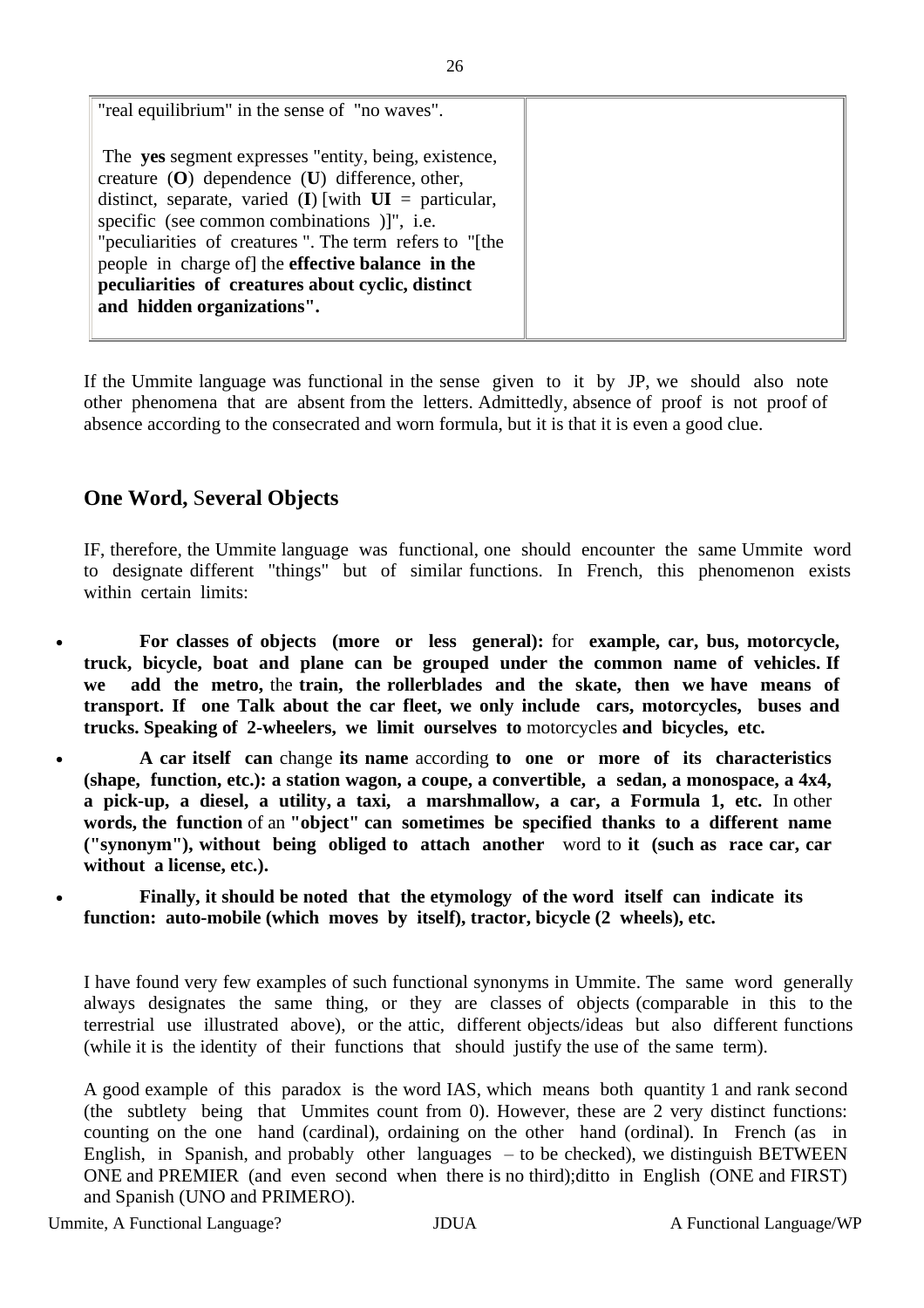The derivatives are equally clear: for example, unity is not synonymous with primacy. This goes even further in Ummite since for IEN (2), we find as well the meaning of 2, that of third and also that of pair, which is nevertheless very different (the pair implies the quantity 2 exclusively – we can not add or subtract element, does not imply order, and insists on the notion of complementarity, of dependency). We can therefore see exactly the opposite of what we have been aiming for: in this case there is a single term for several "objects /ideas" but they do not have the same function at all!

## **One Object,** S**everal** T**erms**

In addition to the previous point, the same object should also have different "names" depending on its essential function (or the one that is highlighted). Again, I did not find an example: all the "objects" (or ideas) mentioned more than once in the letters have one and the same name, regardless of the context and/or their function. For example, the on-board computer of their spaceship, that of their kitchen, that of the camera and that of the planetary network of Ummo have very distinct functions. Of course, their basic function is "computer", under the criterion of discrimination and economics of functional language, shouldn't each one be named differently (the word computer –XANMOO- being reserved for the generic designation of computers in general)? It is not at all so, bien on the contrary: like our good old earthly languages, each word is built on the XANMOO basis:

#### • **XANMO+UULAYA for camera ( computer + photo)**

#### • **UAMII+XANMOO for the kitchen (food + computer)**

#### • **XANMO for other computers (possibly followed by AYUBA when it comes to a network,** whether it **is that of the spaceship or Ummo).**

In French, we have the digital camera, the household robot, the on-board computer (or even the automatic pilot), the central computer, and others (laptop, calculating machine, personal computer, microcomputer, electronic diary ...). Each time, we find a word = an object or an attribute (or even a function), with a principal word that is specified by a second: laptop combines computer (quite large class of objects) with the portability function, which allows to specify the meaning.

In Ummite, a language that would be completely different from all those existing on Earth because functional, we find exactly the same construction scheme: not from soncepts but from simple words, joined to each other to create more complicated or more precise words. We do not define the super food processor Ummite by its function (automatic preparation of food) but by the association of the words food (UAMII) and computer (XANMOO), exactly as in France we associate robot (or electric) and household (or culinary or kitchen) to specify its function. We are even more precise since we call these robots "multifunction" to differentiate them from a simple juicer, vegetable pass, blender mixer, electric rake, chopper, etc. The names of the brands and models themselves evoke heir function:

#### • **Moulinex (evoking both the mill, the company originally called Le Moulin-Légume, and modernism with the extermination for express)**

- **Kitchenaid (the kitchen helper, an American appliance)**
- **Magimix (the magic blender), the Powermix (the then mixer, which has the power in France!), etc.**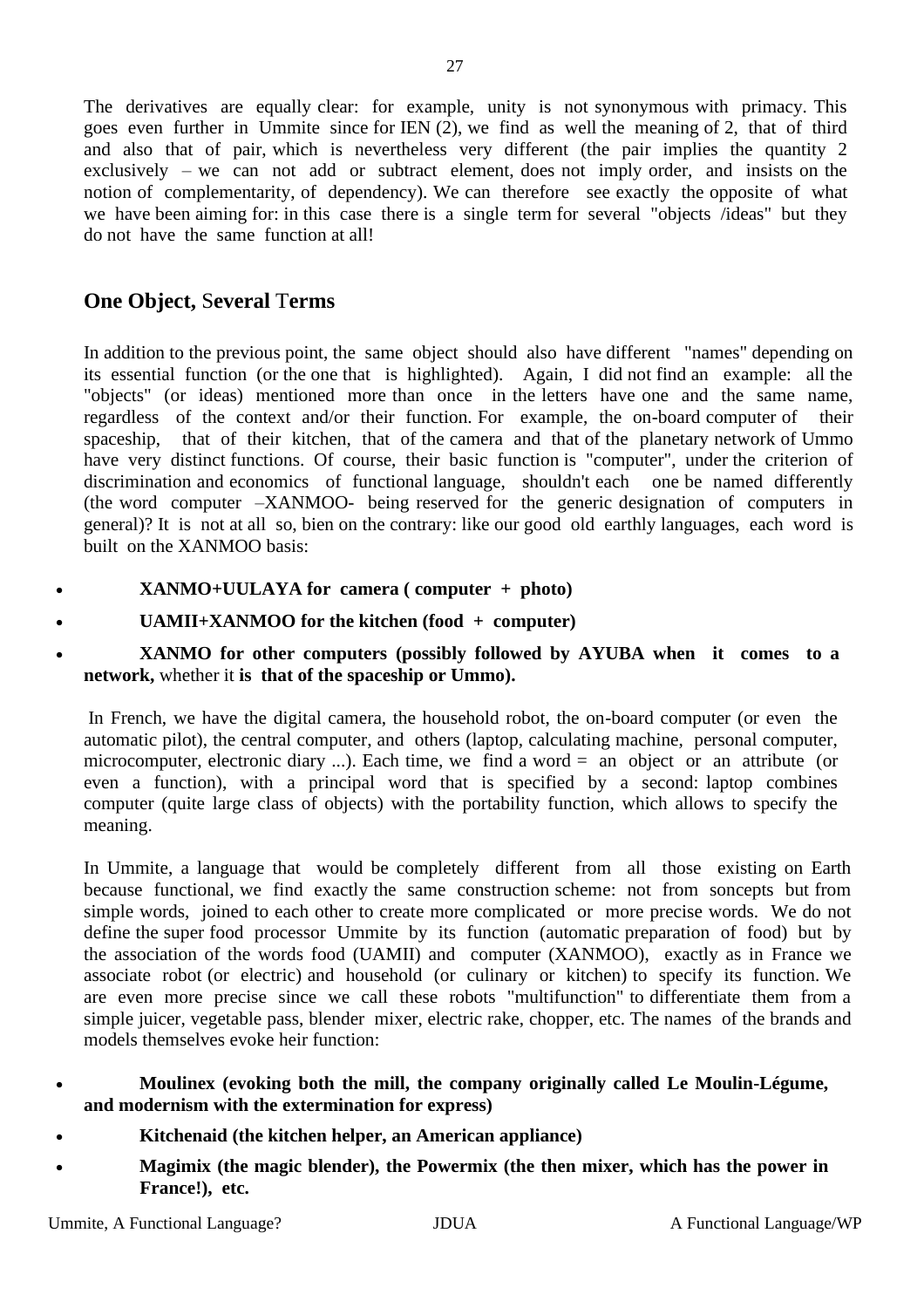In fact, in addition to the above example of XANMOO and its derivatives, many Ummite words are constructed according to this not particularly functional principle of association, from a radical to which other words are associated:

- **An Ummo home (XAABI): living area / fireplace (XAABI-UANNAA), living room (IA-XAABI), dining room / kitchen (UAMII-XAABI), bedroom (WOIWOI-XAABI), bathroom (E-XAABI), projection room (UULODA-XAABI)**
- **On light, optical (UUL): photography (UUL-AYA), photo lens (UUL-AXAA), contact lenses (UUL-AX-BOIYU), light sensor (UUL-UAXO), optical fiber (UUL-NII), camera or camera (UUL-ODOO), projection room (UUL-ODA-XAABI), flying optical reconnaissance machine (UUL-UEWAA), light sensor (UUL-UAXOO), optical recording system of stars at great distances (spectrometer) (UUL-XOODII OEMM), etc.**

We also note that the "rules" of this association seem neither very strict nor very precise:

- **Some words are sometimes separated, others are not (e.g. IBOZOO UU and IBOZOOUU)**
- **The word** order **is not always respected (we find both UI ONAWO and ONAWO UI for university)**
- **The order does not seem to have clear functions:** the **XY association usually translates to X of Y (XOODI-UMMO = stratum, geological layer of Ummo, XANMO-UULAYA = the computer of the camera, etc.), which is most common in Spanish and French, but we also find the opposite, as in English, i.e. Y of X (UMMO-WOA = the "god"** of **Ummo**, **OANNEA-OIYOYOO = telepathic language** ,**UUL-UAXOO = light sensor, etc.)**

## **Alien Language?**

One of the essential characteristics of the Ummite language according to JP, and which would distinguish it from all terrestrial languages, would be not to be agglutinating. Let's make a parenthesis beforehand to clarify this notion of agglutination within the framework of the typology of languages. The typology of languages is method of classifying languages according to several criteria such as:

- **The relationship between the syllable and the morpheme**
- **The relationship between form and function**
- **The use of classifiers**

#### • **Marginal grammatical traits.**

The categories of languages are not closed and to say that a language is of the inflectional type does not mean that it belongs only to this type: such a language can be just as much very synthetic, a little inflectional and sometimes isolating. Traditionally, the main categories are:

- **Insulating Type**
- **Flexional Type**
- **Agglutinating Type**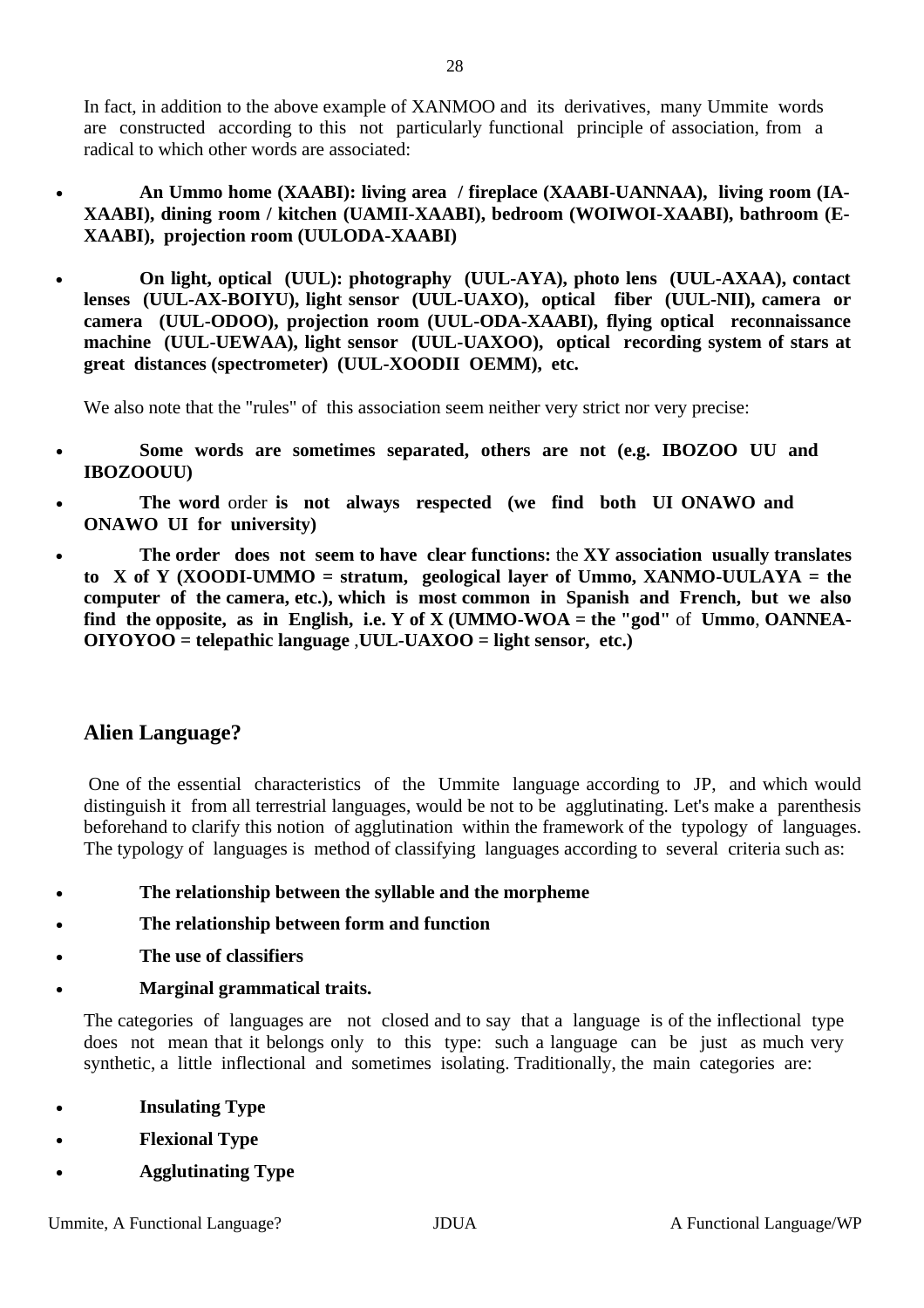Analytical languages (insulating) and synthetic languages (inflectional and agglutinating) are generally grouped and opposed. *We* added the **Polysynthetic Type**. The presentation below is mainly based on the following 2 sites:

## • **[http://encyclopedie.sytes.net/encyclopedia.php?title=Typologie\\_des\\_langues](http://encyclopedie.sytes.net/encyclopedia.php?title=Typologie_des_langues)** • **<http://www.mediom.qc.ca/~extrudex/articles/lp-typo.html>**

## **Insulating Type**

An isolating language is a language in which words are or tend to be invariable and where one cannot, therefore, distinguish between the radical and the grammatical elements. Such languages express the various grammatical relationships by isolated words and signs. They show a certain one-for-one relationship between form and meaning: each "word" (as long as it has a meaning) constitutes, on its own, a single minimum unit of meaning. In other words, any (or almost) unit with a meaning, in an insulating language, is indecomposable into smaller significant units. Therefore, these languages show a very undeveloped morphology, apart from the derivation processes.

Mandarin Chinese is often cited as an example of the most perfect insulating language we know (because we do not really attest to the existence of fully insulating languages), and this is why Chinese "words" are not complex (decomposable) units on the formal level, and that they do not accept any flexion (see the so-called inflectional languages, below). By this, the grammatical or syntactic value of the units of the insulating language is often a function of their location in the sentence, or of certain prosodic facts in the spoken chain.

It is salient to also present English when it comes to insulating languages. Admittedly, English has not exploited this phenomenon as fully as in Mandarin Chinese, but its morphological poverty (verbal or nominal) makes it an excellent candidate for the title of insulating language: the preterit marked by the typically Germanic dental consonant (marked in writing by *-ed),*the mark of the plural, as well as the verbal desinence of the third person of the singular of the present (cf. *I see* and he *sees*) are about the only survivors of a much more developed morphology that is attested in the ancient states of this language.

Isolating languages are traditionally opposed to agglutinating languages, inflectional languages and synthetic languages; by the way, they are also called analytic. This set differs on the one hand from agglutinating languages by the fact that syntactic relations between the elements of a sentence are expressed by distinct modes, and, on the other hand, highly polysynthetic languages, because grammatical values (number, gender, etc.) are not necessarily always expressed by inflections (elements with high polysynthetic potential), many languages having recourse, to do this, to a plethora of clitic particles. There are therefore no, or to better render the thing, there are therefore less, affixes juxtaposed with radicals in the analytic languages. This also significantly reduces the length of words (except for compounds, c.f. the German *Sehnenscheidenentzündung* "tendonitis"), but increases the number in the sentence.

French is an analytical language. The emergence of compound times (I took , I would *have taken*, *I would have taken*, *I will take*) is an excellent proof of this, as is the myriad of conjunctive locutions (because, *after that*, *from* the moment *when*, *while*, at *the same time as*),and the profusion of prepositions since the fall of the Latin declensions. Although the language remains inflectional in some respects (for example, verbal conjugations), a sentence such as *Why* he had spoken to a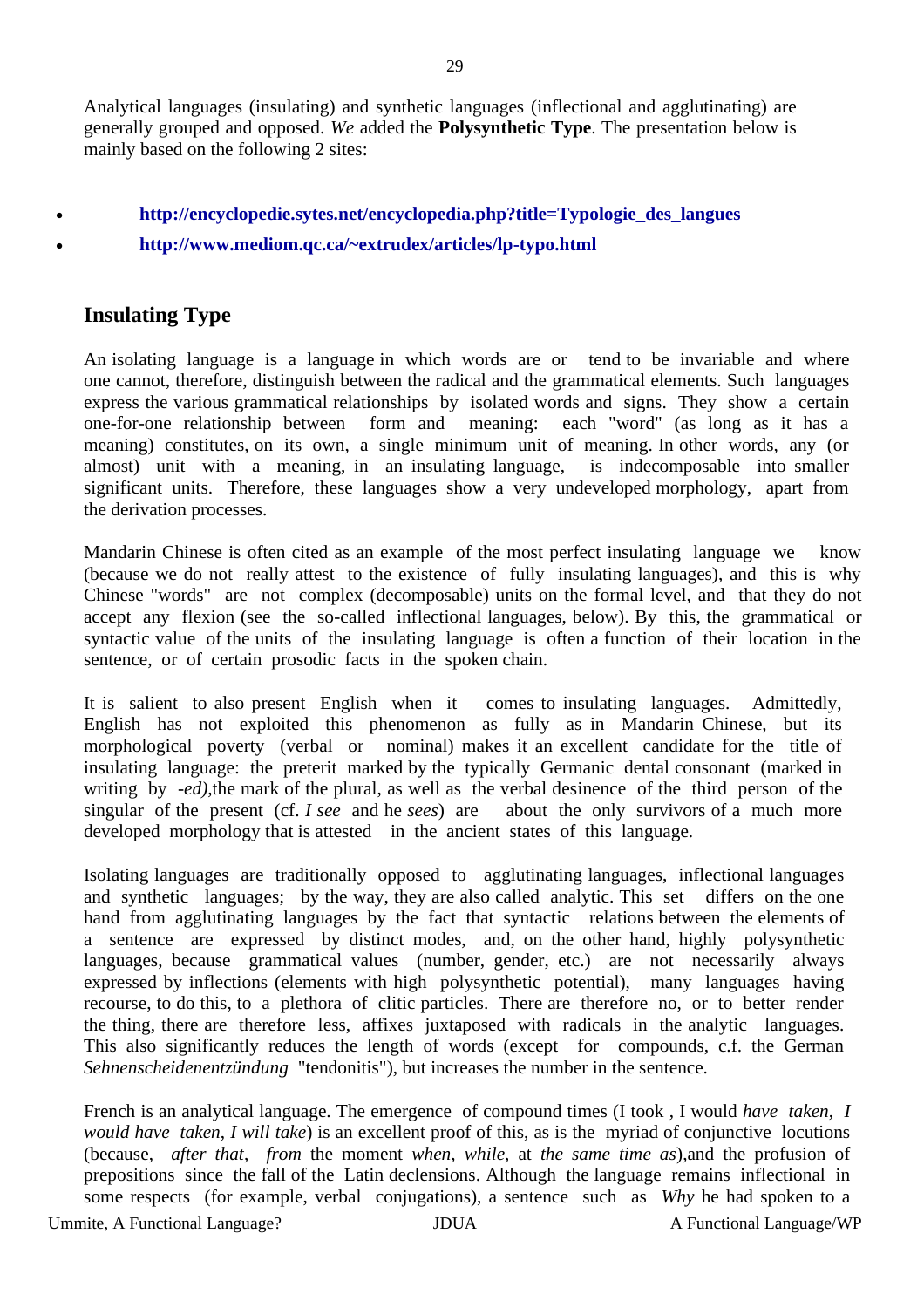*friend, after Peter had eaten* shows in its constituent elements a much more complete analysis than its Latin equivalent, where the (poly)synthesis is very strong: *Itaque amico dicerat, Petro edente*.

## **Flexional Type**

 Inflectional language is a language in which words change shape according to their grammatical relationship to other words. In these languages, not all words are "invariable" (which is the case in an insulating language): some change their pronunciation. It is said of them that they undergo the play of flexion and that the set of different forms of the same word flexed form its paradigm. Each form of a paradigm can convey one or more types of grammatical traits (gender, shadow, function, nature, number, etc.) can oppose (singular against plural, masculine against neuter, first person singular against first person plural, etc.). We speak of *conjugations* when it comes to verbal flexions, and of *declinations* when it comes to nominal (or pronominal) flexions. The terms of the same paradigm, however, do not change their meaning: only grammatical traits are opposed. Note that the flexions *must* absolutely belong to a *paradigm* to memorize this denomination. The word flexed is ipso *facto* identifiable by this so-called paradigm. If there were only one desinence, in a given language, expressing the subject function for all nouns, it would not be a flexion, and it would probably be more likely a simple agglutinating language than a real inflectional language. Let be the classical Greek language. The nominative singular of the noun meaning "man" is  $\square$  $\square$  $\square$  $\square$ ; its accusative sound of the same kind, i.e. masculine, etc..  $\Box$  $\Box$  $\Box$  $\Box$ , genitive  $\Box$  $\Box$  $\Box$  $\Box$ , and so on. These desinences (- $\Box$  $\Box$ ,- $\Box$  $\Box$ ,- $\Box$  $\Box$ ,- $\Box$  $\Box$ ),- $\square$  cause the noun to belong to a certain formal group called the second declension, because they oppose, among other things, the distances of the first position decline: the nominative singular  $\Box$  $\Box$  $\Box$  " trial " becomes  $\Box$  $\Box$  $\Box$  $\Box$  to the accusative,  $\Box$  $\Box$  $\Box$  $\Box$  $\Box$  $\Box$  to the genitive, etc.

There are several possibilities of modifications of the signifier (sensitive form, most often auditory) of a word according to its grammatical relationship to other words of the statement, that is to say several types of flexion. The radical does not usually exist in its inflectional affix, but there may be a zero desinence that should not be neglected. This means that the absence of flexions is sometimes just as distinctive as its presence (for example, some words of the third Latin declension, such as *consul* in the nominative which is declined *consul-em, consul-is, consul-o,* etc.). Internal flexion is called the modification of the vocalism of a word rather than the addition of a desinence (cf. English I sing " I *sing* ", *I sang* " I sang ").

The more inflectional a language is, the more flexible its syntax is: the word order, in Latin, Greek or Sanskrit, has, so to speak, only a stylistic value; that one writes Petrum Paulus vertebrate. Paulus Petrum vertebrate or vertebrate Paulus Petrum, etc., the statement keeps an identical overall meaning: "Paul strikes Peter".

## **Agglutinating Type**

The term agglutinant language was introduced in 1836 by the German linguist Wilhelm von Humboldt. It is formed from the Latin verb agglutinate, meaning "to stick together". Indeed, it is a language in which words are formed by "sticking" to the radical of the affixes in such a way that the boundaries between the morphemes remain clear and that each morpheme corresponds to a single sematic or functional trait. Each "word" of these languages is , most often, a compound of several phonemes, so much so that an entire sentence in French can be the complete equivalent. Affixes (suffixes, prefixes, infixes) juxtaposed (or inserted, in the case of the famous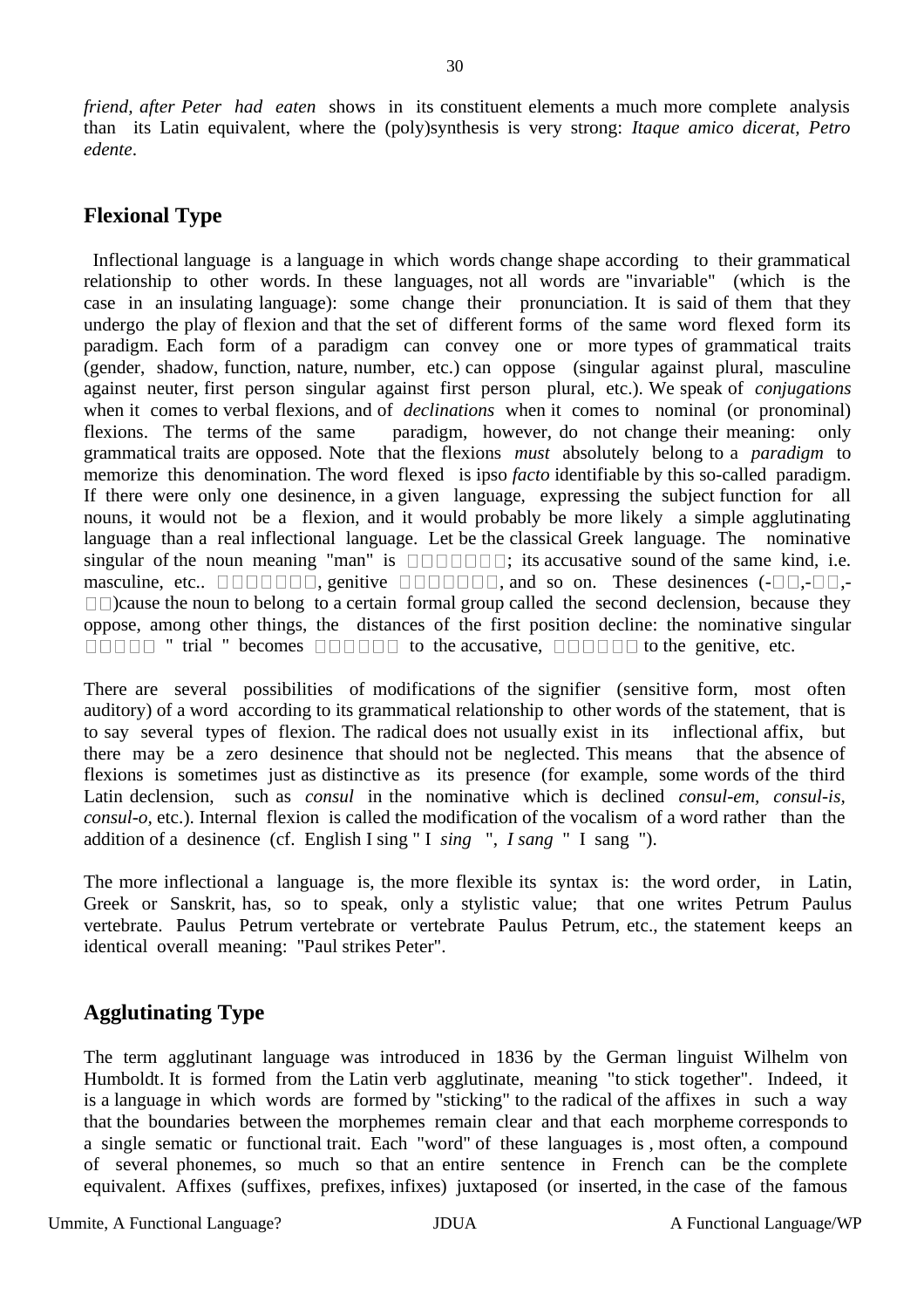infixes) to radicals will express the syntactic relationships between the elements of the sentence. Turkish exemplifies this in a beautiful and simple way. Or the Turkish word *ev* "house". *Evler* means "the houses", *evlerim* "my houses", *evlerimde* "in my houses"., and so on. Then let's mention, for our curiosity, an artificial agglutinating language: the language of the Klingon race from the Star Trek series, invented by Mark Okrand, is of this type! Derivation as a morphological process (e.g. French *say > say* again, *slow > slow, large > grow)* is a beginning of agglutination, but, generally not expressing syntactic relationships, these affixes remain marginal phenomena in the establishment of a typology of languages.

## **Polysynthetic Type**

The so-called polysynthetic languages are strictly opposed to agglutinating languages because they present a syncretism pushed in their minimal significant elements: a single form, indecomposable, applies to several semantic elements (or, if some prefer, grammatical) identifiable. Inflectional languages like Latin or Classical Greek are highly polysynthetic. German provides an example of contemporary languages. In *Der Mann ist mein Lehrer* " the man and my teacher ", the article *der* indicates both the definite (opposing the indefinite article), the singular, the masculine, and the nominative.

What can be said about Ummite in the light of this classification? Within the limits imposed by the sample we have (see the next point), the exercise is delicate. The analysis shows that Ummite words are very often composed in juxtaposing existing words, which generally designate "objects /ideas" and more rarely attributes or even functions. These are in the vast majority of nouns, and sometimes verbs it seems. We find no trace of desinence, conjugation, gender or number marks, nor adjectives, pronouns, nor articles (the latter do not exist according to the D41). Of course, in the absence of a representative sample of the Ummite language, it is difficult to pronounce, but in any case, there is no trace or clue (JP considers for its part that the Ummite is completely free, and the D104 seems to go in this direction: "The *autonomous paragraphs indicated* in *quotation marks are a literal* transcription*, taken as faithfully as possible* from *the* original *report. This precision of* the *language version that* is *yours familiar, get along* with the *grammatical and semantic additions that make it intelligible, since our texts are extremely synthetic, devoid of the syntactic morphology* that *is familiar to you, which makes it very complicated* to *decode them without* a *prior addition of* verbal *forms, adjectives, etc.*"). We can therefore clearly exclude the lexicon f type, and probably the agglutinating type. Ummite would therefore essentially be an insulating, analytical language.

It should be noted that agglutination is not in itself a "defect", quite the contrary. Unlike isolating languages (analytic), agglutinating languages are much more organized and simpler to analyze. Esperanto, an artificial language with a universal vocation, is consciously agglutinating. Agglutination introduces both great flexibility and an economy of means (fewer pages in the dictionary!), as opposed to insulating languages (Chinese, an insulating language par excellence, stands out for its difficulty). Inflectional languages are even more economical and extremely structured, almost "mathematically mathematical"; it is their strength (coherence, organization) and their weakness (you have to think about a lot of things before saying a word correctly!). Isolating languages are in this sense more rudimentary and less structured than others, I would say baroque in some ways: no sophisticated system for grammar, extended sentences, a multitude of words, etc. As JP rightly said, these are in a way lazy tongues: if we are satisfied with a weak vocabularies ,and basic rules that are simple, the insulating language is easy to use, at least in a "food" mode. But this apparent ease is misleading: mastering such a language is much more difficult because it is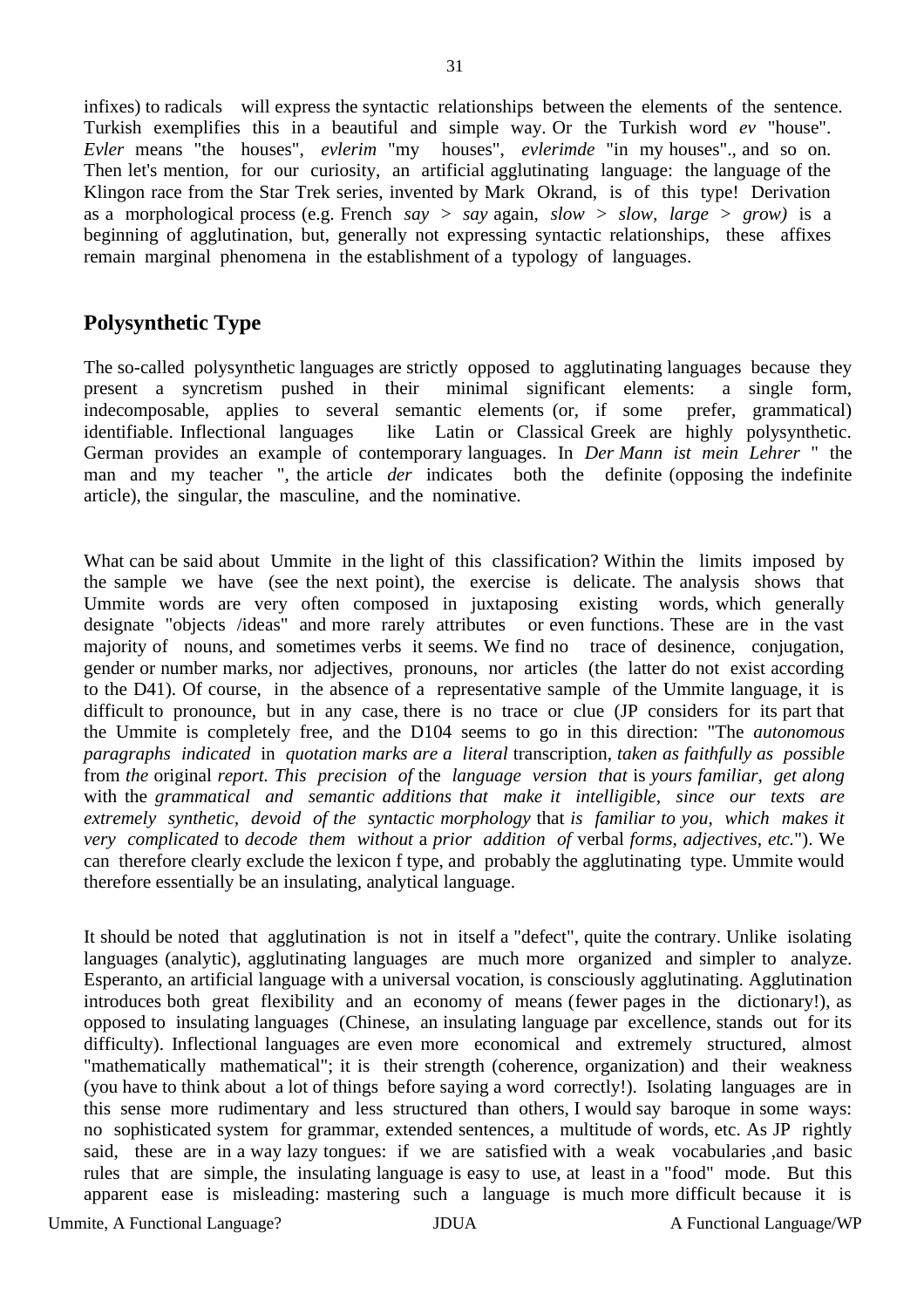intrinsically richer, it offers more scope for maneuver because of its vocabulary and the "vagueness" of its grammar. At the risk of caricaturing, German lends itself well to philosophy, while French lends itself better to poetry! I would therefore find it astonishing that the Ummites, so keen on order and exact sciences and so reluctant to fantasy and art, have created a completely isolating language.

However, on the basis of a sample both limited in size and representativeness (see below), one cannot really pronounce on the nature of the Ummite language, and to say that it is totally free of agglutination and from there, justifying an "extraterrestrial" origin, seems to me to be risky to say the least.

## **Is Ummite a Language?**

Based on the letters, it is indeed difficult to speak of an Ummite language. All we have is a lexicon, a set of words, the vast majority of which are given to us in isolation. We actually have a list of words, no more, from which we have extracted an alphabet (more precisely its approximate phonetic transcription). In other words, we do not and cannot deduce a grammar from, which is essential to constitute a language. Try to learn a language only from a dictionary, and you won't get very far!

In addition, these words never seem to vary (absence of flexion, even verbal, and absence of agglutination),and as we have noticed that we find only nouns, arises n serious problem: if Ummite is an insulating language, where the hell have passed all the particles, these "little words" essential to structure the sentence? Problem all the more serious as the order of the words seems quite free in Ummite, while this characteristic is rather typical of inflectional languages (they compensate for the freedom in the order of the words by the rigor of their flexions). If Ummite does not use particles or word order to articulate and make sense of the lexicon we have, it is clearly not a language. In the absence of sentences, a real sample of texts, I think it is impossible to conclude as to the Ummite itself; on the other hand, the JP method does not support this analysis either since it is unable to generate a grammar. But a "language" without grammar is like a body without bones, without nerves and without blood vessels: a porridge of words, unable to function. And the main function of language, dear to functionalists precisely, is that of communicating.

## **Conclusion**

All the previous analysis does not call into question the existence of a hypothetical Ummite language; what I dispute is both that it is functional and composed of soncepts, and that it is possible, on the sole basis of the letters available to us, to pronounce on its existence. And of course, as a result it is possible to conclude anything about its origin (terrestrial or not).

JP's mistake, it seems tome, is to have looked for a meaning where there was not necessarily one, or in any case, where there were not sufficient conditions to find one. Its analysis thus looks much more like decryption than linguistic analysis, based on the assumption that there is some kind of code. After all, if it is a question of translating Ummite, the work is already done since the vast majority of Ummite words are translated into the letters themselves by their authors.

But JP seems not to have been satisfied with these translations, and looked for a code, a hidden meaning. This code could only reside in the letters themselves, since the other linguistic elements were either already explained (the words) or absent (the sentences). However, it turns out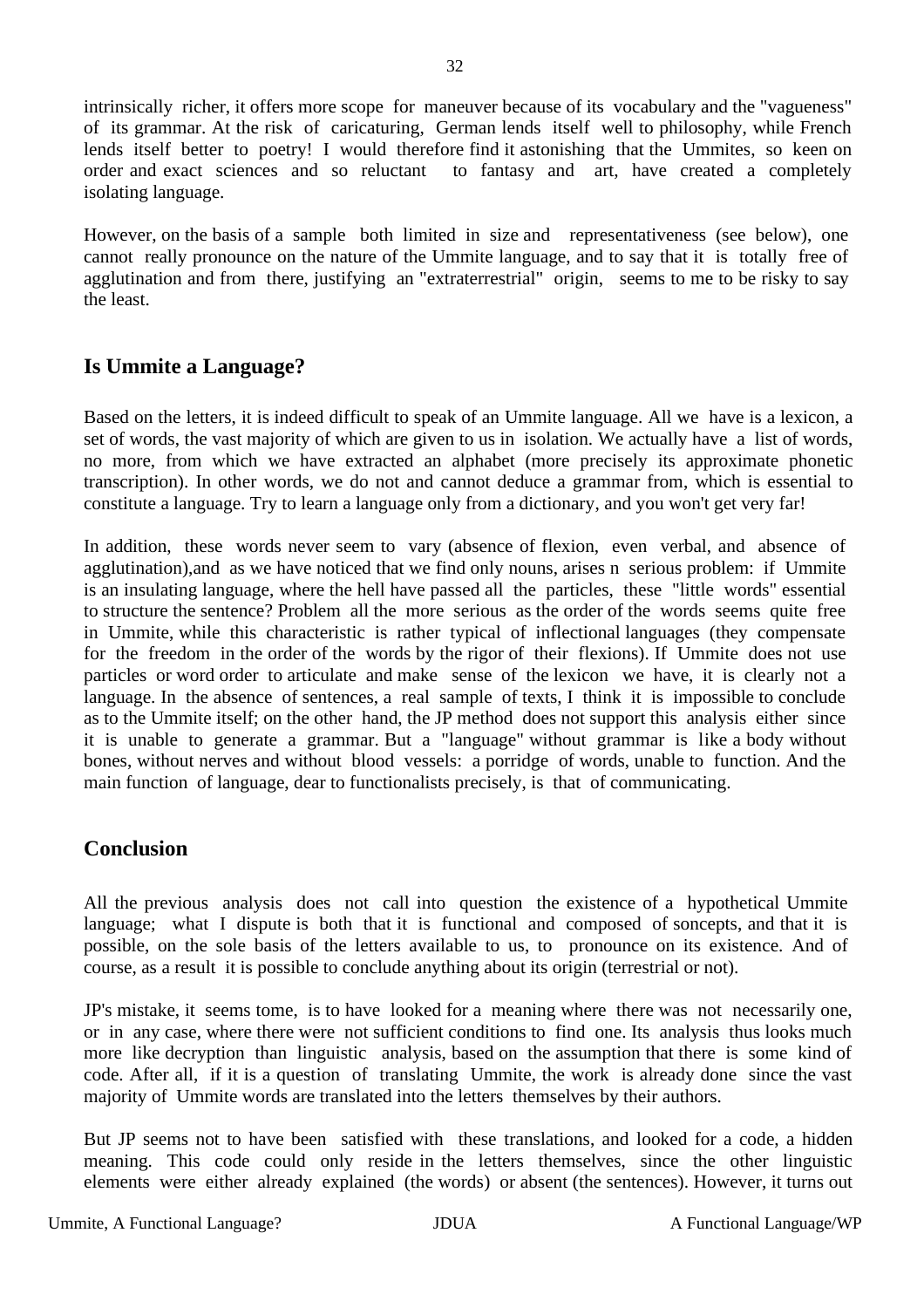that the words are few, that these letters are in limited number and above all, that very few of them constitute the essence of the words. Provided that a sufficiently vague meaning was given to each of these letters, it became possible to create this code based on concepts and to "decipher" the words they constitute (in reality, to try to find from this code the already known meaning of the words). I think that at the cost of some effort, it must be possible to do the same with any combination of a limited number of words consisting of a reduced alphabet with a very high frequency of a few letters. I don't think it would work, however, with randomly composed words, but Ummite words, whatever their origin and despite the little we know, follow at least some phonetic rules (for example, the non-repetition of consonants with rare exceptions). For my part, I believe that the soncepts are a construction of JP and not of the Ummites themselves.

**Note 1:** (about André Martinet and functionalism) A. Martinet proposes a general theory of language, known as functionalism, a structural approach which does not neglect the historical dimension and which analyses the facts of language in the light of the function - considered central - of communication. Starting from the achievements of phonology - which he helped to improve, in particular with regard to the theory of archiphoneme and neutralization - A. Martinet elaborates the notion of double articulation, posing that the language is segmented, on the one hand, into modes (linguistic units having both a form and a meaning, which he will classify from the way of which they mark their function)and, on the other hand, in phonemes (linguistic units having only one form and no meaning); this vision allows him to show how a few dozen phonemes make it possible to form thousands of modes which, in turn, assemble in linguistic statements.

[\(http://fr.encyclopedia.yahoo.com/articles/sy/sy\\_269\\_p0.html\)](http://fr.encyclopedia.yahoo.com/articles/sy/sy_269_p0.html)

Read also for a good introduction to functionalism (zipped file to download): <http://perso.wanadoo.fr/michel.santacroce/fichiers/div/Fonctionn.hqx>

**Note 2:** (about the title of the section "around the world in 17 soncepts") A nod to the "Tour of the Day in 80 Worlds" by Julio Cortázar, a great lover of literary games and fascinated by time, himself referring to the initiatory journey of the "Tour du monde in 80 days" by Jules Verne, another lover of word games (see in particular the double reading of most of the proper names of his novels) obsessed with time and space!

**Note 3:** (about polysemy, after the example of the "rooster") A very rich example is that of the "court" sound: not only with homophones like court, court, court, run, etc. but also with true polysemic forms, absolutely undecidable without the context. Thus, the student and the river follow the course, but they are not the same! Another classic is bucket, jump, fool, seal.

**Note 4:** (following the translation table of UAEXOOE IANNO IAUAMII IE OEMII etc.) I note in passing that the 2nd part of XOA (OA: the efficiency of creatures) is noted to the trap (we only find it via AALOA), and that the L of AALOA which marks the equivalence no longer refers to stability (AA) but to the 2 previous words.

**Note 5:** (at the beginning of the table of examples of translations, after IEN, IAI, etc.) I also refer you to the archives of the list of the month of February 04 for the analysis and debate on the terms OANA and OANMAA, which I translate as 7 and 8 respectively.

**Note 6:** (in the example table, about UAXOO) Note that there is an error: this NIIUAXOO channel must be only receiver because the transmitter channel is designated later by NIIAXOO. This is not the only time there is confusion, moreover between, the two words.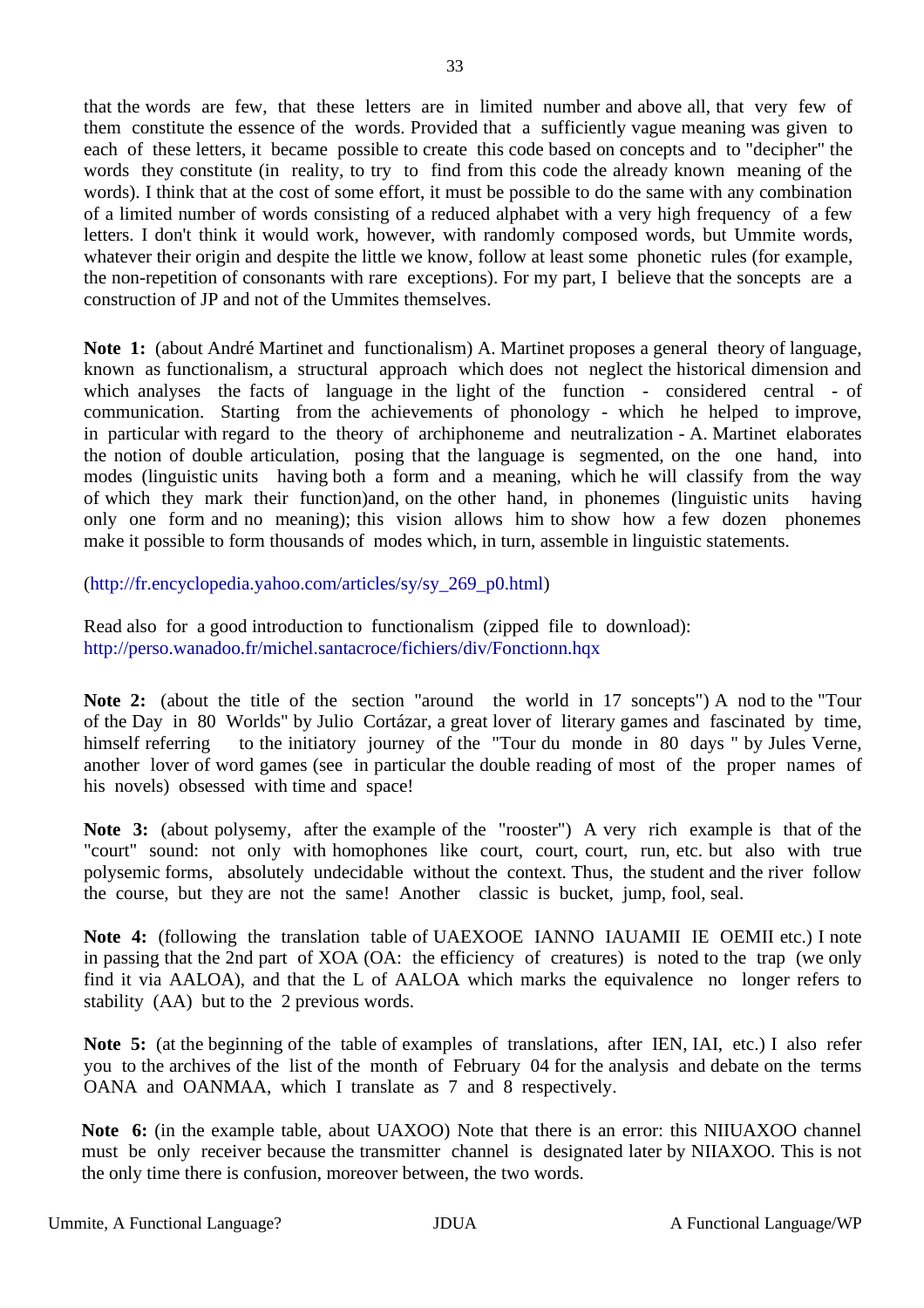**Note 7:** (about "I found very few examples of such functional synonyms in Ummite" in the 5th paragraph of the section "One word, several objects"). We note mainly the polysemy of XI on which they themselves insist: "we use the phoneme XI or SI (it is difficult to find the appropriate letters) which means (CYCLE, ROTATION or REVOLUTION) and which has a double meaning. That is, it is what you call a HOMOPHONE word. With the word "XI" or "CSI" we express both the rotation of UMMO on its axis (ONE DAY) and the revolution for example of a WHEEL". However, there is a downside: in use, XI NEVER designates anything other than the Ummite day in the letters. It should also be noted that the same thing exists in French, and moreover for the same word "cycle" depending on whether we are talking about the cycle of the moon, the food cycle, the cycle of the woman, a bicycle, a tricycle, a moped, etc. Ditto for "revolution" or for "parable" (the curve, and the figure of style). And since we evoke the day, again, polysemy in French: the period of time (The Day of the Year), and clarity (it is daylight). In short, really not enough to rave about the originality of the Ummite language from this point of view.

**Note 8:** (about the ex termination in Moulinex) That we find in other brands of the time: solex, pyrex, spontex, bultex, etc.

**Note 9:** (about the word UUL with its examples of compounds) Although this word alone does not appear in the letters.

**Note 10:** (2nd paragraph of the section "Is Ummite a language?", about the sentence "Problem all the more serious as the order of the words seems quite free in Ummite") For example, in the D59-2: the IBOZO UU IEN AIOOYAA (from IBOZOO UU the pair exists), while IIAS IBOZOO UU AIOOYEDOO (a single IBOZOO UU does not exist / does not make sense).

**Note 11:** (last paragraph before the "Conclusion" section, about the sentence "In the absence of sentences, a real sample of texts, I think it is impossible to conclude as to the Ummite itself") These remarks seem to join those made by the experts of the University of Seville in Spain, judging by the few extracts that JP reports in his book (I unfortunately do not have the minutes of this meeting).

**Note 12:** (in the Post Scriptum, before reading literary examples) Period craze not only in fiction literature, but also in philosophy and practice: Esperanto was created at the end of the nineteenth century by Ludwig Lazare Zamenhof and Volapük invented by Johann Martin Schleyer in l879.

## **Post Scriptum:**

As a postscript, for those interested in artificial language construction, I can only recommend this extraordinary site called The Language Construction Kit: [http://www.zompist.com/kitlong.html#natural](http://www.zompist.com/kitlong.html)

Finally, for some contemporary examples of the first Ummite letters of creation of artificial languages in literature, a non-exhaustive list that shows the craze of the time for this subject:

Borges, Jorge Luis. "Tlön, Uqbar, Orbis Tertius ". Ficciones. 1956. *Short story. <http://www.its.caltech.edu/~boozer/etexts/tlon.html>*

Burgess, Anthony. A Clockwork Orange. 1962. *Novel. Features extensive use of a future teenage argot called Nadsat, essentially English heavily influenced by Russian.*